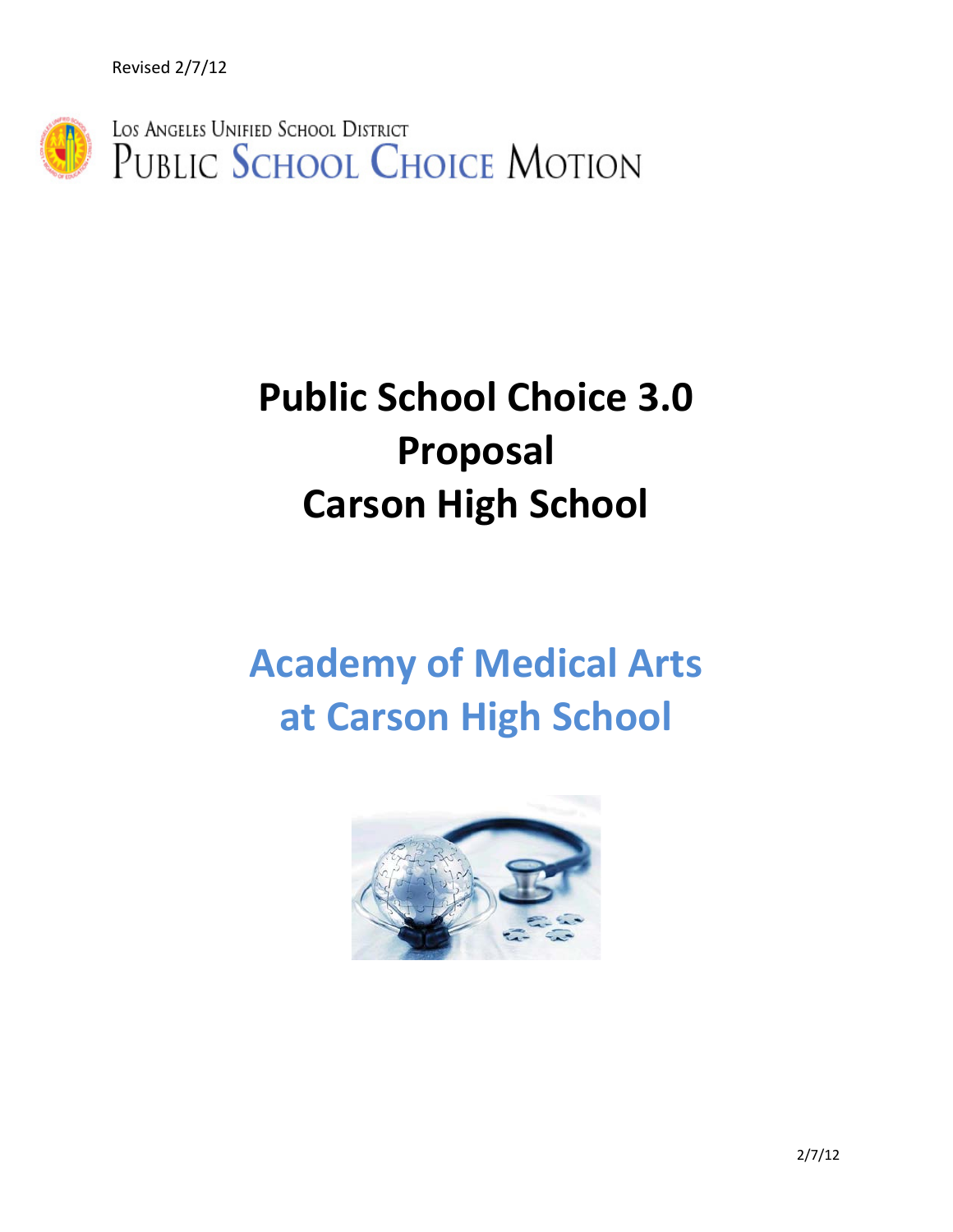# **Table of Contents**

|                   | A. Summary Analysis                                                              | $\overline{2}$ |  |  |
|-------------------|----------------------------------------------------------------------------------|----------------|--|--|
| В.                | <b>Instructional Plan</b>                                                        |                |  |  |
|                   | a. Category One: Unwavering Focus on Academic Achievement                        |                |  |  |
|                   | Curriculum & Instruction<br>i.                                                   | 10             |  |  |
|                   | <b>Professional Development</b><br>ii.                                           | 24             |  |  |
|                   | iii. Assessments & School-wide Data                                              | 29             |  |  |
|                   | b. Category Two: School Culture, Climate, and Infrastructure                     |                |  |  |
|                   | i. School Culture & Climate                                                      | 35             |  |  |
|                   | ii. Parent & Community Engagement                                                | 45             |  |  |
|                   | Category Three: Leadership that Supports High Achievement for Students and<br>C. |                |  |  |
|                   | <b>Staff</b>                                                                     |                |  |  |
|                   | i. School Governance and Oversight                                               | 54             |  |  |
|                   | ii. School Leadership                                                            | 55             |  |  |
|                   | <b>Staff Recruitment and Evaluation</b><br>iii.                                  | 59             |  |  |
|                   | iv. Sharing a Campus                                                             | 62             |  |  |
|                   | C. Internal Management                                                           | 63             |  |  |
| D.                | <b>Operational Management</b><br>(not applicable)                                | 65             |  |  |
|                   | <b>E.</b> Informational Summary                                                  |                |  |  |
|                   | Parent Supplement English<br>$\circ$                                             | AA1            |  |  |
|                   | Parent Supplement Spanish<br>$\circ$                                             | AA5            |  |  |
|                   | Parent Supplement Tagalog (resubmitted from 11/18/11)<br>O                       | AA9            |  |  |
|                   |                                                                                  |                |  |  |
| <b>Appendices</b> |                                                                                  |                |  |  |
|                   | A. Letter of Intent-resubmitted from 11/18/11                                    | A1             |  |  |
|                   | B. Commitments and Expectations Form--resubmitted from 11/18/11                  | A <sub>3</sub> |  |  |
|                   | C. Curriculum Development Timeline--resubmitted from 11/18/11                    | A <sub>5</sub> |  |  |
|                   | D. Signed Copy of the Assurances Form --resubmitted from 11/18/11                | A7             |  |  |
|                   | E. Service Plan for Special Education-resubmitted from 11/18/11                  | A <sub>9</sub> |  |  |
|                   | F. Applicant History Data Sheet--resubmitted from 11/18/11                       | A31            |  |  |
|                   | F2 - F10. Applicant Team Resumes                                                 | A32            |  |  |
|                   | G. Professional Development Schedule--resubmitted from 11/18/11                  | A41            |  |  |
|                   | H. Assessment Development Timeline--resubmitted from 11/18/11                    | A42            |  |  |
| J.                | Budgeting for Student Achievement (not applicable)                               |                |  |  |
| K.                | Sample Calendar 2012-2013--resubmitted from 11/18/11                             | A51            |  |  |
| L.                | Sample Daily Schedule--resubmitted from 11/18/11                                 | A52            |  |  |
|                   | M. Shared Use "Good Faith Agreement"                                             | A54            |  |  |
|                   | N. LAUSD/UTLA Waiver-Side Letter Request Form--resubmitted from 11/18/11 A55     |                |  |  |
|                   | O. Proposed Textbooks and Supplemental Material                                  | A58            |  |  |
| Р.                | Performance Plan--resubmitted from 11/18/11                                      | A62            |  |  |
| Q.                | Policies for Retention, Graduation, and Student Behavior                         | A64            |  |  |
| R.                | Job Description for Principal-resubmitted from 11/18/11                          | A65            |  |  |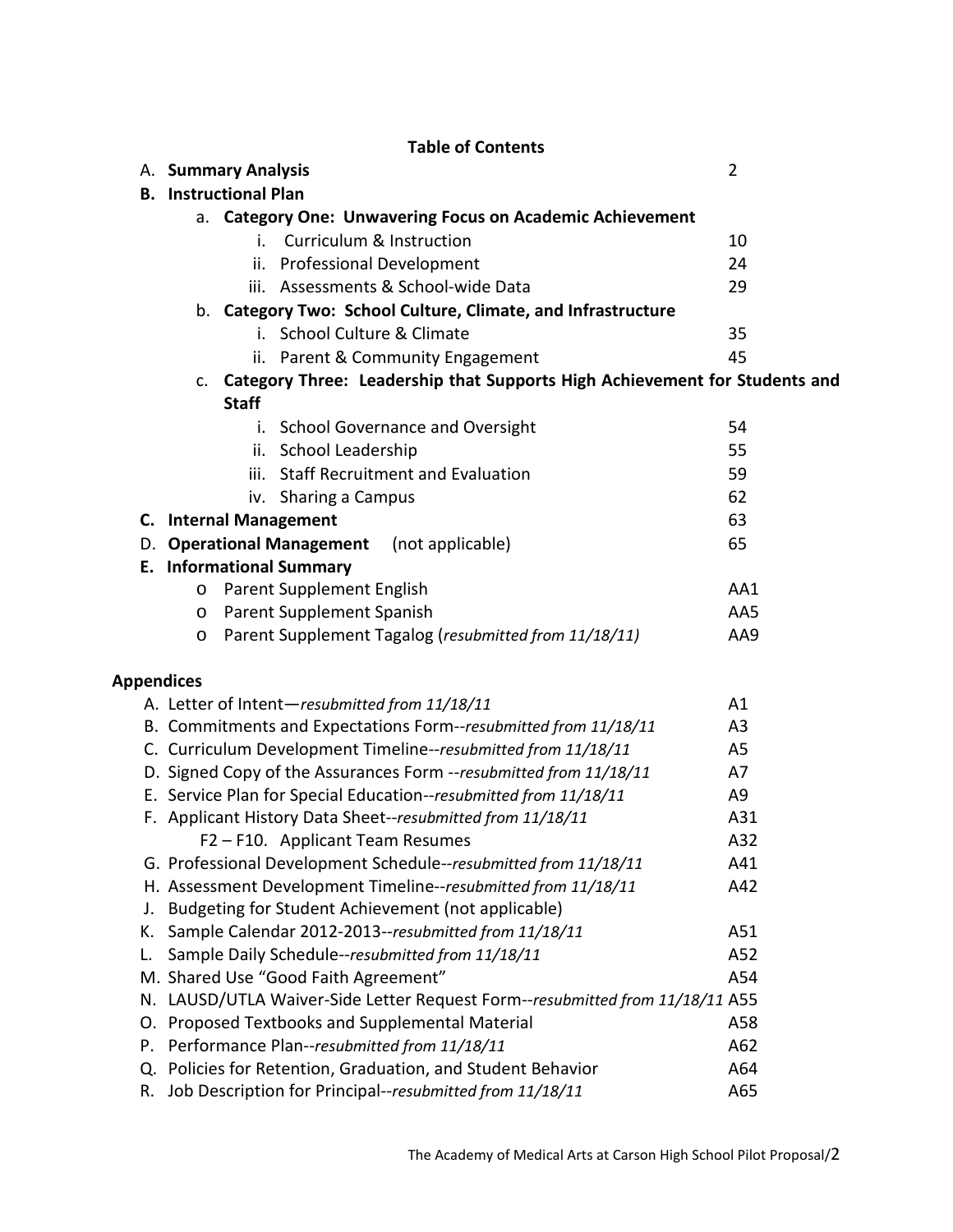W. Elect-to-Work Agreement *(resubmitted 11/18/11)* A67 Attachment 1. Quality Schools Principles and Priorities Worksheet A70

- Priorities Adopted by Parents, Students and Community Members for Carson High School and Design Team Responses
- Questions Prepared by Parents, Students & Community for Applicant Team: Academy of Medical Arts and Design Team Responses

Attachment 2. UTLA Whole School Vote to Accept New Governance Models A74 Attachment 3. UTLA Small Learning Community Vote for Governance Conversion A75 Attachment 4. Commitment to the Plan for Design Team Member 476

Applicant Team Personal Information Form *(not included in page count)*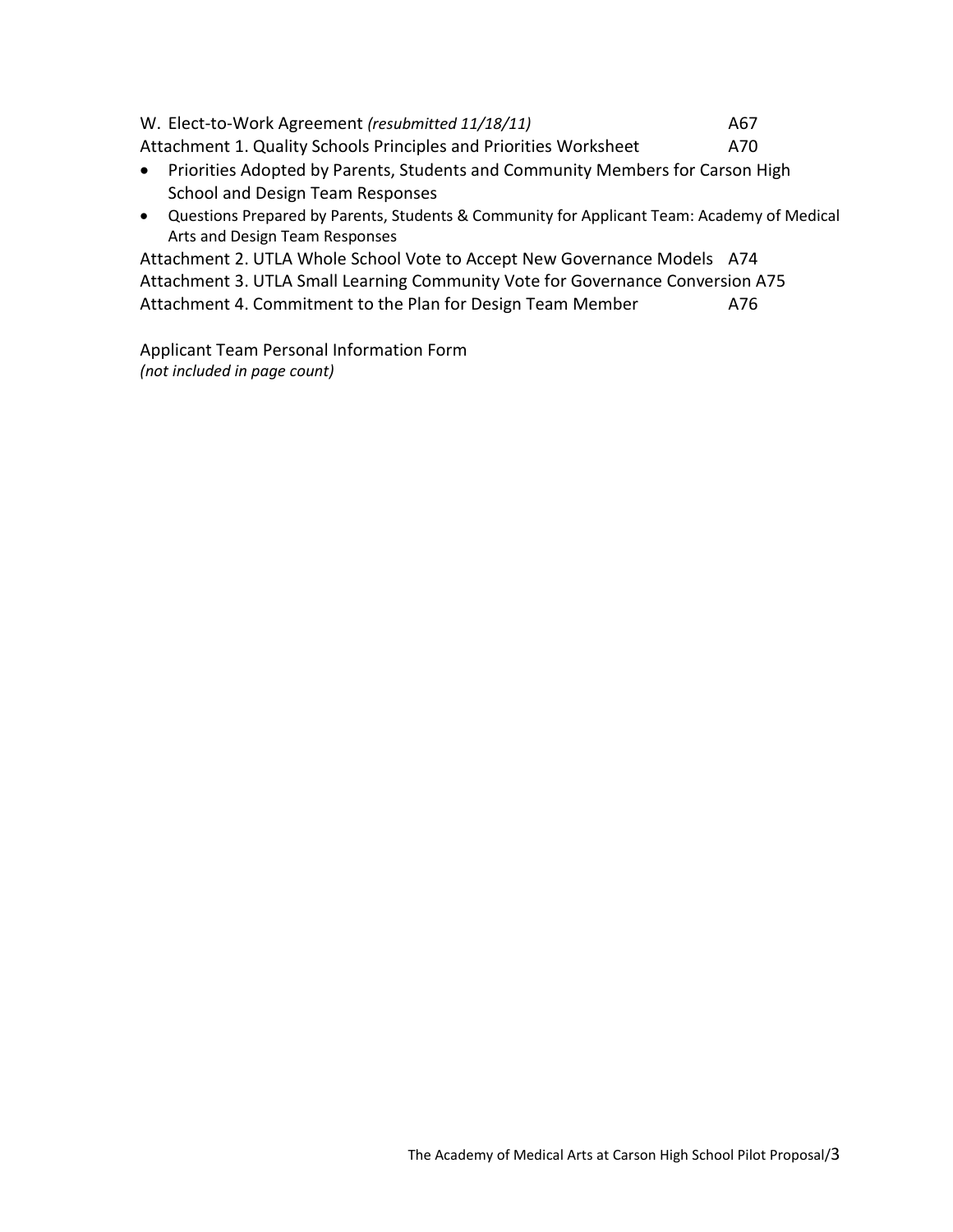# **SECTION A: SUMMARY ANALYSIS**

**Mission and Vision.** *Describe the mission, vision, and core beliefs as well as the school's values about teaching and learning.*

**Mission Statement**: The Academy of Medical Arts (AMA) will foster academic scholars who will seek to learn throughout their lives, to participate in society in a meaningful way, and to advocate for and create healthy communities. AMA students will participate in their own education and develop the skills that will facilitate success in college, career, and life. AMA strives to graduate 100% of our students, educate 100% of our students, and bring all students to proficiency in academic and career technical education standards.

**Vision Statement**: The Academy of Medical Arts will prepare all students for college, career, individual responsibility, and civic participation. We will offer thematic learning opportunities for all students to utilize multiple lenses to examine health science and medical practices around the world; to make ethical decisions that benefit humankind; to explore the broad interconnected health, allied health, and medical fields, and to embrace technology and entrepreneurial ideas in the pursuit of the art of medicine and wellness. Students will excel through academic classroom practice and work-based and career explorations beyond the school walls.

**Values:** The Academy of Medical Arts will value interdisciplinary studies, the democratic process, student voice, shared leadership, positive relationships, community participation, and learning that extends beyond the physical school walls. For staff members, teachers, administrators, parents, community members, and students, teamwork will be a hallmark of the culture. The principal will create regular opportunities for professional development and learning for the staff; adult learning will be valued. The principal will also communicate effectively and keep all stakeholders focused on the task of offering engaging student opportunities that lead to achievement. Staff members will reflect regularly and share ideas openly through verbal and written communication that is professional and concise. Students will actively participate in school leadership, maintaining professional relationships with the Wellness Center, community members, business partners, and Health Occupation Students of America (HOSA). Parents will actively support and monitor student progress through attendance and participation at quarterly school functions and will communicate with staff via the school's parent portal. Community members will provide work-based learning opportunities for students and staff as well as support our local community health initiatives.

Students who graduate from the Academy of Medical Arts will be:

- Well-versed in career professionalism as a result of 3 years of hands-on experience in the health and medical fields;
- Problem solvers and decision makers who persevere through challenges;
- Empathetic individuals with highly developed interpersonal skills;
- Informed, culturally literate citizens;
- Ethical individuals ready for the rigor and relevance of college and career;
- Individuals who reason and communicate effectively, and
- Technology-savvy individuals who can be true participants in the  $21<sup>st</sup>$  century.

**Motto:** The hearts that believe and the hands that achieve.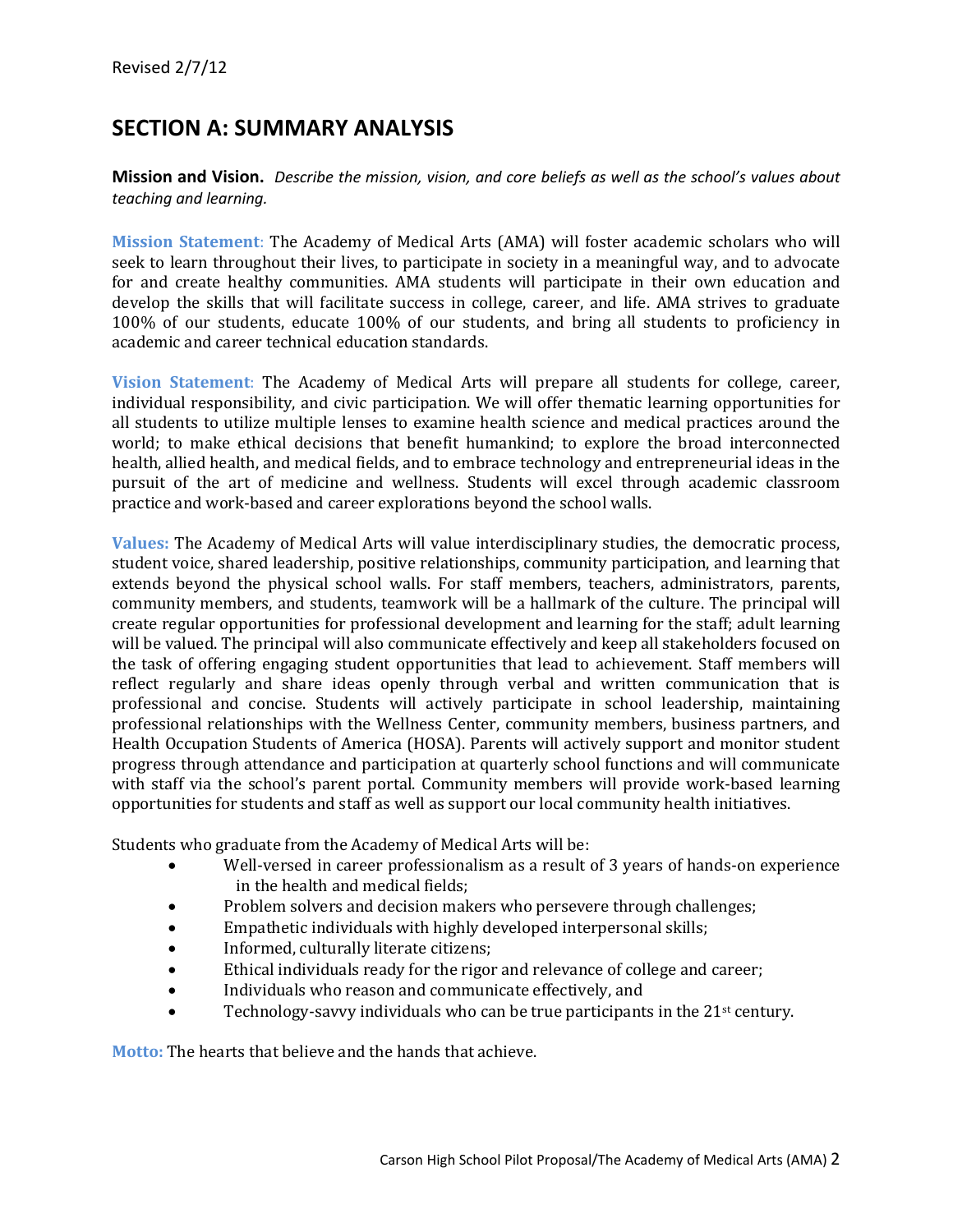**Educational Philosophy**: We envision a school built around critical thinking, no subject taught in isolation, and students playing a vital role in many aspects of governance. While we will value and nurture students as individuals who exhibit different intellectual strengths and profiles, we will also work to develop Howard Gardner's Five Minds for the Future in each student. The five minds are: the Disciplined Mind (achieving mastery in a subject or discipline), the Synthesizing Mind (judicious use of organizers, stories, and analogies between areas), the Creating Mind (use of cognitive skills, personality, and temperament), the Respectful Mind (assumption that diversity is positive and individuals respect each other) and the Ethical Mind (we are not only responsible for what we do but for what we do not do). This mindset will be fostered in the classroom where skills are sharpened and connections are made, in the workplace where skills are applied and decisions are made, and in the community outreach and education students will to continue implement as part of the Carson Mayor's Student Health Task Force, South Bay Family Clinics and Carson Wellness Center advisory board. In fact, the majority of the design team members are from Carson Health and Medical Partnerships, (CHAMPS) a small learning community at Carson High School.

We have had success helping students succeed in testing and in acquiring an education. At the Carson Back to School Night on October 13, 2011, students, parents, and families from CHAMPS participated in the largest numbers and our teachers even set a school record for attendance at this parent evening. This is the type of commitment to working with families that will be an AMA tradition. In addition, we envision a school where cooperative learning and conflict resolution as described by David W. Johnson and Roger T. Johnson (1999) help students understand how to be successful in the 21st Century in their academics, careers, and social connections.

**School Data Analysis.** *Provide an objective, critical analysis of the data by describing the major strengths and opportunities for improvement at the school. Briefly outline your top priorities and necessary action steps.* 

Analysis of Carson High School's student data suggests there are several obstacles to student achievement. Indeed, the most problematic are: 1) A culture of academic indifference fueled by a lack of school pride among a large number of students and perhaps even members of the parent and staff communities, 2) Low test scores and dismally low math scores across grade levels and among all subgroups of students, and 3) An alarming percentage of truant or tardy students periodby-period on a daily basis. These three systemic issues are harming the climate, reputation, and ability to teach and learn at Carson High School. Our priorities as a pilot school are to change the non academic culture at the school, to engage students in math and science through challenging and engaging interdisciplinary lesson plans, projects, and work experience, and to make punctuality and attendance an honored and rewarded behavior.

## *A culture of academic indifference*

Overall, in 2009-10, 9th grade students at Carson High School were below the district average for grade promotion as only 56% had actually earned the needed 55 credits to advance to  $10<sup>th</sup>$  grade. While students in  $10<sup>th</sup>$  and  $11<sup>th</sup>$  grade fared better, they were still below district averages. When almost half of student subgroup is failing to acquire the necessary grades to be promoted to the next grade level, it is a serious indication that students are not being supported in their learning. Clearly, students need to believe that they are capable of learning and passing. If half of the  $9<sup>th</sup>$ graders are failing in two or more subjects, it is a sign that students either believe it is not important to succeed in school or that many students need an engaging, student-centered and more personal learning experience the Academy of Medical Arts intends to provide. AMA will be a school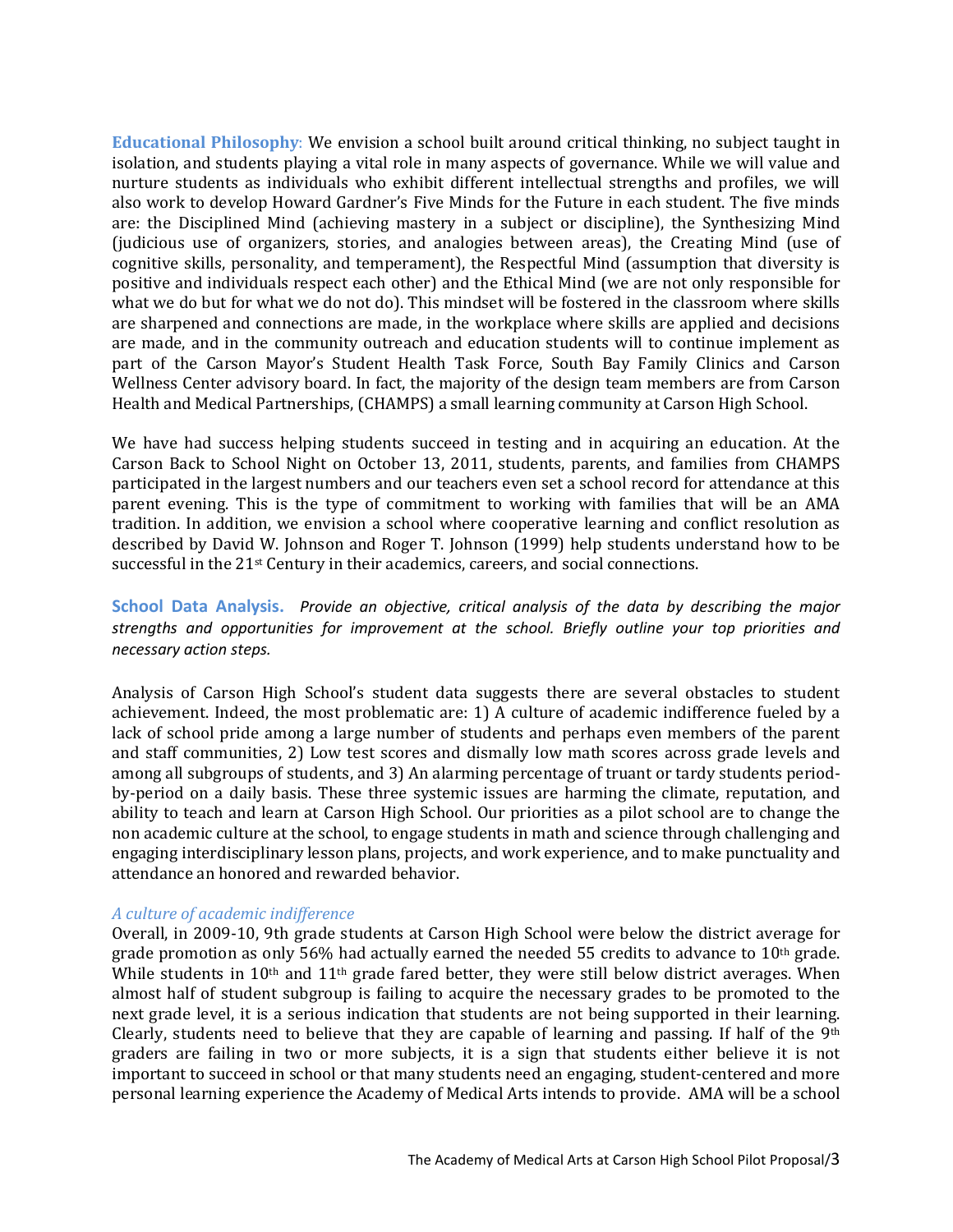that always stresses the importance of education and the potential of each and every student. Currently, students have very limited options for summer school or credit recovery.

#### *Low overall test scores and dismally low math scores*

In the recent past, Carson High School has not met its goals of raising standardized test scores to set targets. When examining the California Standardized Test results, it is obvious Carson experienced a net gain in 2009-10, however, only 34% of the students were proficient or advanced in English Language Arts—3% lower than district average—and only 8% of the students scored proficient or advanced in Math, well below the district average of 17%. Analysis of the performance of the subgroups shows that the Asian and Filipino students are scoring above the other students, with African American, Native American and Pacific Islander all scoring less than 30%. The school has made progress in addressing the needs of the Economically Disadvantaged, and English Language Learners, but both subgroups still lag behind district averages.

Math scores are dramatically worse than English Language Arts scores. Indeed, the only subgroup to exceed the district average was the Asian population with 20% scoring proficient or advanced. The White and African American subgroups were at only 2% and 3%, respectively. With regard to the California High School Exit Exam results, Carson High School has been making some gains. In 2009-2010, the percentage of  $10<sup>th</sup>$  graders passing CAHSEE was 65%, one percentage higher than district average. In 2010-11, the percentage of Carson students passing English was 73.5% whereas in CHAMPS it was 93%. The percentage of students passing Math from the general population was 72% and within CHAMPS it was 88%. From the general population, 41% of students expressed an interest to attend a four-year college or university, while 75% of students from CHAMPS SLC responded that they planned to attend a four-year school.

Clearly, test scores need to be raised, especially the math scores. Our school will be diligent in making sure all students from all subgroups are given the tools they need to be able to achieve success on standardized tests and master the California State Standards in all academic areas. We will do this through our carefully orchestrated interdisciplinary lessons and project based learning opportunities. In addition, our emphasis on work-based learning experiences for all students will not only engage them in school and allow them to observe professionals using communication and math skills, but also to apply their communication and math skills in authentic situations.

In fact, CHAMPS students fared better than the general school population on the 2009-2010 CST tests: 50% of our students were proficient or advanced in English Language Arts and 9% of students were proficient or advanced in Math. The chart compares the students in students were proficient or advanced in Math. Humanitas/CHAMPS performance with that of the Carson general school population.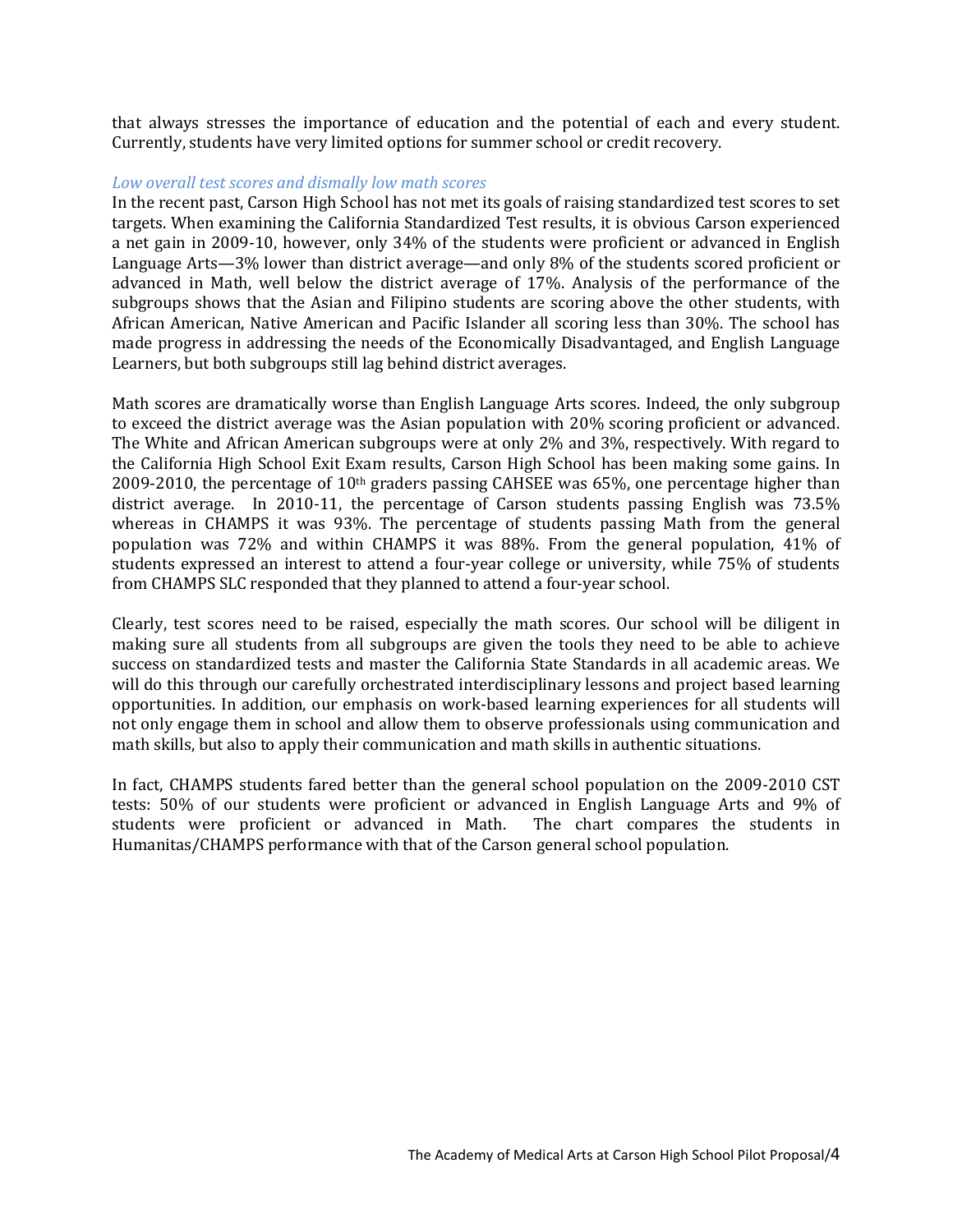

#### **CARSON SENIOR HIGH (8575)**

Chart Information for 2010-2011 --H=*Humanitas* and CHAMPS side by side Small Learning Community --C=Carson High School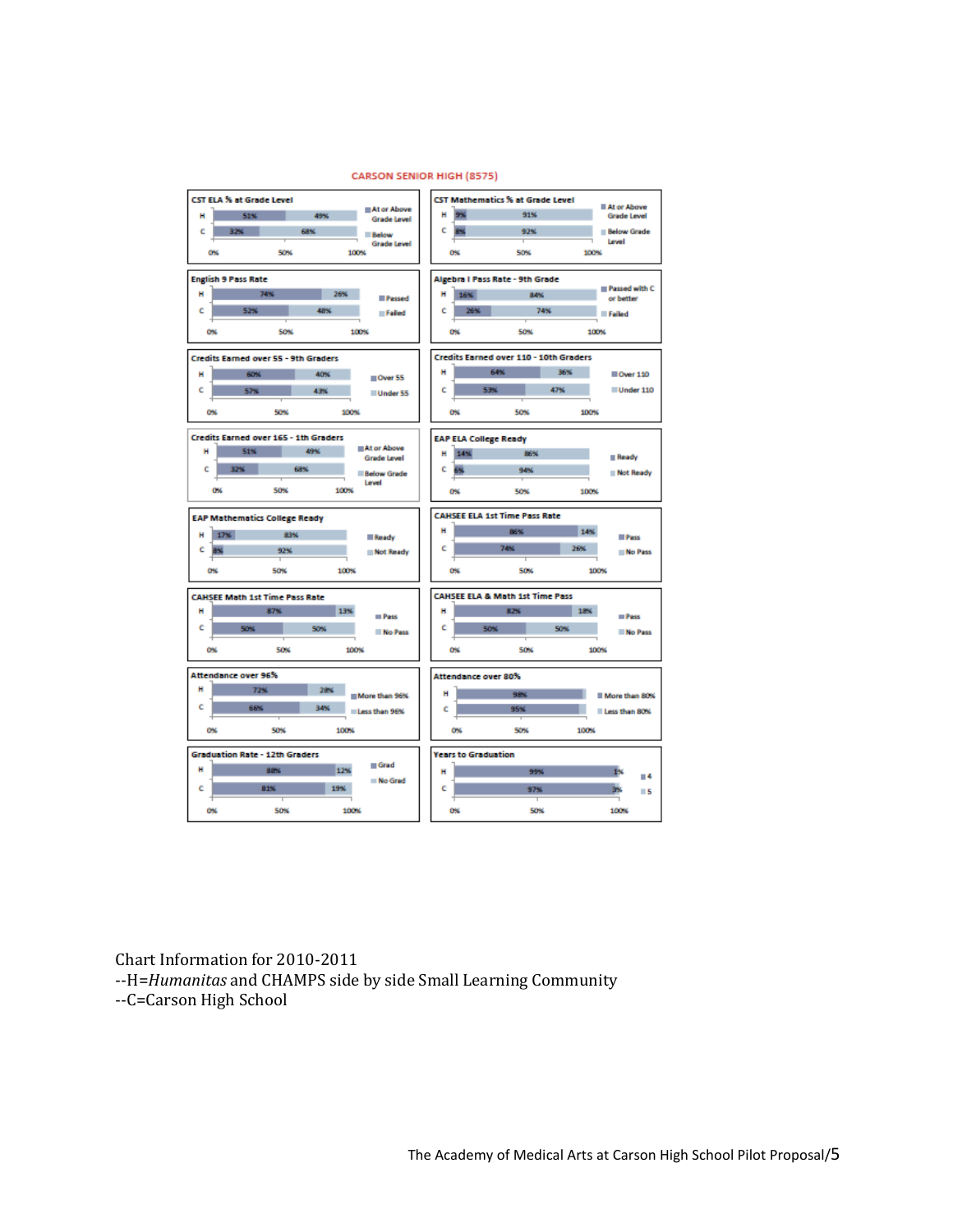## *An alarming percentage of truant or tardy students*

There are barriers to student achievement that are not reflected in the testing and survey data but are factors worthy of consideration. Students arriving late to school and Carson's high number of period-by-period truancies confirm multiple research studies that demonstrate the strong correlation between poor attendance and failing student achievement. *Present, Engaged & Accounted For: The Critical Importance of Addressing Chronic Absence in the Early Grades*, National Center for Children in Poverty: NY September 2008. Carson has only 64% of students achieve 96% or higher daily attendance and close to 30 % of students ditch or are truant in one or more classes per day, according to Performance Meter.

The Academy of Medical Arts at Carson High School will institute a daily schedule to help students achieve their academic, career, and social goals by addressing this obstacle to success. In fact, with 500 or fewer students, our proposal is to structure our daily practices to make sure students are on time and accounted for each day and in each class. We propose to reside in the Carson High School "H" and "S" buildings, which are located near the entry gate on 223rd Street. We plan to rotate staff supervision of the gate at the beginning and end of each period every day. In addition, we plan to have a special schedule that includes a Period One embedded intervention or enrichment class each and every day before the regular block schedule to ensure that the same adult is meeting with students and enforcing the school's policies. Because we will have only 25 rooms to monitor, our principal, academic counselor, and career technical education advisor will visit each class to monitor attendance and on-time behavior and take appropriate measures to support students in their compliance.

# **Applicant Team Analysis.** *Provide evidence of the team's ability to successfully manage the academic operations of a school.*

The members of our design team are Carson Health and Medical Partnerships teachers who are trained in the *Humanitas* interdisciplinary teaching pedagogy, Linked Learning curriculum, and Project-Based Learning principles. These principles will help inform instruction at the Academy of Medical Arts at Carson High School. We will give students real world, out of the box experiences and engaging problems to solve. We will work collaboratively to design units of study and project-based learning modules that provide students with choices of how they demonstrate mastery of the standards. In this way, we will engage students in academic material and impress upon students the importance of education. As a design team, we know we are well suited to manage the Academy of Medical Arts at Carson High School; we have run successfully CHAMPS, a career-focused interdisciplinary small learning community, for three years, and we have forged important connections in the community that serve to advance student learning and engage students in learning. Our CAHSEE and CST scores are better than the comprehensive high school as a whole as seen above. Moreover, we continue to grow as educators and we continue to immerse ourselves in the same career technical education we offer our students; we take advantage of training, externships, and health career consortium workshops alongside health care providers. It is in our modeling of lifelong learning that we show our students the secrets to success in education.

Our program will be based on interdisciplinary curriculum due to our experiences with and passion for authentic project based learning infused with challenging academics and engaging career focused explorations. During the student projects and work based learning, they will also receive instruction in all A-G disciplines and health science and medical technology career technical education. They will be given formative assessments that mimic standardized testing essays and multiple-choice questions. Students will learn the value of learning for the sake of knowledge, and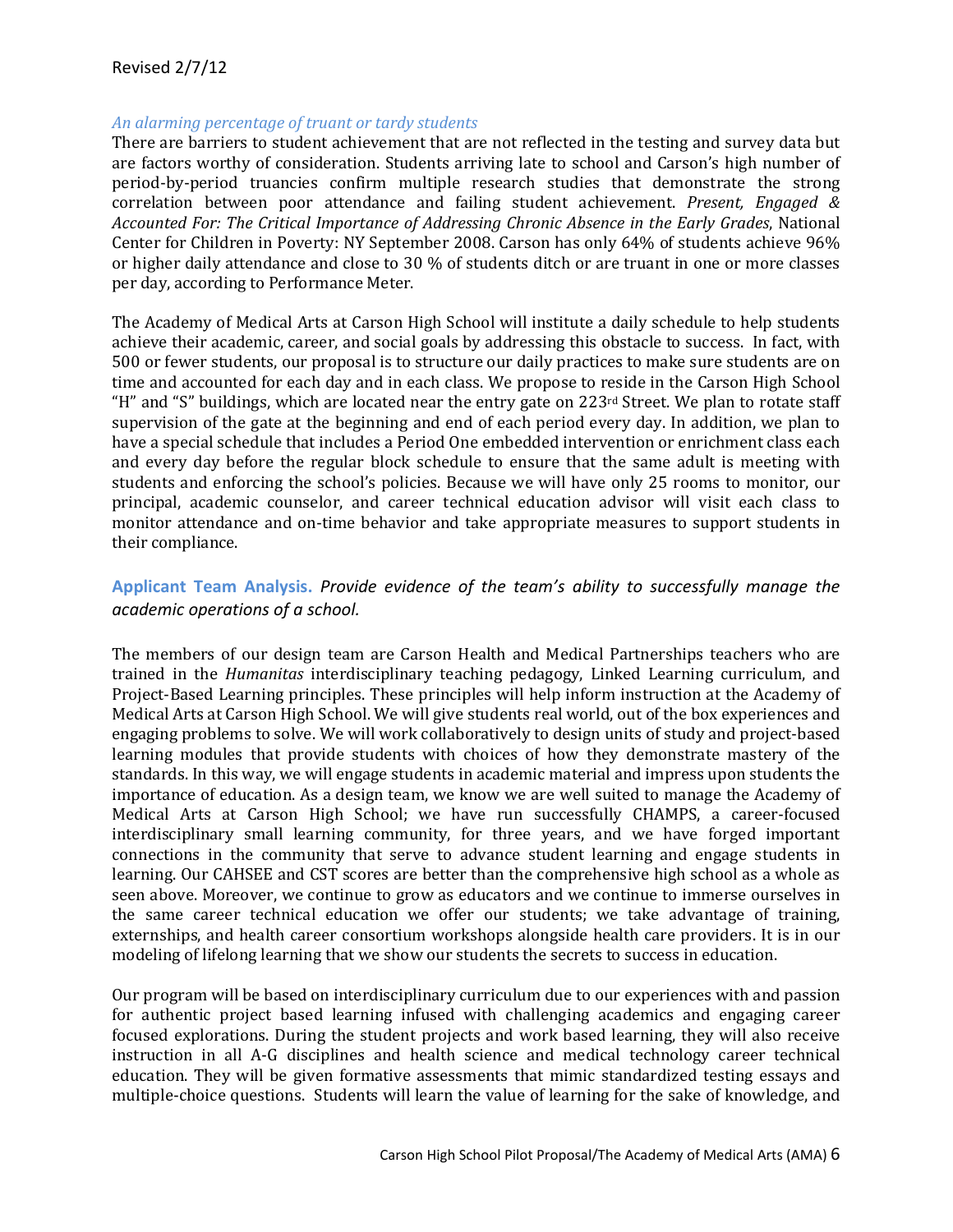to reason and communicate effectively. By providing engaging and meaningful tasks and a variety of differentiated assessments, we will be able to raise test scores and reward student achievement.

There is great need for medical workers. According to the Bureau of Labor Statistics, healthcare will generate 3.2 million new wage and salary jobs between now and 2018. Moreover, 10 of the 20 fastest growing occupations are healthcare related. Healthcare was one of the largest industries in 2008, and provided 14.3 million jobs. Most workers have jobs that require less than 4 years of college education, but health diagnosing and treating practitioners are highly educated. Our program is a blend of the arts and humanities in academics and health science and medical technology on the career technical education and work based learning side so that students, parents, and teachers can make the continual improvements in the way we see the world and the way we acquire and use knowledge. The website, The Dental School Nation, has a top ten tips for getting into Dental School and these same tips hold true to medical school and any degree program. Among the tips are: Keep Your GPA High, Ace Your Admissions Test, Conduct Biomedical or Clinical Research, Obtain Great Reference Letters, Job Shadow, Volunteer and Obtain a Job in a Related Field, and Be Well Rounded.

Students will realize that they need to be in class on time to truly participate in school projects and be eligible for field trips and work-based learning. Students will accomplish most of their learning through group collaborative learning, but students need to be present to be in a group. All student projects will be presented to peers, parents, teachers, or business partners so that students receive valuable feedback. Students then will reflect on their learning and add the project rubrics, panel feedback forms, and reflection pieces to an assessment portfolio that will grow to reflect their fouryear achievement and growth. This public involvement in student learning and ability to show work assessed over time will change the individual student mindset to one of intrinsic motivation to be present, engaged, and accountable.

As a design team, we know we are well suited to manage the Academy of Medical Arts at Carson High School; we have run CHAMPS, a career-focused interdisciplinary small learning community, for three years and we have forged important connections in the community that serve to advance student learning and engage students in learning. Our CAHSEE and CST scores are better than the comprehensive high school as a whole as seen above. Moreover, we continue to grow as educators and we continue to immerse ourselves in the same career technical education we offer our students; we take advantage of first aid/CPR instructor training, externships, and health career consortium workshops alongside health care providers. It is in our modeling of lifelong learning that we show our students the secrets to success in education.

## *School-level data can be found in the Applicant History Data Sheet (Appendix F).*

To be successful in a turnaround environment, a new pilot school requires an ability to honestly look at the data and the student population. Then, apply innovative strategies to engage students in meaningful instruction that best meets their needs as reflected in that data. The Academy of Medical Arts offers students challenging academic course work and work based learning experience in the health and medical field. This dual approach of offering academic rigor and work-based learning gives high school students an early opportunity to excel in both career and college. The adults and students at the school will work in collaboration. The "adult population" includes parents and community members. Participation by all stakeholders creates buy-in to a school mission and vision. By forging alliances between parents, teachers, and students we will mitigates criticism about holding students accountable for their work and behavior and also eliminate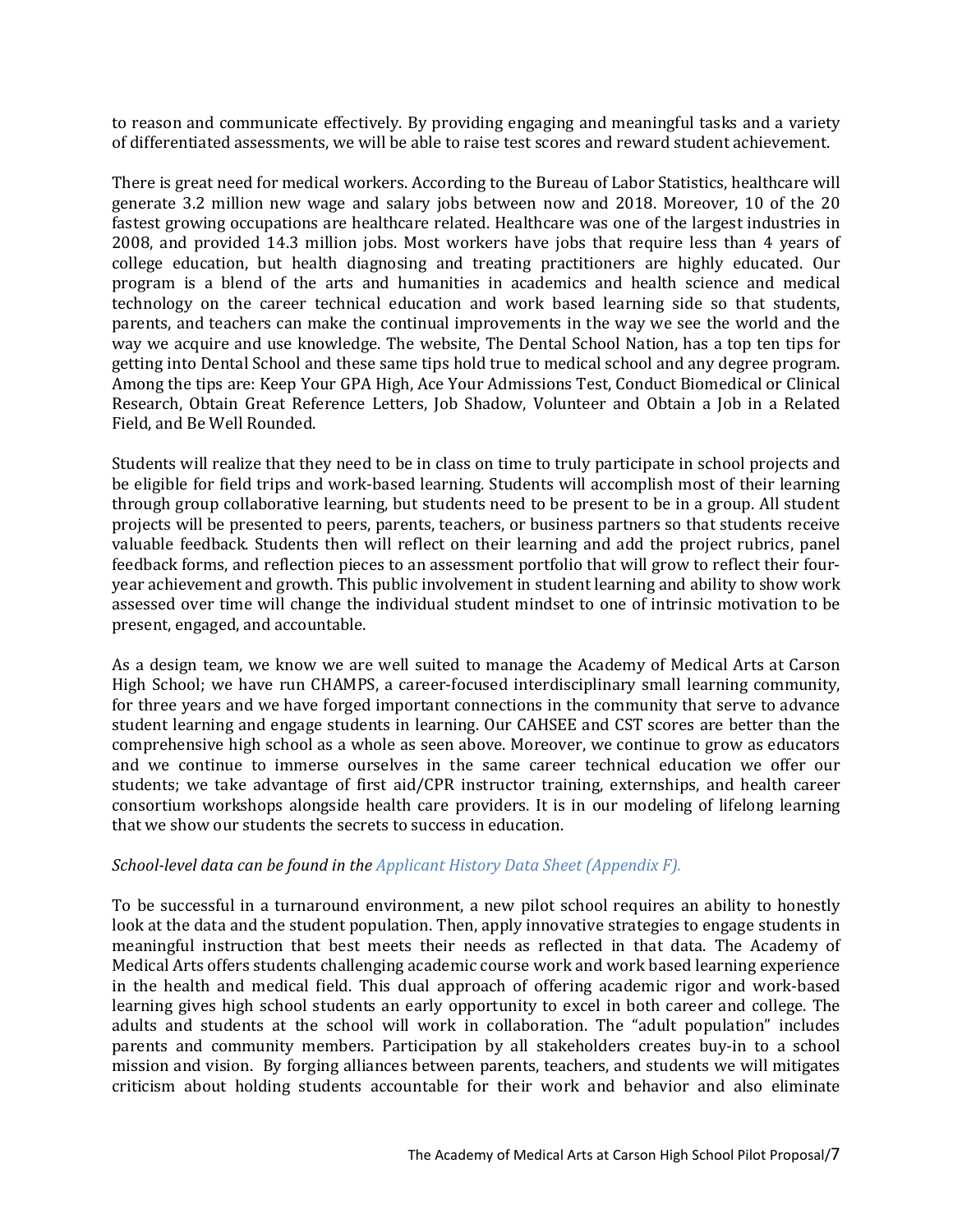barriers to systemic school change. Thus, our pilot school will sustain relationships built on collegiality, trust, democracy, and innovation.

When the teachers in CHAMPS formed the pathway program at Carson High School three years ago, choosing the health science and medical technology sector was not due to teacher preference or whim. On the contrary, the decision was made based on surveys at the school and within the community. Students, parents, business leaders, and other stakeholders were polled using both the web-based Survey Monkey and paper copies of the survey and there was an overwhelming (88%) desire for a program in health science and medical technology. This dedication to serve all stakeholders, and this respect for the needs and interests on the part of the students, is precisely what will ensure success as a pilot school.

Finally, the Academy of Medical Arts at Carson High School will address lagging test scores, student indifference, and credit recovery through a blend of interdisciplinary problem-based, hands-on learning that is research-based. Our design for the Academy of Medical Arts at Carson High School is to begin to foster the focus on education, the importance of community involvement, the job shadow and research opportunities in health care and medicine, and the love of humanities, arts, and science in our students to lay the groundwork for their future.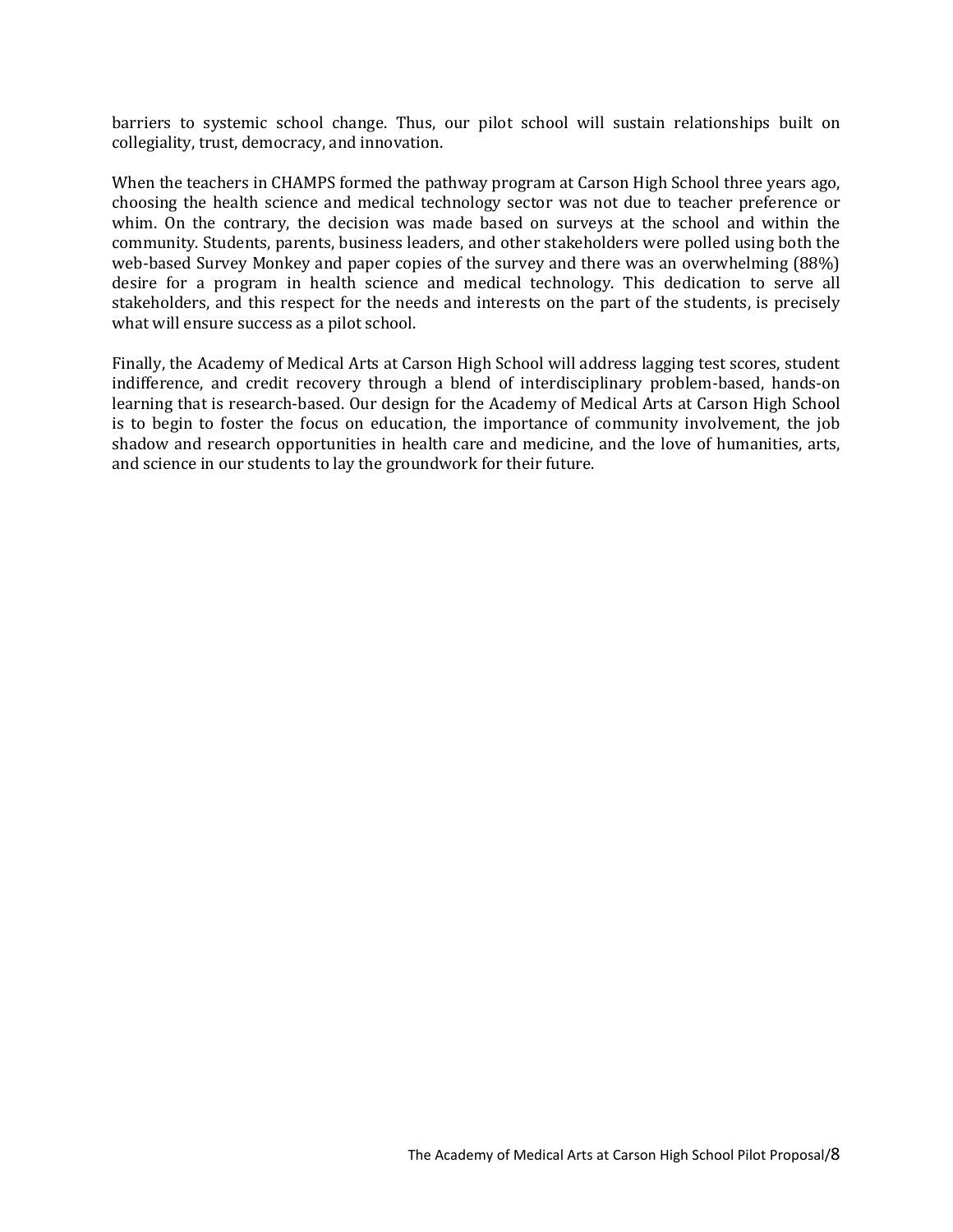# **SECTION B: INSTRUCTIONAL PLAN**

# **Category One: Unwavering Focus on Academic Achievement**

# **Curriculum and Instruction**

# **Instructional Program.** *Provide a thorough description of the proposed instructional framework and the underlying theory that drives it.*

The instructional philosophy of the Academy of Medical Arts is rooted in the idea that students will graduate with all the academic and professional tools they'll need to be successful in the job market as well as in post-secondary experiences. Our students will also be moral, ethical citizens whose lives are rooted in the community. Our goals are to close the gaps in achievement currently plaguing Carson High School by engaging students in daily instruction and work-based learning opportunities, cultivating achievement, especially in math and science, and motivating students to be present in class on time and accountable for their behavior. We will accomplish this through unique interdisciplinary lessons thematically linked to historical and current trends in health science and medical technology. Students will work in collaborative groups, will be given the freedom to design projects that demonstrate mastery of academic standards and career technical education standards, and learn through authentic hands-on opportunities in work-based learning.

The school is being created by academic teachers who have woven academic standards, medical and health instructional concepts, and Career Technical Education standards into individual and interdisciplinary team units so that as students enter their career education and college classes they come with a foundational knowledge of health and medicine as it has developed around the world throughout history.

The students will have internalized strong communication skills, collaborative skills and learning skills. Central to the AMA's instructional program will be the ASCD's groundbreaking *Habits of Mind and Heart* series that provides the pedagogy to help transform student thinking and enhance emotional dispositions that students need as lifelong learners. Habits of mind are a set of thinking dispositions that help students develop their critical and creative thinking skills. They are the mental habits individuals can develop to render their thinking and learning more self-regulated whereas habits of heart are a collection of emotional dispositions designed to help young people develop their social-emotional intelligence. Habits of heart help people care for, identify with, and honor others, and respect the emotions and rights of others and how they see the world. Student and teacher work, teacher planning, assignments, assessments, professional development are based on the following 7 habits:

- The Habit of Convention: Meeting accepted standards in any academic area in order to be understood and to understand others
- The Habit of Perspective: Addressing questions from multiple viewpoints and using a variety of ways to solve problems
- The Habit of Evidence: Bringing together relevant information, judging the credibility of sources, finding out for one's self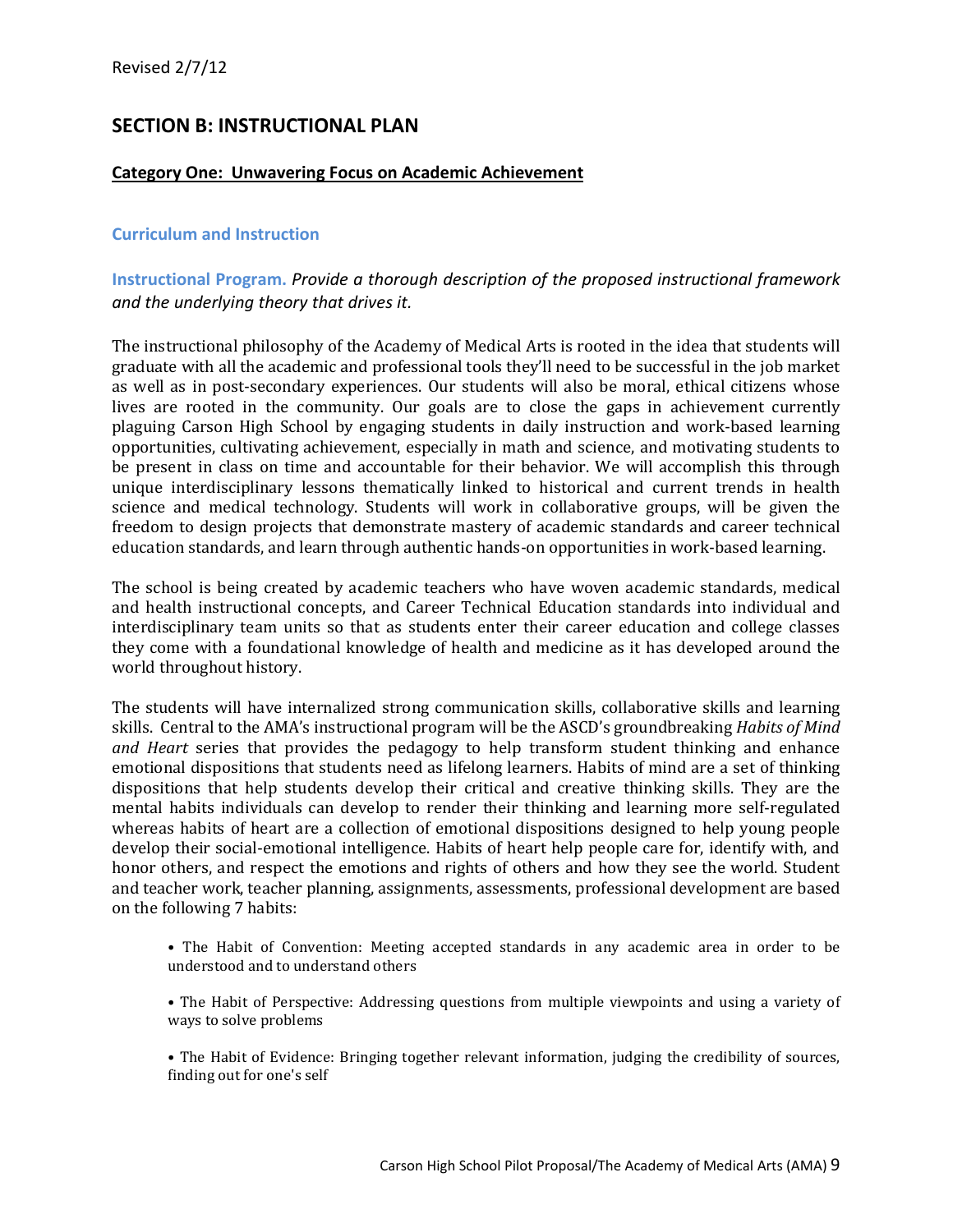• The Habit of Connection: Looking for patterns and for ways in which things fit together in order to bring together diverse material and form solutions

• The Habit of Collaboration: Making appropriate provisions for accepting and giving assistance

• The Habit of Service to the Common Good: Demonstrating an awareness of the effects of one's actions upon others and a desire to make the community a better place for all

• The Habit of Ethical Behavior: Demonstrating how personal values influence behavior and a set of principles by which to guide one's life

Mindful of incorporating the seven *Habits of Mind and Heart*, students in 9th grade learn about the individual in society and in 10th grade they move to the development of the modern world and health science and humans' important roles in society. Ninth and  $10<sup>th</sup>$  grade teacher teams work to instill habits of mind, focus on academics, and service to the community ethics in all students. Students in 11th grade explore the history, practices, and arts of the United States and in 12th grade students bring all they have learned to their community via individualized senior projects. From the moment students enter 9th grade they are introduced to the *Humanitas* interdisciplinary pedagogy and *Linked Learning* work-based health science and medical technology career modules that offers opportunities for AMA students to learn through real-world experiences, such as internships, apprenticeships and school-based enterprises. These interdisciplinary units are not only grade based but are vertically aligned to provide the necessary framework for student mastery in a successive ladder. Upon entering the Academy of Medical Arts, each student is immersed in an environment where nothing is taught in isolation, allowing individual students to understand the importance of making connections.

Much of our curriculum will be premised on the work of pioneering psychologist Lev Vygotsky whose seminal work on constructivism advanced the theory that social interaction plays a fundamental role in the process of cognitive development. Vgotsky's ideas influenced education by explaining the Zone of Proximal Development and culturally relevant benchmarks for each child. The Zone of Proximal Development theory asserts, that learning occurs in the space between a student's ability to perform a task under adult guidance and/or with peer collaboration and the student's ability to solve the problem independently. As part of the pilot school curriculum, students will be engaged in health-related topics in all subject areas, ranging from English to Social Studies to Science. There have been several successful projects completed in the award-winning CHAMPS program that will be replicated in our AMA pilot school program. For example, students in Carson Health and Medical Partnerships' 9th and 10th grade are immersed in Project Citizen in the spring semester each year. This project involves student groups identifying problems and issues that serve as barriers to health and wellness at Carson High School or Carson as a whole. Students gather facts and statistics through surveys, interviews, and observations, as well as by analyzing information on the Internet and in periodicals. Students examine current public policy and civic programs on the topic and determine what they think can be done to improve the situation, raise awareness, or solve the problem. The students create an action plan and begin to implement change. An example this year was an investigation into student stress levels and stress management. The students suggested that school officials reach out to students and host community meetings on stress management. At the pilot school, students will be engaged in these types of projects, not only when the faculty can fit it into the broad mandates of the various departments and school units, but as a matter of regular instruction!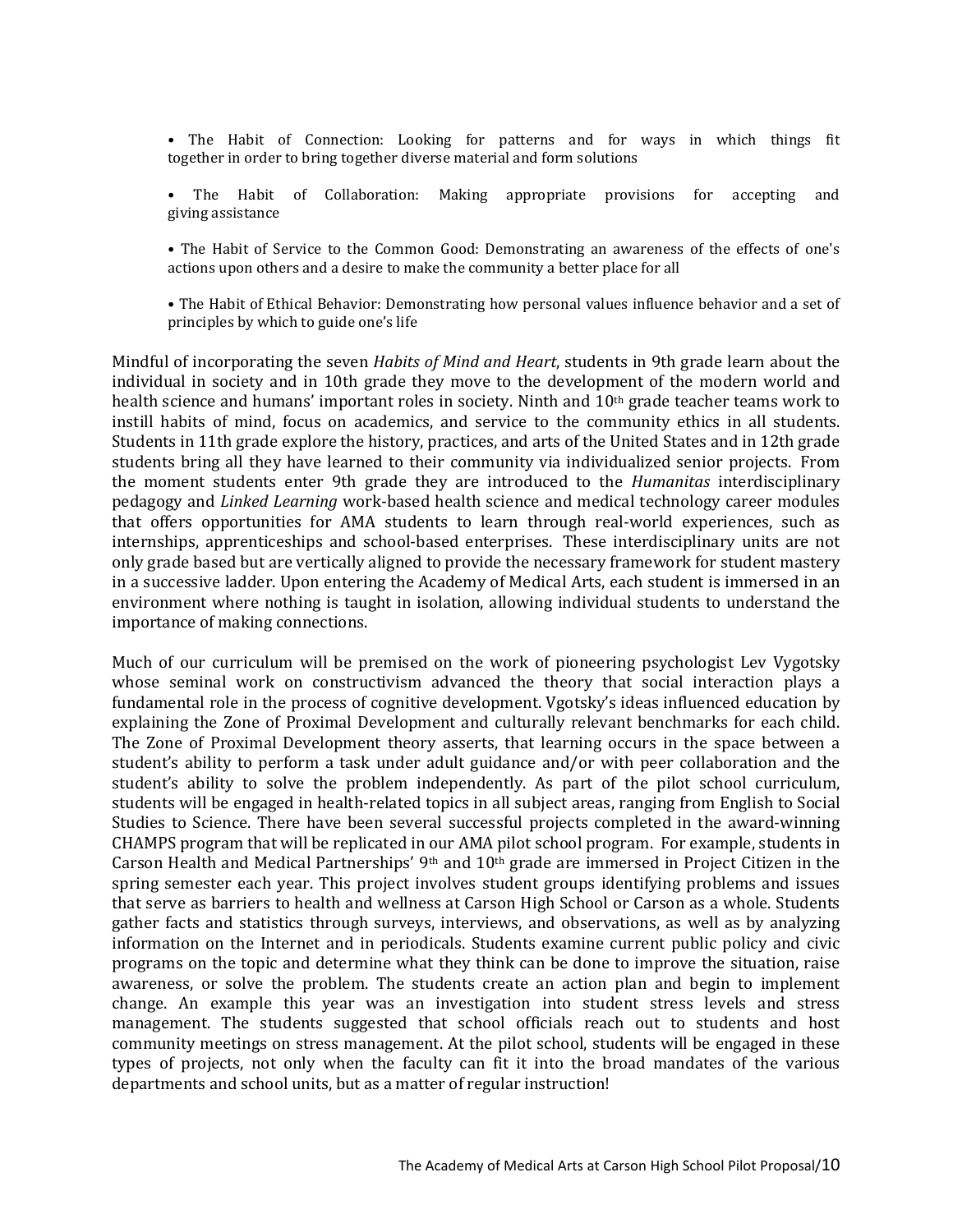Another successful student project example from Carson Health and Medical Partnerships that will be replicated and expanded in the AMA is the 11th grade biomedical debate, which is a project that ultimately allows the students to compete at Health Occupation Students of America or HOSA State Leadership Conference. This project is completed by teams of four students who review primary and secondary source materials and then debate in front of members of the community. The topics for 2010-11 included "Should there be mandatory drug testing of student athletes?" and, "Is online education a solution to the current health care worker shortage?" These are important concerns for not only society today but for students who are exploring a career in health care, medicine, or allied health. One team of students finished in 2<sup>nd</sup> place in California and 9<sup>th</sup> place in the nation. This project was completed in several interdisciplinary classes: 11th grade English, US History, and Physiology. Imagine the success the students will have when the entire school is structured to support this type of enriching, relevant, and college or life-preparing endeavor.

Finally, 12th grade students produced Public Service Announcements for a campaign, "Get a HEALTHY dose of sunshine!" that played during Carson parent events and on the school website. The PSA spots were based on research the students conducted about sun exposure balanced with a, "Get out and move!" message. The students who produced this video were honored with 2nd place at the HOSA State Leadership Conference and went on to National HOSA Convention. Again, the students would have been allowed both additional time and additional teacher guidance and focus if the project was produced in a supported, interdisciplinary focus from all academic teachers. At our pilot school, these projects will be undertaken because the entire grade level team has discussed and tied the learning to state and national core standards, work that is relevant and authentic, and to actual intellectual rationale.

In addition to the *Humanitas* interdisciplinary

# AMA CURRICULAR AUTONOMY

A cornerstone of our program is students constructing knowledge by blending interdisciplinary, project-based learning with hands-on Work Based Learning via such medical facilities as

- o Harbor UCLA Medical Center
- o Long Beach Veteran's Health Care System
- o Sunnyside Nursing Home
- o Los Angeles BioMed
- o Torrance Memorial Medical **Center**

o Los Angeles Children's Dental We need a flexible schedule and engaged faculty devoted to student achievement through our educational style and pedagogy. This is especially critical in the area of math, where we have never had dedicated math teachers who passionately embrace the work-based learning or interdisciplinary curriculum.

pedagogy, curriculum at all grade levels will be infused with the *Facing History and Ourselves* (FHAO) philosophy. This educational philosophy introduces students to the importance of making ethical choices and provides students with a strong sense of identity. These crucial tools will bring our students success both in the medical field right out of high school and as they pursue higher education.

**Core Academic Curriculum.** *Describe the core academic curriculum and how the proposed curriculum is evidence-based, culturally relevant, will meet the diverse learning needs of the student population you will serve, and addresses the California State Standards.* 

*"I do not teach my students, I give them the environment for them to learn."—Albert Einstein*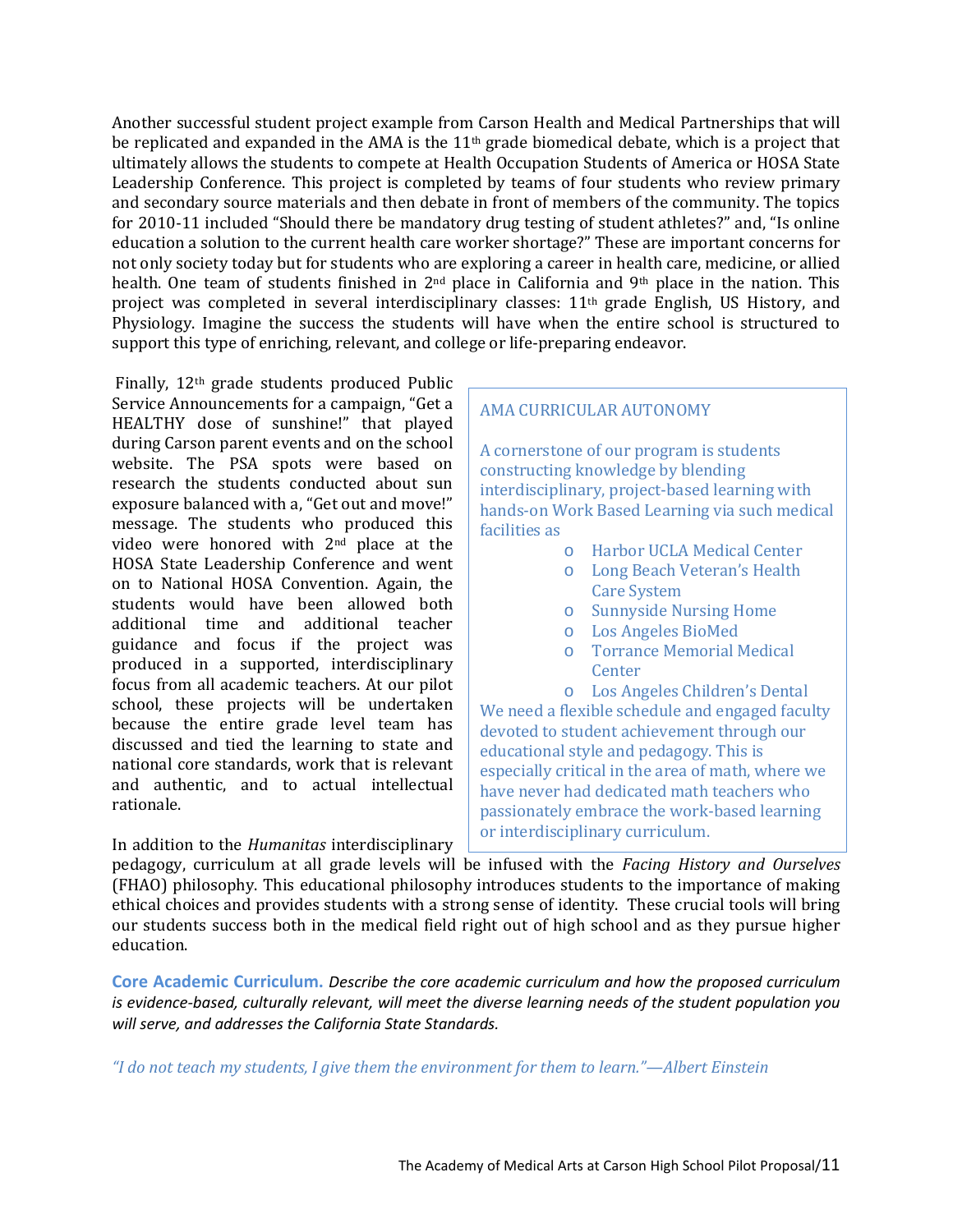The proposed AMA curriculum is well aligned with our vision, mission, and instructional philosophy to create focused scholars who embrace math, the sciences and the arts and who have the ethical compass and empathic capacity for work in health, wellness, or medicine.

The Academy of Medical Arts will use the career technical education standards to align academic, work-based, and social experiences for students so that nothing is learned in isolation. Our goal is to ensure that the curriculum has meaningful direct connections to the world. Connections to the community will increase in scope and meaning from grade level to grade level. Thus, our ninth graders will work with the feeder middle schools on relevant and timely health science projects, including exercise and nutrition. Our student ambassadors to the middle schools will also introduce the components of Health Occupation Students of America (HOSA), a national career technical organization for students, and invite membership in our JUMP chapter specifically designed for middle school students interested in exploring careers in health science, wellness, and medicine. The 10th graders will begin weekly volunteer work at Harbor-UCLA Medical Center to explore health careers, learn compassion and work ethics, and complete a project. Tenth grade students will also investigate health and wellness in our community via participation in Project Citizen. In 2010 and 2011, 10th grade student portfolios from our existing Small Learning Community advanced to the State Showcase and won recognition for the ideas and policy changes presented.

This is the type of work we will use as a benchmark for the students in our pilot school. Project Citizen is a project that spans grade levels and allows students and teachers to focus on projects and ideas that are interesting to the students, relevant to the school and community at large, and packs a punch with regard to standards on which teachers would be focusing. Examples of topics from the 2011 Project Citizen Showcase are: Obesity and Lack of Exercise in high school, Plastic bottles and their impact on the environment, Autism in Our Community, the Effects of Air Pollution in Carson, and Teenage Partying and Its Consequences. Through these projects, students chose topics, conduct exploration through interviews, field trips, simulations, and traditional methods, student examine and evaluate existing policy, propose new policy, and create a plan of action to affect change. A 10th grade student project on fast food advertising and its effects on adolescent diet and obesity represented Los Angeles at the State Show and was awarded "Outstanding" ranking.

We have worked with Annenberg-funded *Families in Schools* to pilot a parent engagement portfolio to connect student learning to the home and community. All work is presented and evaluated by the students after the presentation and a final written project becomes a part of the portfolio. This is important to our pilot school because it teaches students to become advocates for health and wellness in the community. In fact, as part of CHAMPS during the 2010-11 school year, proposals presented by the students were adopted and are being implemented by Carson Mayor Jim Dear, and those students are serving on a newly created student task force.

Another example of ongoing student collaboration is our  $10<sup>th</sup>$  grade students will continue working with our adopted Sister School in Sudan, The Obama School, and prepare for the HOSA State Leadership Conference and even National Leadership Conference. The HOSA competitive event guidelines are wonderful springboards for student projects that are easily embedded into our thematic units and allow students to apply the knowledge they acquire in internships and workbased learning experience. These are engaging and are tied explicitly to our career pathway and many involve working for change in the community. These projects are empowering for students as they have an authentic and authoritative voice. At the current time, finding the instructional time, creating needed teacher teams, and allowing for flexible scheduling to implement this authentic intellectual work is difficult. We seek to place work-based and project-based opportunities at the fingertips of each student in order to allow them the hands-on experience in the real world of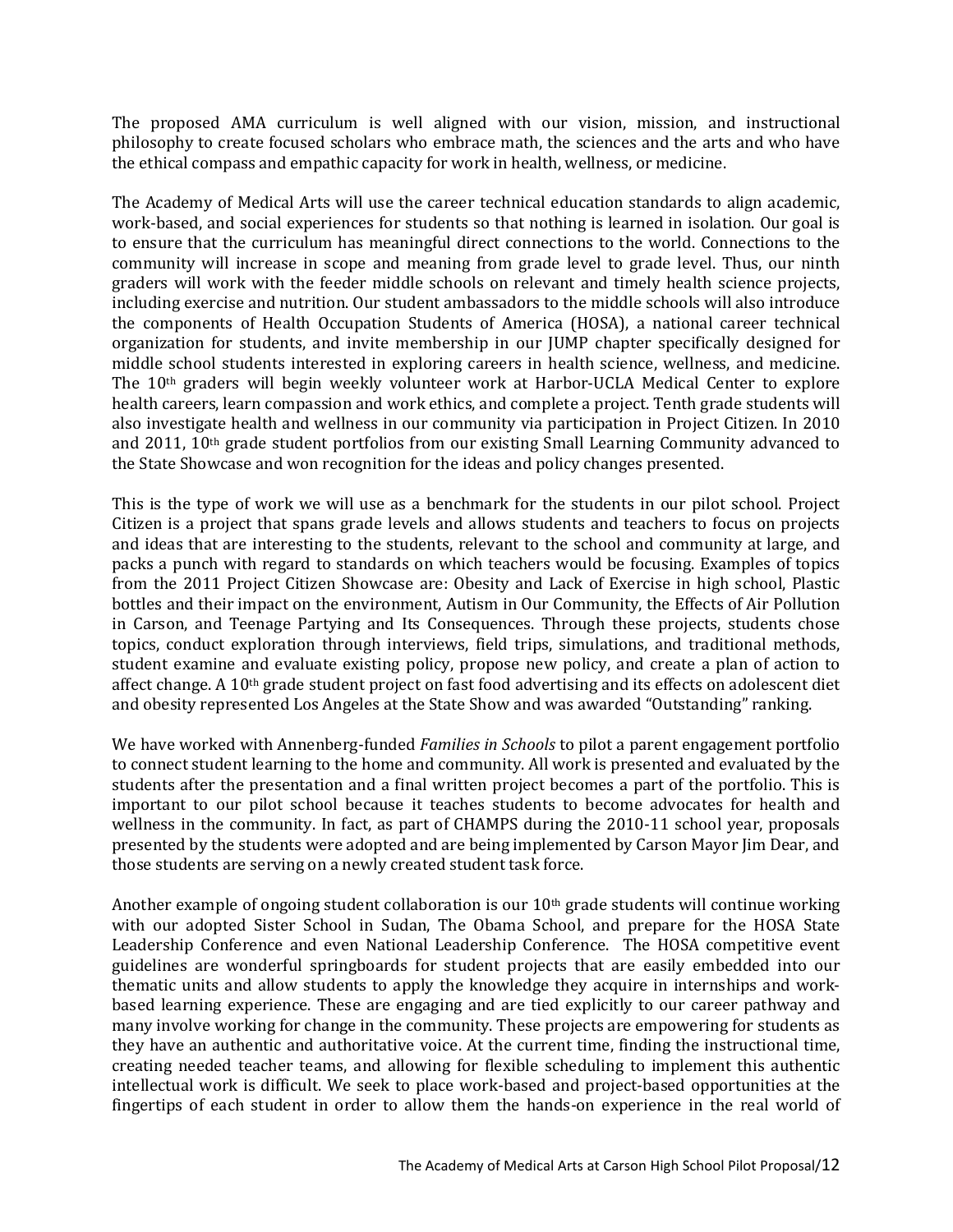health and medicine. The autonomy afforded a pilot school will facilitate the creation and on-going expansion of health care related real world scenario and experiences.

In eleventh grade students will begin working with mentors from the professional health and medical community. These mentors, who will work with students bimonthly for two years, are able to offer real world training for students as well as offer tutoring and advisement. Juniors will also be assisted in planning for their summer internships, visiting university campuses and hospitals, taking career technical education pathway classes, such as Medical Terminology and Psychology via dual-enrollment community college coursework, and participating at a more skills-based level in HOSA. Moreover, because everyone at the Academy of Medical Arts will buy-in to our focus on work-based learning, 11th grade students will be trained to work 2 hours per week or more at Long Beach Veteran Health Care System and given a job shadowing opportunity in the departments of choice. Between  $11<sup>th</sup>$  and  $12<sup>th</sup>$  grade, students will be asked to complete a 30-hour or more internship in health science, wellness, or medicine to further reflect upon and learn from true and meaningful exposure to a career choice.

For the 12th graders in the Academy of Medical Arts, there will be a culminating project, fostered in academic as well as the capstone CTE classes, which is the HOSA National Recognition portfolio. This requires students to discuss the community service he or she has completed, a personal community project the student developed, implemented, and evaluated for its effect on health and wellness in the community, certifications the student has earned, the academic accomplishments, and any leadership roles of which the student is proud. In  $12<sup>th</sup>$  grade Project Citizen's focus turns to the community focusing on nutrition, health and environmental issues in Carson.

These projects will be presented to the Mayor, Los Angeles Board of Supervisors and a team of teachers, parents, and health and medical workers. During the spring semester the senior project will conclude a unit of study entitled "What is your Body Worth?" linking their Economics, English and Biotech classes. This unit will be constructed to allow students to expound on their four years of high school academic and career explorations by evaluating the high stakes issue around organ donation using *Frankenstein, Stiff…the Story of Human Cadavers,* and other literature. Seniors also have the opportunity to take certification classes in First Aid/CPR, Certified Nursing Assistant, Sports Therapy Aide, and more. Finally, seniors will complete their work-based instruction and reflection.

There is also room for whole school projects that align vertically and horizontally and embrace community service. An example of this is the creation of interdisciplinary themes such as "War and Medicine." This topic allows exploration of the past, the present and the future for all grade levels and embraces skill sets in Math, Economics, U. S. Government, Social Science, Science and innovation, Technology, and English Language Arts. Students can examine diseases in refugee and displaced camps, in war-torn lands, the mental health of soldiers, citizens, and doctors, connections to U.S. soldiers serving abroad, feeding and caring for soldiers and the wounded, connecting and understanding the people where war is taking place.

We also envision undertaking a community project each year that will truly serve to help make the community of Carson and the greater Los Angeles City's South Bay region a healthier place to live, work, and play! An example is community interactive walking maps available as mobile downloads or MP3 audio tours. These maps will be customized to highlight issues such as healthy community parks; healthy pacing for walks, jogs, runs; healthy places to walk to and find healthy eats, and so on. A third idea we would like to implement at AMA is a whole school project called "*House on Mango Street*, House on My Street," which connects the students to their home, their community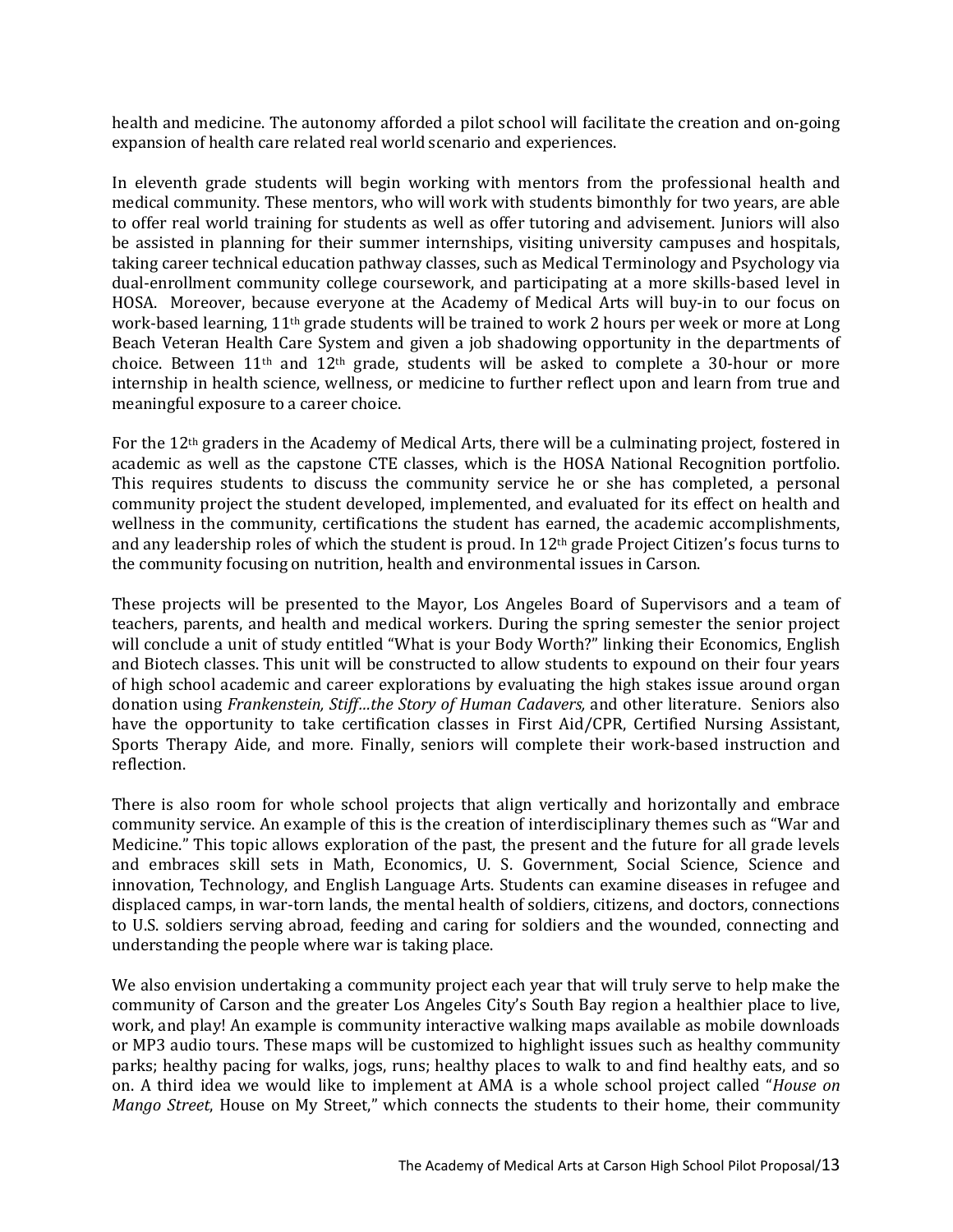and their school. The project we envision is customized for each grade level but is implemented across the entire Academy. All students will read Sandra Cisneros' *The House on Mango Street* with projects, quizzes, and analytical studies appropriate for each grade level. Following the reading, students will survey and write about the neighborhoods throughout the City of Carson and will also create biographical sketches relative to their specific neighborhood community and cultural background. These will further be turned into reports about neighborhood demographics including ethnicity, health care, environmental health, politics, occupations, etc. While we had hoped for this project to encompass the Carson High School newly created Period 7 class, we were denied permission and asked to adhere to standardized curriculum. As a pilot school, we will have the autonomy to move forward and differentiate our academic focus and include all students.

The student learning outcomes for the Academy of Medical Arts Pilot School are clearly aligned not only with the California State Standards and the Common Core Standards for each grade level and discipline but also with Career Technical Education (CTE) standards and National HOSA competition and event guidelines. These are embedded in the interdisciplinary core units for each grade level. The summative assessment embedded in our interdisciplinary units create learning experiences which are student centered and which provide real world interaction, including: Project Citizen, Model United Nations, Historical Press Conferences, and Health Occupation Students of America competitive event projects. In addition, formative assessments found across the vertical and horizontal plan include student-generated presentations such as PowerPoint Projects, Public Service Announcements, desktop movies, and newspapers. Our instructional plan offers choices and levels in each project to allow for differentiated learning for all students and a focus on the integration of Bloom's Taxonomy, strong computer skill, strong communication skills, and independent learning. Beyond State Subject Standards and Common Core Standards, students will use the AMA's *Habits of Heart and Mind*, as detailed previously, as additional instructional tools.

In the 2004 study, "*Young Adolescent Voices: Student Perceptions of Interdisciplinary Teaming"*  conducted by Susan Boyer & Penny Bishop students in interdisciplinary programs where they looped teachers "felt a strong sense of belonging and kinship with both teachers and peers…Students learned to appreciate differences and to take responsibility for their learning and behavior. They perceived growth in self-confidence, independence and leaders." (Bishop & Boyar pg. 12)

Moreover, the results of a study conducted by James R. Stone III and Oscar A. Aliaga, "*Helping Low Achieving Youth Acquire Work Readiness: The Role of Career and Technical Education*" (pgs. 7-18) show that students in CTE programs are more likely to graduate, be interested in their school, be members of school clubs, and have better attendance. Our team's involvement with Los Angeles Educational Partnership and *Humanitas* has shown us that students involved in interdisciplinary studies are engaged in challenging but doable project-based and interdisciplinary learning.

Numerous studies have shown that the interdisciplinary pedagogy improves student achievement. "At the end of the year, standardized test results showed encouraging improvement, especially from students with the poorest test records. On the Stanford Achievement Test, a national normreferenced test, students' achievement scores rose by 15% in reading and 18% in math, compared to the previous school year." (Bolak, Bialach & Dunphy) Manning and Bucher's 2005 study focused on middle schools, found that "with interdisciplinary instruction, students can become more involved in their learning and teachers can work toward eliminating discipline lines. Students can become independent, confident individuals who learn how to learn and develop lifelong learning skills."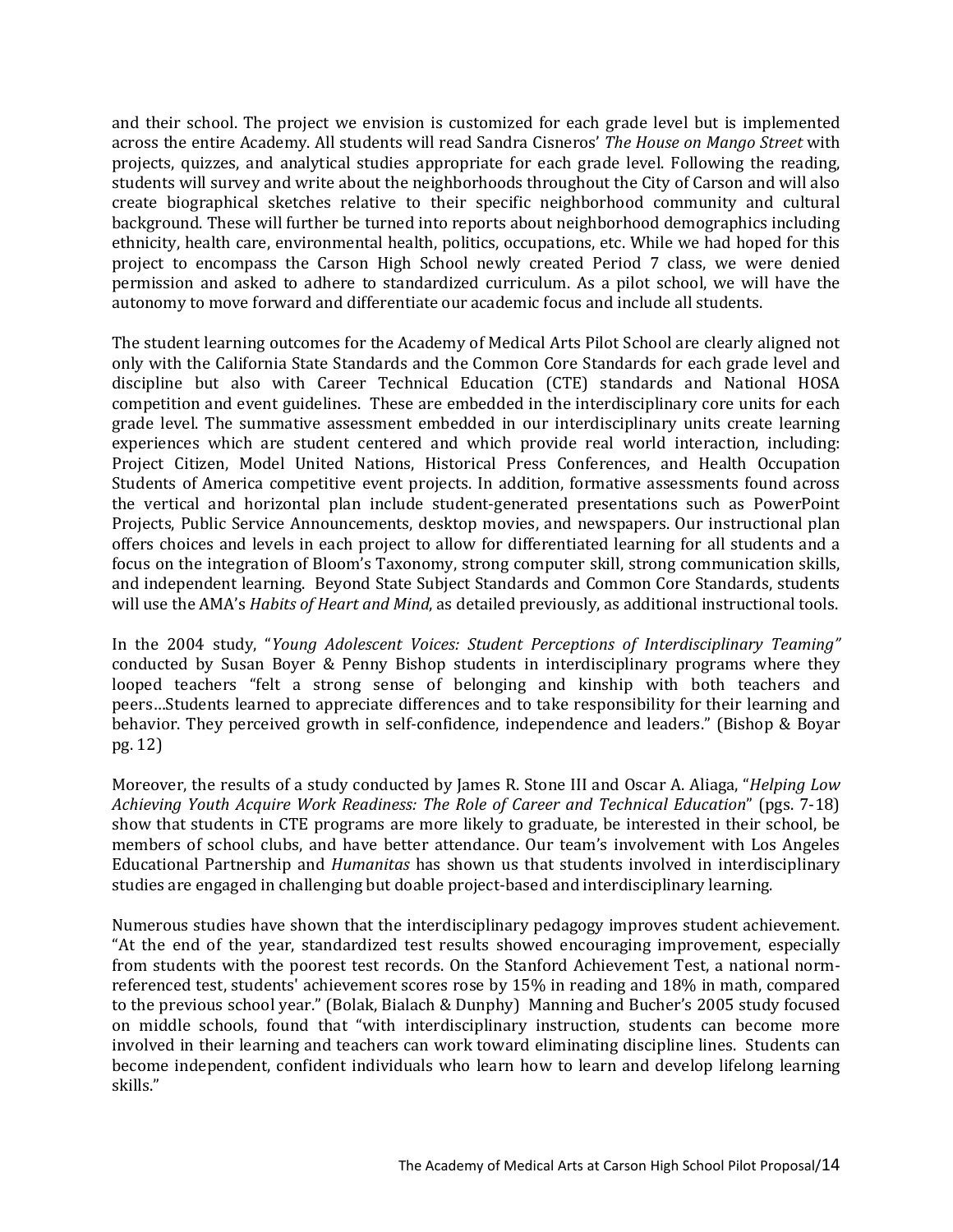Based on the *Facing History and Ourselves National Evaluation Study Outcomes* and Implications published on the organization's website on August 18, 2010; "FHAO students scored higher than control group students on all of the civic and academic outcomes that were measured as well as the data generated by FHAO." These civic and academic outcomes show that students have stronger critical thinking skills, have greater awareness and empathy, greater tolerance between and among groups and that there was an actual decrease in fighting on campuses. Teachers who used Facing History, as the Academy of Medical Arts will do and CHAMPS has done, found they were able to create student and community-centered learning environments, broader students social and civic responsibility and that professional development was more satisfying, engaging and there was a sense of personal accomplishment. Facing History teachers are re-invigorated, and have confidence to empower their students to be active members of society. Its impact on school culture creates a common language and vocabulary, a space for all voices, and respectful relationships resulting in more democratic practices inside and outside the classroom.

In addition, we tailored our curriculum and instruction to meets the "High Need for Applied Skill" that employers reported they believe all training programs should apply in the *Partnership for 21st Century Skills* report.

| These skills include:              |     |
|------------------------------------|-----|
| Critical Thinking/Problem Solving  | 92% |
| Ethics/Social Responsibility       | 71% |
| Professionalism / Work Ethic       | 70% |
| Creativity / Innovation            | 69% |
| Lifelong Learning / Self-Direction | 64% |
|                                    |     |

**Curriculum Development.** *Describe the curriculum development process. Appendix C is a sample scope and sequence that outlines plans to develop curricula for the school.*

As an established Small Learning Community at Carson High School, we have already developed interesting interdisciplinary, thematic units of study, project-based learning opportunities, and essay prompts to ensure students are meeting the core curriculum and career technical education standards. While we are excited to begin to use some autonomy to better align our standards vertically and horizontally, and to include more subject connections, especially in math, in our units, we believe we have a healthy foundation upon which to build our curriculum.

One way AMA will set itself apart from other programs is by extending our interdisciplinary, student-centered model through the inclusion of work-based learning. In our academic and career technical education classes we will meet all the students' needs for academic challenge, hands-on experience in a particular pathway, and participation in the civic activism, wellness education or community awareness opportunities. The career technical education courses will be offered only in a progressive ladder skill series. A multi-grade program allows students to create their own schedules based on one of the two threads of the health science and medical technology pathway program we will roll out in stages. We will begin with offering both the Biotechnology and Research strand and the Therapeutic Services strand. Students in each have to complete required academic classes, enrichment electives, CTE courses based on the pathway criteria, and hands-on, workbased learning in grades 10-12. As we grow, we may incorporate the human service/public health strand as well.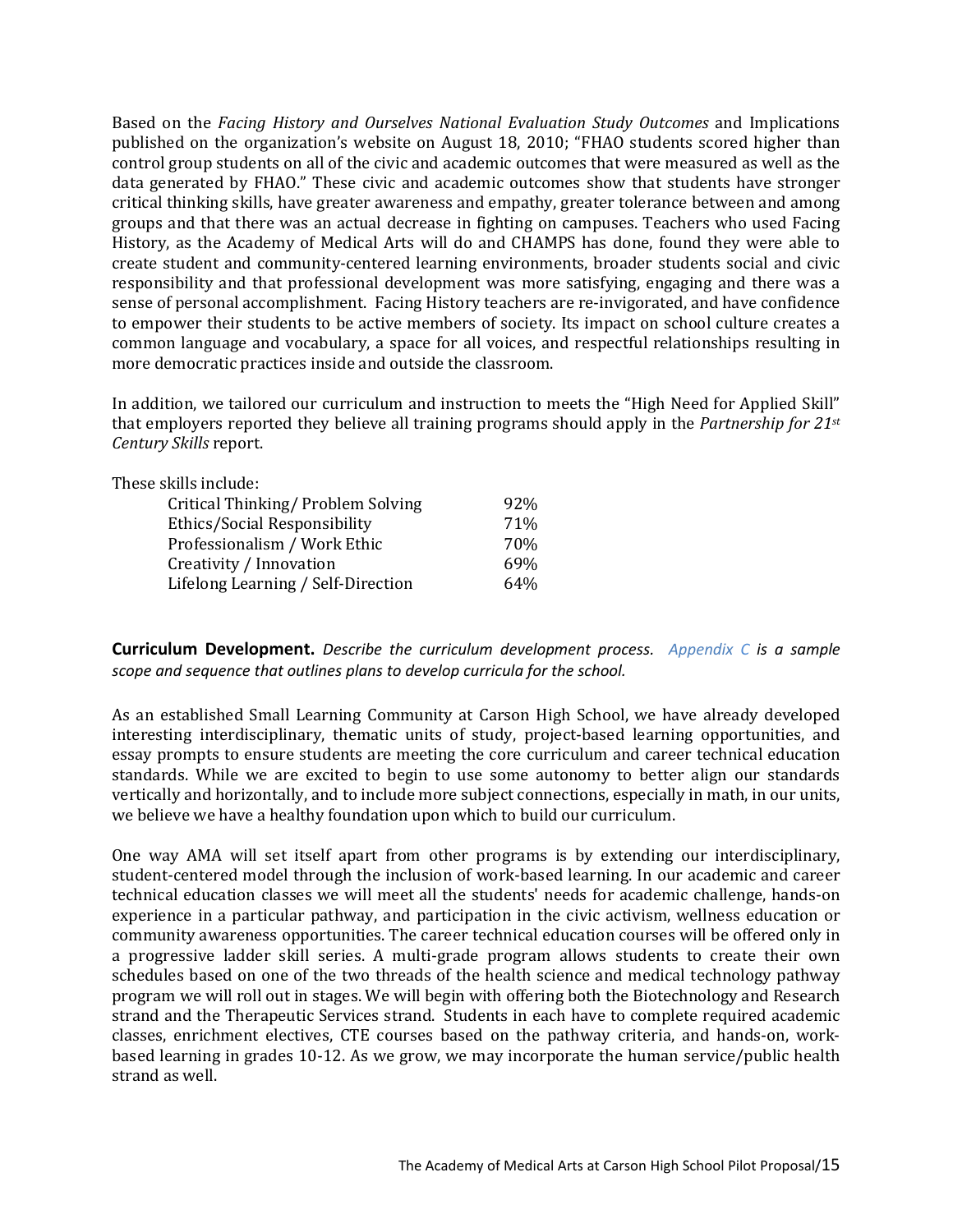In order to better serve our AMA students, and as a new faculty team, we will participate in trainings provided by Adaptive Schools, Los Angeles Education Partnerships/ *Humanitas*, Los Angeles Small School Center Linked Learning, and *Facing History and Ourselves* Professional Development within the next three years. Following this training, it is our expectation that the entire faculty will be competent in participating, planning, implementing, and evaluating of the curriculum and the cross-curricular thematic associations. Whenever possible, work-based learning will be incorporated in the projects and assessments.

Finally, as part of our curriculum and instruction and to promote a healthy school culture, we will teach about and model participation in community service events. Indeed, we will activity seek to promote health and wellness at our Pilot School, the comprehensive school, and in the surrounding community and larger community whenever possible. Community service will be in the form of the an afterschool nutrition and physical activity camp for feeder middle school students, a HOSA Jump Chapter at local schools, participation in the American Cancer Society's Relay for Life, education and fundraising for the Juvenile Diabetes Research Foundation and Autism Speaks community walks and through student spearheaded community awareness campaigns and Student Advisory Board for the LAUSD Carson Wellness Center.

In Appendix C2, C3, C4, are sample *Humanitas* Award-Winning Units and a timeline for further AMA curriculum development that will take place in years one through five of the pilot school.

**WASC Accreditation.** *Explain how the school will meet A-G requirements and outline the plan for Western Association of Schools and Colleges (WASC) accreditation.*

The purpose of the school is to prepare all students for college, career, individual responsibility and civic responsibility. The career pathway of AMA is designed around the students' self-identified interest in health careers. The school will embed realistic academic standards into the curriculum, provide meaningful support systems for all students, and engage students in interdisciplinary projects, work-based learning opportunities and the maintenance of student portfolios and reflections. In addition, students will be provided with ample opportunities for tutoring, A-G fulfillment and instant recess breaks to keep them fit.

The organizational structure of the school supports the purpose of the school allowing for an interdisciplinary team approach to learning, curriculum development, and implementation.

- The Governing Council of the school will monitor and maintain the vision and mission of the school.
- The Curriculum and Assessment Team will be responsible for insuring that the curriculum is designed and instructional practice is implemented; assessment and testing will take place as scheduled; subsequent data from assessment will be used to inform curriculum and instructional practice. The findings will be used to inform the Professional Development Team.
- The Professional Development Team will identify instructional concerns, needs, and implement training initiatives.
- The School Culture Team will analyze the results of surveys, then create and implement activities that will positively affect the school culture.
- The Discipline and Safety Team will establish the code of conduct for the school, and monitor that the progressive/restorative discipline policy will be successfully implemented and effective. The team will make sure that the school will be safe and the safety plan can be implemented.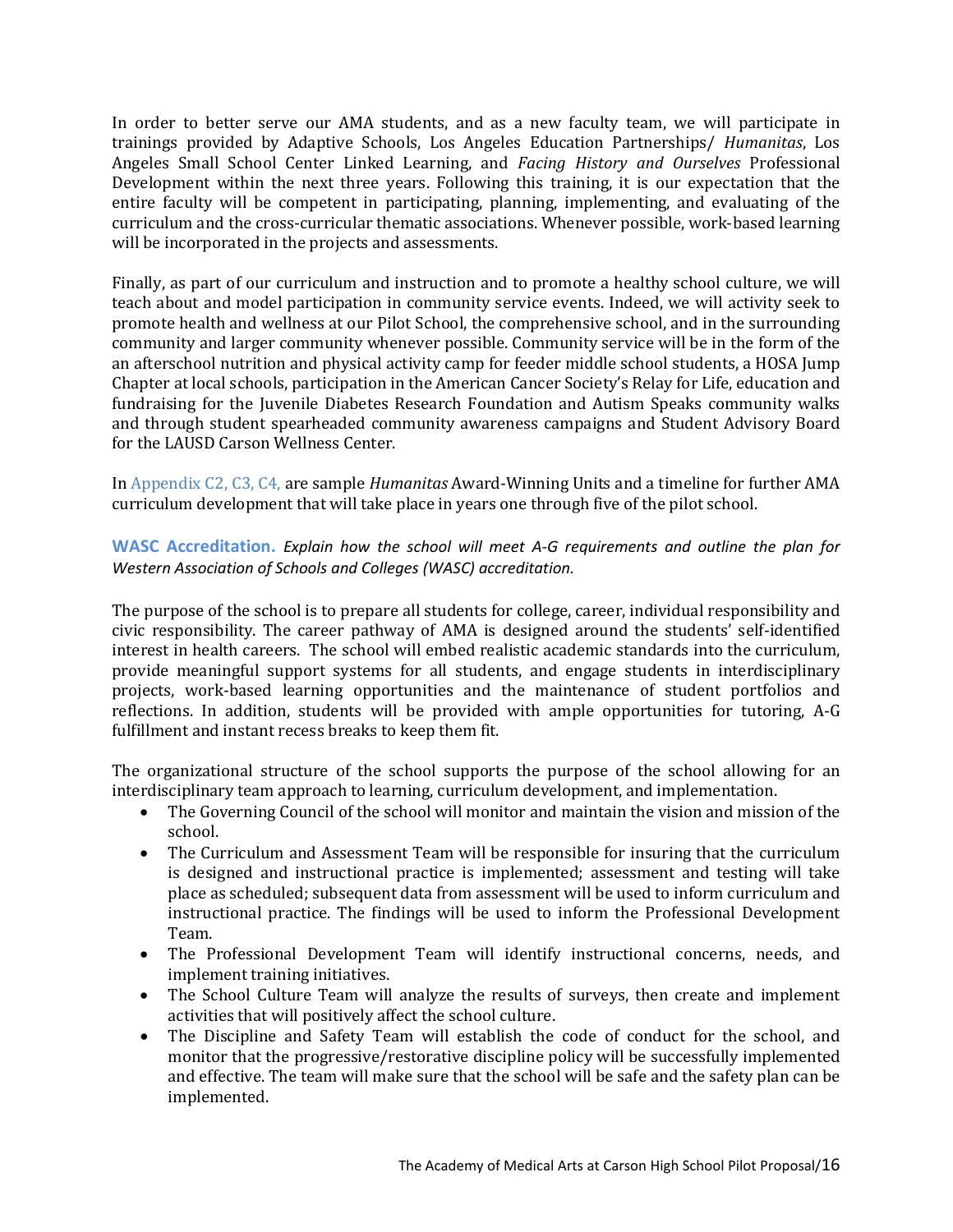- Academy staff will prepare for WASC accreditation by attending Los Angeles Educational Partnership professional developments and local self-study preparation trainings provided by WASC.
- The Academy will continue to develop its CTE pathway curriculum remaining in compliance with the California Partnership Academy Grant and the Capacity Building Grant as part of the Therapeutic Services, and Biotechnology Research and Development Pathways.

AMA staff members have either participated in prior WASC self-study processes as members of a school self-study team or have served as a committee member visiting other schools. Consequently, as hands-on participants in the WASC process, the AMA staff is mindful of the importance of the WASC process in strengthening and validating quality educational programs. WASC's emphasis on five (5) basic, research-based criteria: (1) organization of student learning, (2) curriculum, (3) instruction, (4) assessment and accountability, and (5) support for student personal and academic growth and resource management are reflected throughout various sections of this Public School Choice 3.0 proposal. AMA recognizes that the WASC process will validate the integrity of AMA's program and assures our school community that the Academy of Medical Arts operates a viable educational program. Moreover, the WASC process will assist the AMA in establishing priority areas for improvement as a result of the regular ongoing accreditation cycle that provides a self assessment of our current AMA instructional program, offers insight and perspective from the visiting committee and offers AMA staff opportunities for regular self assessment of progress through the intervening years.

Due to the fact that AMA will be required to conduct an independent self-study separate from the comprehensive high school, a WASC Self Study Coordinator, exhibiting strong organizational and leadership skills, will be selected from the AMA staff. The AMA Self Study Coordinator will serve under the direction of the AMA principal. In addition, all AMA staff will serve on various WASC subcommittees required as part of the self-review: home groups, interdisciplinary focus groups and leadership team. WASC will be welcomed and embraced by the AMA as a dynamic, viable process that provides a clear structure for accountability and an opportunity for meaningful change.

We anticipate that all AMA students will have the knowledge and the skills to pass the CAHSEE and participate in LAUSD performance assessments, SAT/ACT, CST, and CSU early assessment program for graduation. In addition AMA students will complete an 11th grade summer internship, 30 hours of community service, 2 years of HOSA membership, Senior Project Presentation, and are required to maintain a 4 year academic portfolio.

The school will set engaging but realistic academic standards, support systems for all students, interdisciplinary projects, work-based learning and student portfolios and reflections that blend to spell achievement. In addition, students will be provided with ample opportunities for tutoring, A-G fulfillment and instant recess breaks to keep them fit. The data from diagnostic, formative and summative assessments will be used to configure enrollment in appropriate summative assessments will be used to configure enrollment in appropriate intervention/enrichment classes. All AMA instructors are fully credentialed in the content areas and SDAIE methodology. The multiple forms of assessment data will be used by all AMA instructors are fully credentialed in the content areas, and trained in SDAIE methodology, and interdisciplinary curriculum design.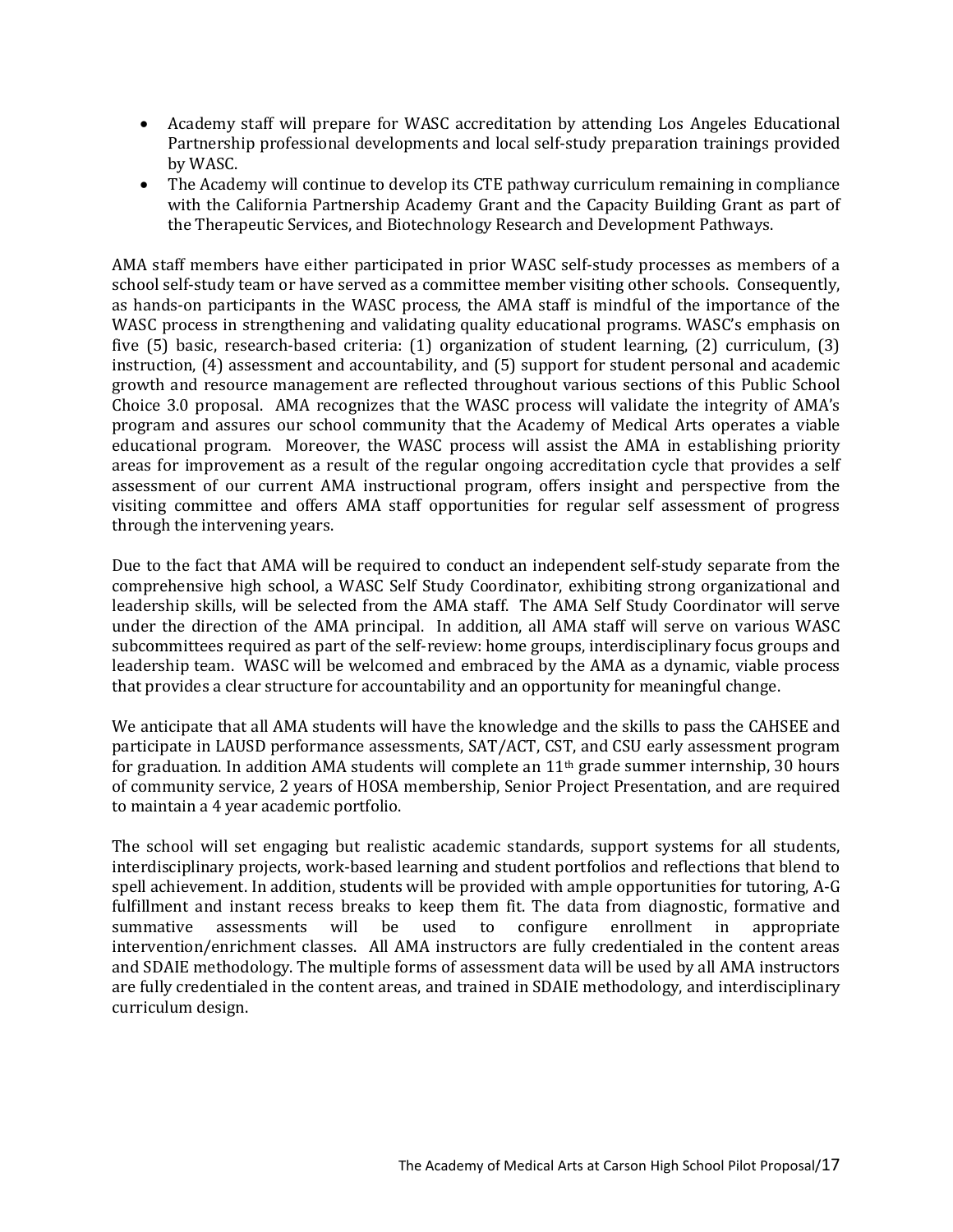The students will be required to fulfill all the A-G requirements for entry into the UC system; additionally students will complete their chosen career pathway classes in either Therapeutic Services or Biotechnology and Research. All incoming freshman at AMA will be required to have a 4-year High School Individualized Graduation Plan which they will revisit each semester and update. The school with its community partnerships and 7-period day has the flexibility to ensure that all students can fulfill the graduation and Career Pathway requirements. The interdisciplinary and multi-grade level nature of AMA fosters achievement and mirrors the multi-faceted nature of the healthcare industry. The data from diagnostic, formative and summative assessments will be used to configure enrollment in appropriate intervention/enrichment classes for 1<sup>st</sup> period.

The following chart outlines the A-G course offerings for the Academy of Medical Arts:

|                          | $9th$ grade      | 10 <sup>th</sup> grade | $11th$ grade               | 12 <sup>th</sup> grade      |
|--------------------------|------------------|------------------------|----------------------------|-----------------------------|
| <b>A Requirement</b>     | Geography A/B    | World History A/B      | US History A/B             | Principles<br>of            |
| <b>History/Social</b>    |                  |                        | AP US History              | American                    |
| <b>Science</b>           |                  |                        |                            | Democracy/                  |
| <b>30 credits</b>        |                  |                        |                            | Economics                   |
|                          |                  |                        |                            | AP                          |
|                          |                  |                        |                            | Human Geography             |
| <b>B Requirement</b>     | English 9 A/B    | English 10 A/B         | American Literature        | Advanced                    |
| <b>English/Language</b>  |                  |                        | Contemporary               | Composition                 |
| <b>Arts</b>              |                  |                        | Composition                | Expository<br>Reading       |
| <b>40 credits</b>        |                  |                        | AP English Language        | and Writing A/B             |
|                          |                  |                        |                            | AP English Literature       |
|                          |                  |                        |                            | A/B                         |
|                          |                  |                        |                            | AP English Language         |
| <b>C</b> Requirement     | Algebra I A/B    | Geometry A/B           | Algebra 2 A/B              | Trigonometry/Math           |
| <b>Mathematics</b>       | Geometry A/B     | Algebra 2 A/B          | Trigonometry/Math          | Analysis A/B                |
| <b>30 credits</b>        | Algebra 2A/B     | Trigonometry/Math      | Analysis A/B               | AP Calculus A/B             |
|                          |                  | Analysis A/B           | AP Calculus A/B            | AP Statistics A/B           |
| <b>D</b> Requirement     | Biology A/B      | Physiology A/B         | Chemistry A/B              | Physics A/B                 |
| <b>Lab Science</b>       |                  |                        |                            | AP Biology A/B              |
| <b>40 credits</b>        |                  |                        |                            | AP Physics A/B              |
|                          |                  |                        |                            |                             |
| <b>E</b> Requirement     | American<br>Sign | American<br>Sign       | American<br>Sign           | American<br>Sign            |
| <b>World Language</b>    | Language 1 A/B   | Language 1 A/B         | Language 1A/B or 2         | Language 2 A/B              |
| 20 credits               | Spanish 1 A/B    | or $2 A/B$             | A/B                        | Spanish 2 A/B               |
|                          |                  | Spanish 1A/B or        | Spanish 1 A/B or           |                             |
|                          |                  | Spanish 2 A/B          | Spanish 2 A/B              |                             |
| <b>F</b> requirement     | Theater          | Theater                | <b>World Theater</b>       | <b>Theater Production</b>   |
| <b>Visual/Performing</b> | Media<br>and     | Media<br>and           | Media<br>and               | Media<br>and                |
| <b>Arts</b>              | Communications   | Communications         | Communications             | Communications              |
| 10 credits               | History<br>of    | History of Art/Music   | History of Art/Music       | History of Art/Music        |
|                          | Art/Music        |                        |                            |                             |
|                          |                  |                        |                            |                             |
| <b>G</b> requirement     | Food science     | <b>Food Science</b>    | Journalism                 | Journalism                  |
| <b>Electives</b>         | Humanities       | Digital Imaging        | <b>Creative Writing</b>    |                             |
| <b>75 credits</b>        |                  |                        |                            |                             |
| <b>Applied</b>           |                  | Exploring<br>Health    | <b>Sports Therapy</b>      | Biotechnology Lab           |
|                          |                  | Careers I              | <b>Medical Terminology</b> | Certified<br><b>Nursing</b> |
| <b>Technology</b>        |                  |                        |                            |                             |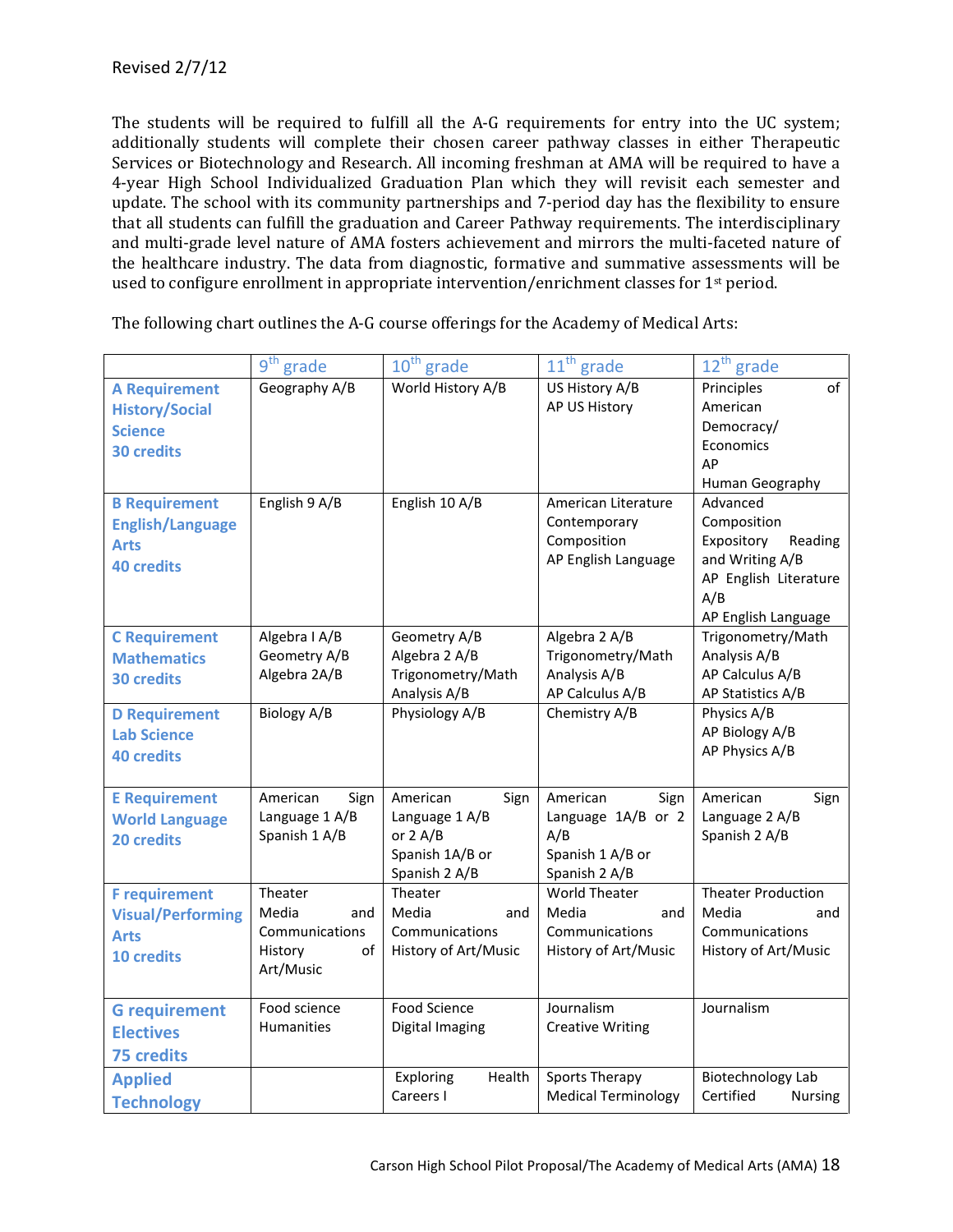| Or<br><b>Career</b><br><b>Technical</b><br><b>Education</b> |                             | Hospital Occupations                     | Hospital Occupations<br>Child<br>Parent<br>and<br>Development | Assistant<br>Sports Therapy Aide<br>Wellness<br>Licensed<br>Worker |
|-------------------------------------------------------------|-----------------------------|------------------------------------------|---------------------------------------------------------------|--------------------------------------------------------------------|
| <b>Physical</b><br><b>Education</b><br>20 credits           | Physical<br>Education 1 A/B | Physical Education 1<br>$A/B$ ,<br>2 A/B | Physical Education 1<br>$A/B$ ,<br>2 A/B                      | Physical Education 1<br>$A/B$ , 2 $A/B$                            |
| <b>Health</b><br><b>5</b> credits                           | Health                      | Health                                   | Health                                                        | Health                                                             |

**Addressing the Needs of All Students.** *Explain how the proposed instructional framework will reinforce a commitment to different methods of instruction to meet the needs of all students.*

AMA has at its heart a personalized learning environment that immerses students in interdisciplinary studies focused around the broad health care career pathway. This ensures the curriculum is relevant, engaging and challenging. Among the CTE courses to be offered are: Exploring Health Careers I and II, Hospital Occupations, Biotechnology I and II, Medical Terminology, Structure and Function, Certified Nursing Assistant, Sports Therapy Aide, and Licensed Wellness Worker, which are dynamic and presented in a ladder of difficulty sequence. In addition, students receive work-based learning in the form of a CPR certification class, internships, hospital visits, site visits, mentorships, and career panels.

These opportunities provide all students opportunities for developing marketable skills in different areas of the medical arts as well as a relevant and hands on approach to tackling the disciplinespecific skills of math and science and relating those studies to other fields. Following three years of immersion in health care and medical thematic learning and work-based learning, all students will generate and develop their own individualized senior project to culminating their studies at AMA. The project is student-driven, ensuring a high level of engagement; the project concurrent with the four-year portfolio will provide a measure of how the student has internalized and can utilize the habits of mind/heart along with academic and career knowledge. The portfolio and project will be presented to a panel of peers, teachers, parents, business advisory members, and community members during the spring semester of the senior year.

The challenging and engaging instructional framework of the Academy of Medical Arts addresses the needs of all students. The 7 period per instructional day schedule has the flexibility to allow intervention and enrichment opportunities for all students. Every instructional day, the staff of AMA will use 1<sup>st</sup> period for enrichment, intervention and data collection. The 1<sup>st</sup> period of the day will consist of 10-week instructional modules through which students will rotate. Students will be placed in their instructional 1st period module based on their test scores (LAUSD CORE assessments, CST and CAHSEE) or the middle school scores in CST and CAHSEE Diagnostic test for incoming freshman. Students who are identified as needing intervention will be in an "intervention" level module of classes. Students who do not require intervention will be placed in the enrichment module of classes. As 1st period is school-wide, students will have the opportunity to move between modules depending on their response to intervention, which will be measured by their performance on periodic benchmark tests such as the LAUSD COREK12.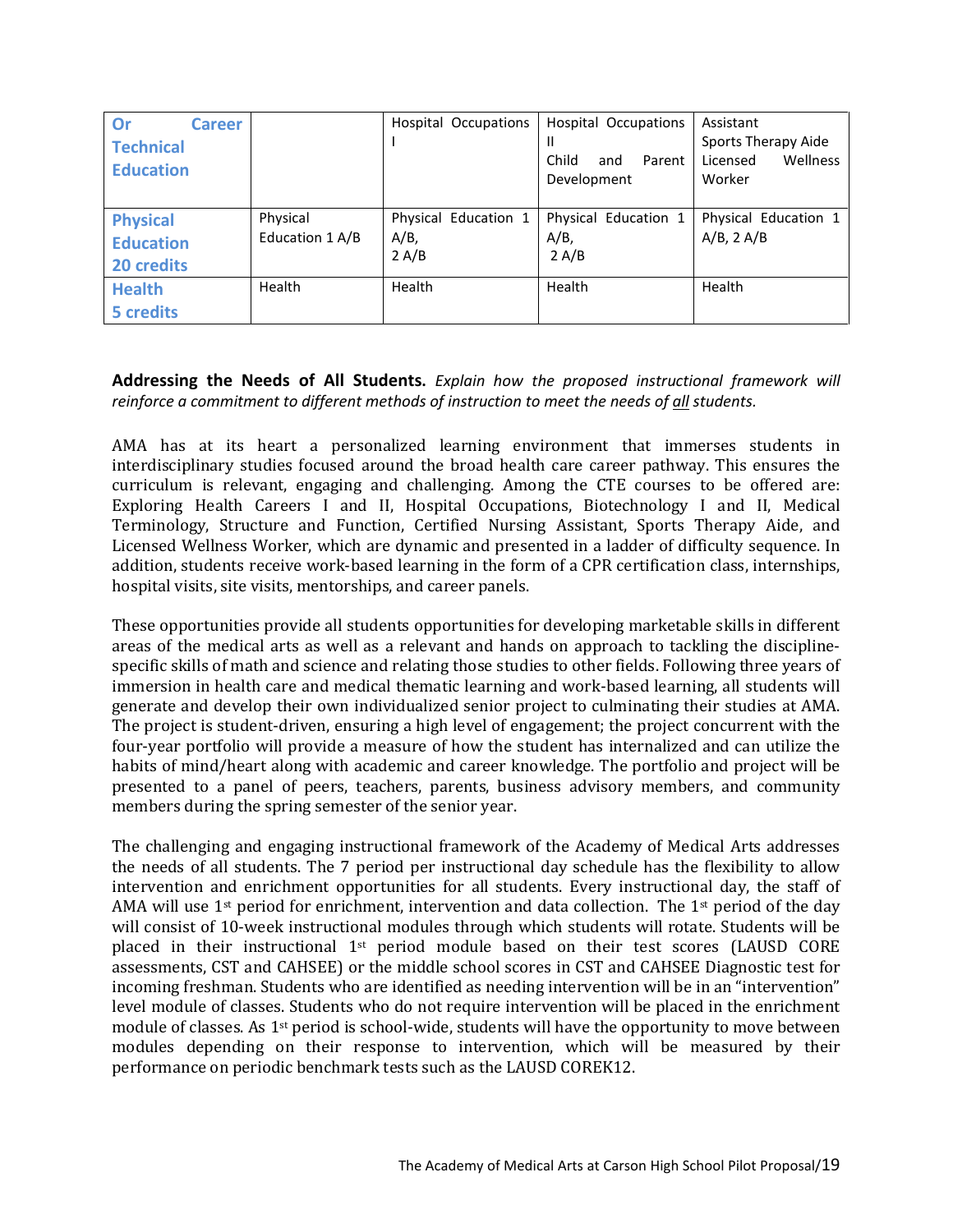All students will have the opportunity to meet the A-G requirements for entry into the CSU/UC systems. Students will be encouraged to take AP or honors classes as they progress through AMA and to dual enroll in college classes through the existing teacher team's established relationship with local community colleges. Students may also obtain state certification following the Certified Nursing Assistant Capstone CTE class. Student teams will participate in HOSA, Model United Nations, Project Citizen, CHAMPS Camp nutrition and physical mentoring of feeder middle and elementary schools, and community health fairs-- further developing their collaborative problem solving and leadership skills in local and national arenas.

The National Association of School Psychologists (NASP) supports the use of multi-tiered problem solving strategies to address the behavioral, social, emotional, and academic needs of all students. Problem-solving models provide needed supports to all students in inclusive environments when problems are first identified. When supports are provided in the general education environment, students have continued exposure to science-based core instruction.

Our school will be a personalized learning environment that immerses students in authentic, connected curriculum. It has been shown when students take high-level courses in high school, including advanced mathematics, laboratory science, and a world language, they are more likely to enroll in and complete a bachelor's degree program than those who do not. Completion of a rigorous academic program in high school is especially beneficial for African American and Latino students in terms of increased college-going and completion rates.

By collaborating with teachers from different grade levels and postsecondary faculty, educators can ensure curriculum coherency from grade-to-grade and align the expected outcomes and competencies of high school graduation with the requirements of first-year college study. A welldesigned, coherent, and rigorous curriculum accomplishes several goals:

- 1. All students can achieve mastery of core academic skills over the course of their high school education, opening the door to both college participation and skilled workforce employment.
- 2. Teachers can connect assignments and assessments and ensure that all students understand the key skills required for postsecondary success across a broad range of subjects.

To achieve these goals we will design programs that are thematic to engage students in collaborative projects and studies that span grade levels and subject matter. For example, the Industrial Revolution can be the topic for a joint project in the  $10<sup>th</sup>$  and  $11<sup>th</sup>$  grade that infuses multiple subjects and encourages multiple lenses to complete a critical thinking activity. This instructional framework allows students to find the common thread between subjects and improve comprehension, problem solving or other areas of need. For example, a student may experience challenges with reading comprehension, which can be addressed by supplemental reading in all of the linked subjects, scaffolding and collaboration in all classes and monitoring each student's progress in their individual Zone of Proximal Development. Eventually, each student is capable of performing authentic intellectual work aligning the instructional goals, meeting the California subject standards and common core standards, and presenting work that shows unique understanding of the issues…in this case, the Industrial Revolution.

Our students will continue exploration of global issues. Our students will explore the challenging academic and career instruction present and evolve to be critical thinkers, ethical citizens, and college and career ready. Through a culture of work based exploration, career and academic relevant investigation, student leadership, and project- based learning, our students will soon be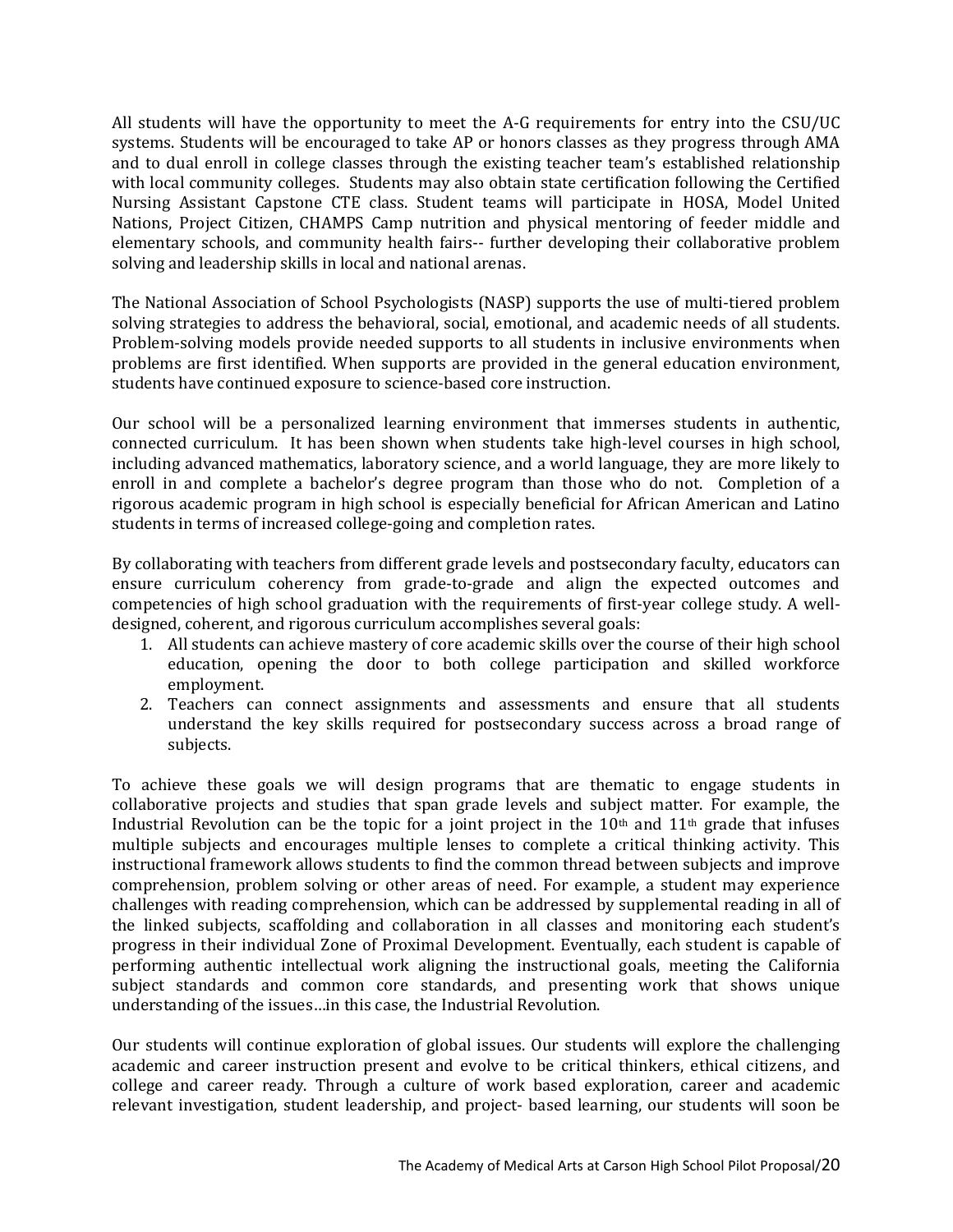the leaders of tomorrow. We will fashion the school to develop articulate adults who can convey their ideas powerfully, clearly, and effectively, so that student input is received and student ideas are implemented.

**Vertical Articulation.** *Discuss how you will partner with neighboring schools in the community to ensure the smooth and seamless transition from one grade level to the next.* 

We are eager to build a pathway program spanning grades 7 to 14 to engage students in the broad swath of health science and medical careers and education. Our autonomous pilot school, with a focus on both career and college skills, will partner with area feeder schools at the middle school level, including Steven White Middle School and Caroldale Learning Center. Our vision is to utilize our high school juniors and seniors to mentor the middle school students during the school day when possible but in an organized after school capacity. These sessions will allow our students to apply the health science education they have obtained, especially regarding hydration, nutrition, physical fitness, and career goal setting skills and it will form a bridge leading to our program. In addition, we hope to continue the Carson Health and Medical Partnership relationship with El Camino College, Compton Center and expand on the medical terminology and psychology offerings as the Academy of Medical Arts. We hope to offer students the opportunity to dual enroll in pathway classes via El Camino to further advance their understanding of key health care, public health, social work, and medical ideas and concepts.

# **Service Plan for Special Education.** *Explain how the school will implement and monitor the special education compliance processes. Plans are reviewed in Appendix E.*

The Special Education Law requires all students are provided with equal access regardless of disability. AMA will adhere to the LAUSD Special Education Policies and Procedures Manual. The Special Education Process determines whether a student is eligible for special education services or not, and if the student is eligible, which services are the most appropriate.

The Special Education review process:

- o Referral for Assessment
- o Assessment
- o Development and Implementation of IEP
- o IEP Review

During the enrollment process at AMA the parents will fill out the enrollment form, which will ask if the student has or has been reviewed for an Individualized Education Plan or 504 plans. The LAUSD Welligent system will then be accessed by the special education professional to see if there are any active plans for the student in place. If an IEP is already in place then the recommendations of the IEP will be followed. If the student is entering from another school district with an IEP AMA will follow the recommendations made as closely as possible following the LAUSD Special Education Policy and Procedures Manual.

Student Success Teams will be established to identify students that are in need of special education services. Students will move through the STARS Documentation process to determine if the student is eligible for Special education services. Multiple pathways will be developed to reach the graduation requirements and transition plan of the individual. The Student Study Team will adhere to all the terms and conditions of the Special Education Modified Consent Decree. AMA will comply with any other court orders /consent decrees imposed on LAUSD for special education. AMA will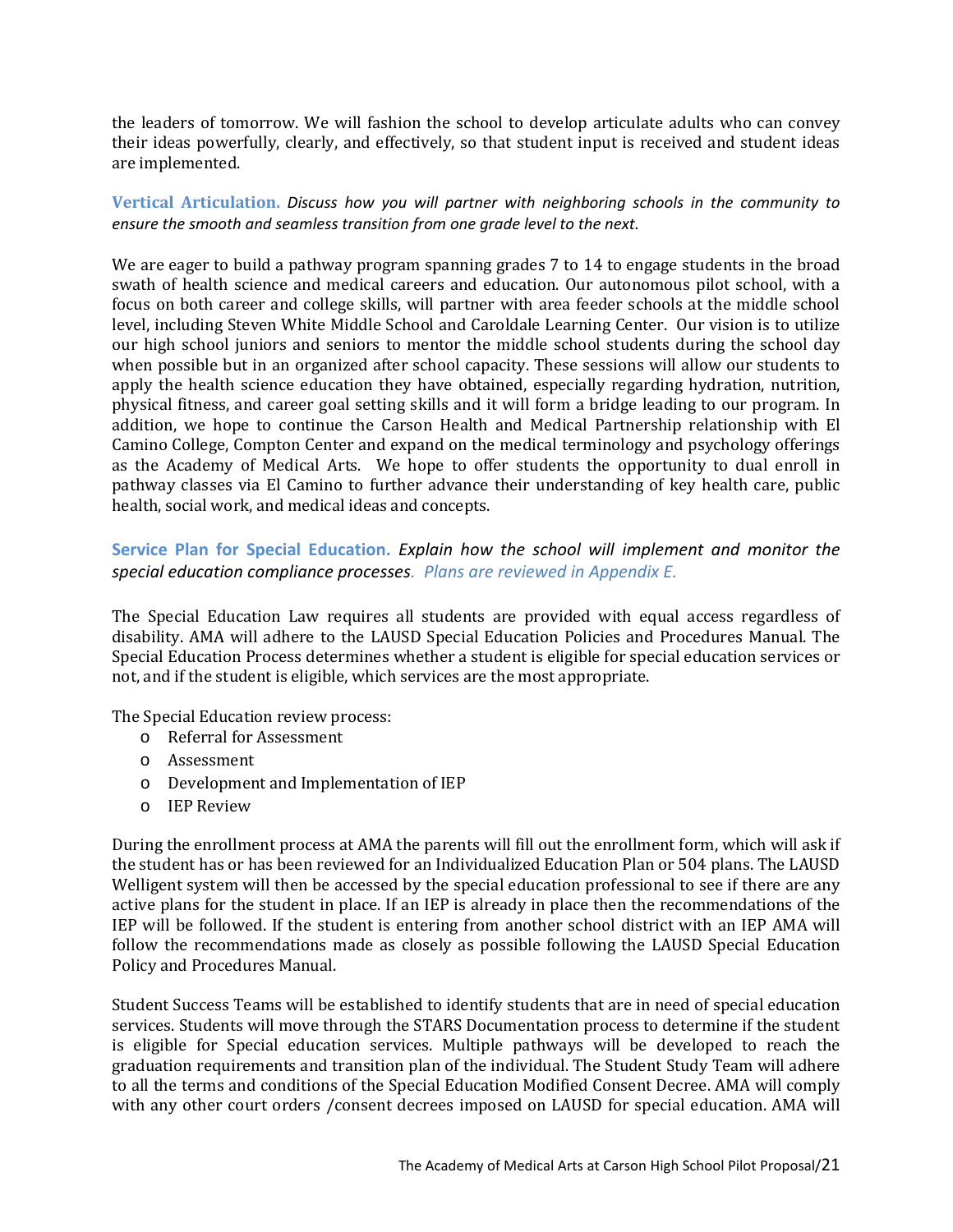participate in the quality assurance process for special education, verification reviews, compliance self-review, complaints and the local plan. AMA will collaborate with our feeder middle schools to ensure that services are available for our students with IEPs and 504 plans.

Students with special needs or disabilities will participate in a fully inclusive model. They will be enrolled in the A-G courses in the general education classes and the CTE classes. Students will work with their general education peers in academic, elective and CTE classes. This will promote positive relationships and create a trusting environment. Problem-based learning in collaborative groups may increase motivation and social confidence in special needs students (Belland, Glazewsk & Ertmer 2009). Special Day Class students or students with moderate to severe disabilities will be supported in the mainstream with the recommendation of the family and the IEP team on an individual case by case basis in order to meet the needs of the individual student. General education and special education grade level teams will collaborate on how best to support the student under the guidelines of the Least Restrictive Environment (LRE). Special education teachers and general education teachers will collaborate in developing appropriate accommodations and modifications to measure student achievement.

Deaf and Hard of Hearing (DHH) students will complete the A-G requirements and CTE classes with their peers with the aid of para-professionals and or assistive technology. AMA students will be encouraged to enroll in American Sign Language classes offered by our community college partners to increase peer-to-peer academic and social interaction. English Language Learners (ELL) and Standard English Learners (SEL) will develop literacy skills in an academically engaging and rigorous interdisciplinary environment. The collaborative groups in the instructional model are critical to developing and refining of oral and written literacy skills in the second language learner. Problem based learning in the group setting requires students to negotiate meaning, develop their academic language, develop and refine interpersonal relationships, and access multiple perspectives. All of these are necessary for post secondary success.

The Task Force on Health Care Careers for the Deaf and Hard-of-Hearing Community met recently on September 11, 2011 at Gallaudet University in Washington, D.C. to discuss ways to help deaf and hard of hearing students enter health care professions (*DeafTimes,* September 2011). The goals of the committee include increasing the number of deaf and hard-of-hearing health care professionals in local areas, states, on a national level and international areas as well. Participants discussed impacting national and governmental policies to make sure that minorities have opportunities that hearing students are given. The task force agreed to address four problems:

- "Training Programs for interpreters in the medical field. Our institutions should cross-train deaf doctors and interpreters.
- If we want to develop this cross training program, we need to figure out a way to pay for it, also to pay for us becoming a magnet for deaf students pursuing medical training
- Deaf people are not participating in the health process. Need to give deaf and hard-ofhearing students the same opportunities hearing students have to get into the medical fields
- Access Services for deaf and hard-of-hearing students in the system. For the long term we need to: move this initiative to national level; create more deaf health researchers; standardize the training of deaf medical professionals among Medical Schools around the nation; need for mentoring strategies so that deaf clinicians can maximize their professional development."

The task force, which was set up by Congresswoman Louise Slaughter (D-Fairport, NY) in May, 2010 to expand opportunities for deaf and hard of hearing students to enter health care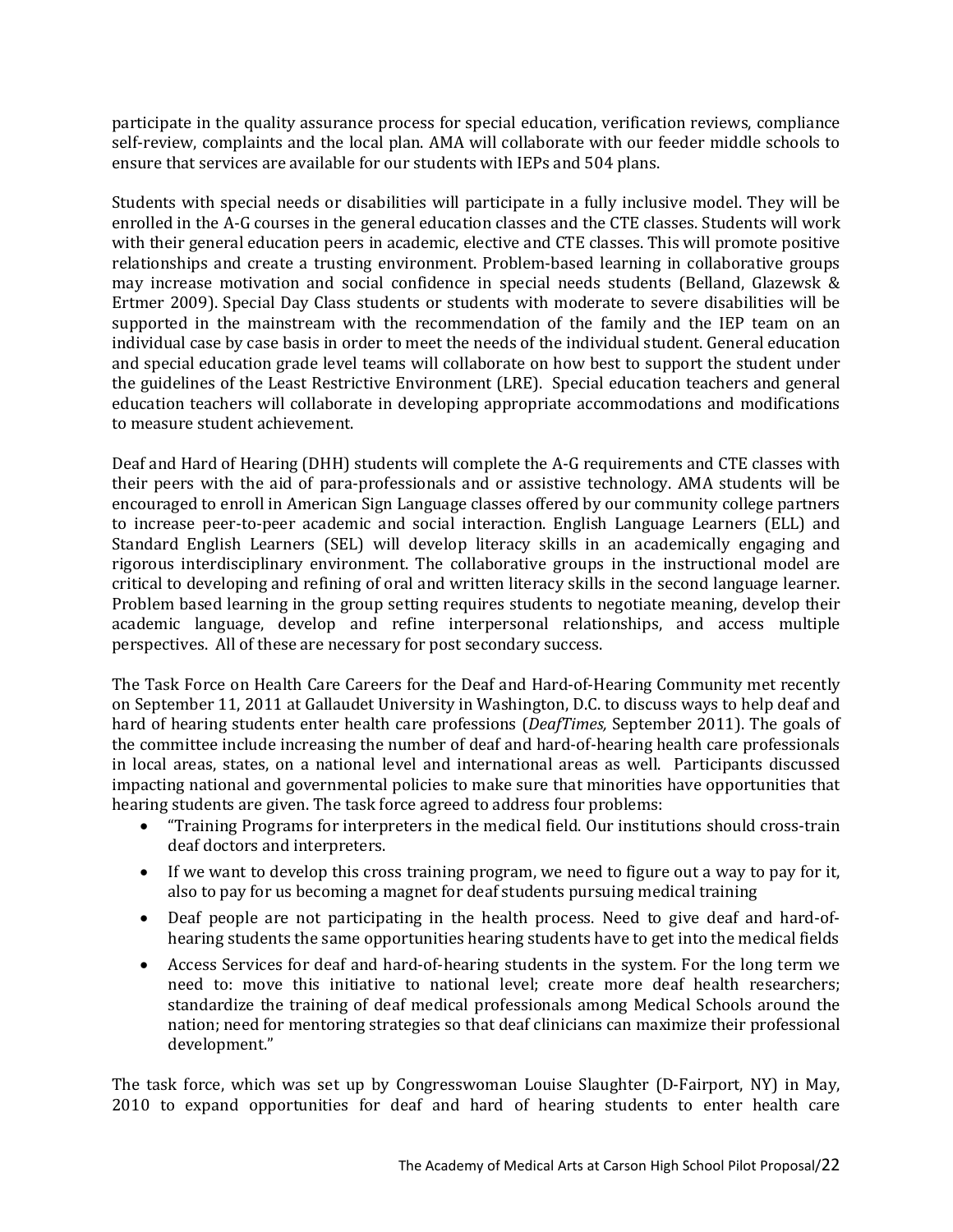professions, reported that there is need to begin to actively change the way deaf and hard of hearing students are educated, including more emphasis on health careers at the high school level. The task force reported that there are about 11 million deaf or hard-of-hearing individuals in the U.S. (4% of population) and approximately 285,000 deaf or hard of hearing between 18-25 (.09% or population). It was further noted that only 20% of high school age deaf or hard-of-hearing students read or do math at the high school level. Two-thirds of deaf or hard-of-hearing college students in health care majors attend two-year colleges. The most popular majors are nursing, biomedical sciences, and clinical science - others are undersubscribed. One participant said, "We need to move the system; the system will not move us."

Professional development will be implemented and ongoing to ensure all faculty understand and know how the enrollment process, STARS documentation referral system to SST functions and how to implement the accommodations and modifications of the IEP necessary for our special education students to be successful in class. Special education professionals will ensure that all accommodations and modifications are being met for all special education students in the general education classroom. All faculty are credentialed CLAD or equivalent employing SDAIE techniques and strategies as part of their instructional process.

# **Professional Development (PD)**

**Professional Culture.** *Describe the professional culture you envision at the school. Explain how the culture will reinforce the instructional program. Discuss how you plan to initiate and develop the envisioned culture.*

We will build a Professional Learning Community at The Academy of Medical Arts. A PLC is a "collaboration of teachers, administrators, parents, and students who work together to seek out best practices, test them in the classroom, and improve processes and focus of results." (Rick DuFour 2002) In a PLC, educators are committed to working collaboratively in ongoing processes of collective inquiry and action research in order to achieve better results for the students they serve. "PLCs operate under the assumption that the key to improved learning for students is continuous, job-embedded learning for educators." (DuFour, DuFour, Eaker, and Many…2006)

AMA will engage in professional development based on interdisciplinary collaboration, projectbased learning, linked learning, with close adherence to both California Standards for the Teaching Profession, and California's Career and Technical Education requirements that will serve individual students and teachers. Our goal is to prepare students to become community, state, national and global citizens who participate and contribute in important, ongoing, and significant ways. We will use student assessment evaluations and data to improve our school culture, organization, management, curriculum and instruction to advance student learning on an ongoing basis. Teachers will share their expertise regularly and will work together to design rigorous, relevant, real-world, engaging lessons, projects, and units that build student proficiency in the skills they need to become independent thinkers, life-long learners and individuals who contribute in the community and in the workplace. Staff will participate in ongoing professional development that focuses on student success and provides training for unfamiliar and diverse roles they play as mentors, school leaders, and shared-decision makers.

Faculty, staff, students (in special cases), stakeholders, community partners, and other interested parties will be involved in making school-level decisions and in developing new initiatives through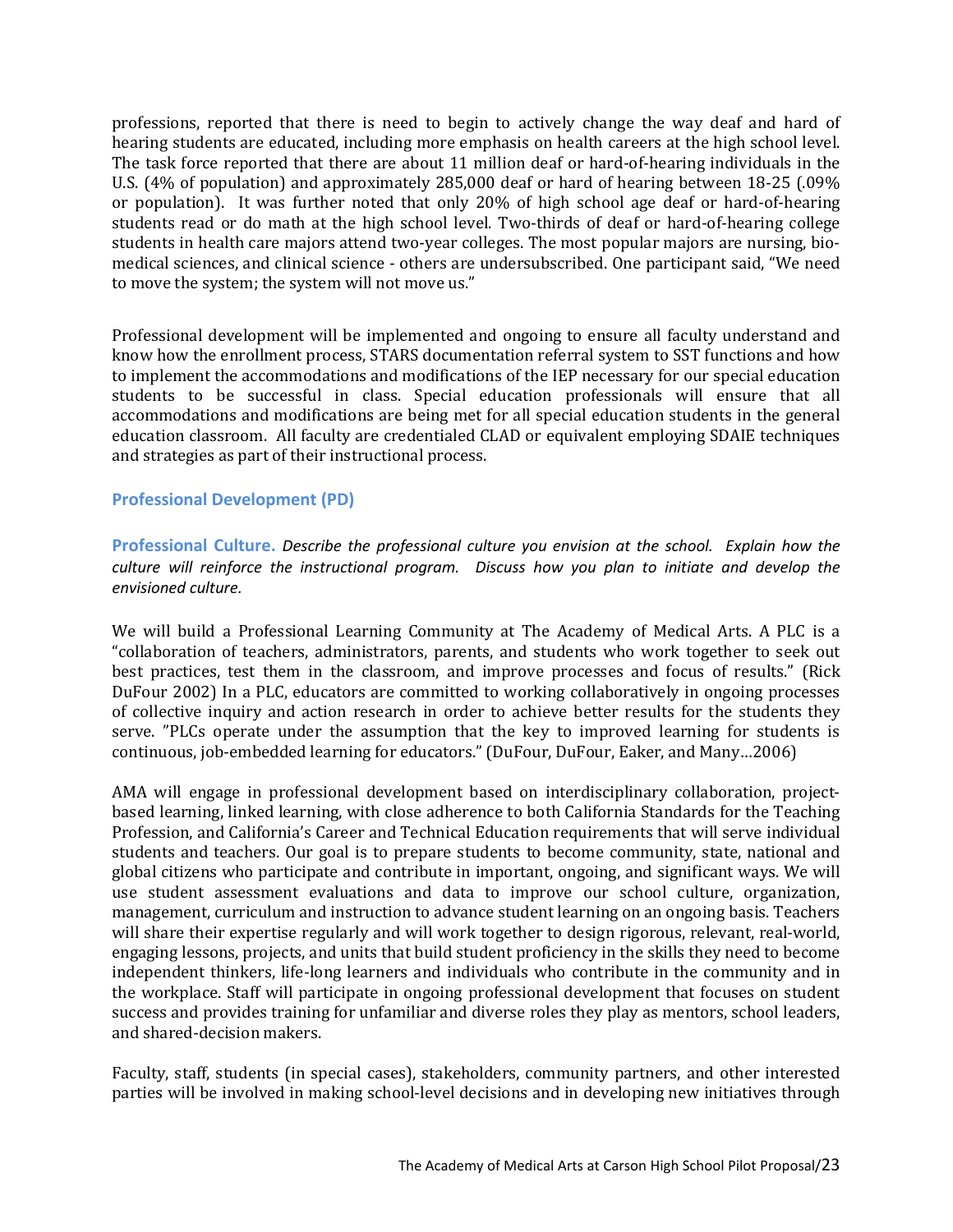regular meetings. Faculty and staff will meet during weekly conference periods and grade level team meetings as championed in M.J. Schmoker's *The Key to Continuous School Improvement (1999)*. Leadership development will be provided for teachers by sharing best practices, professional conference presentations, and rotating facilitation of meeting among participants by incorporating the 30-Minute Meeting Model. Finally, teachers will complete training and externships at community partners facilities to model life long learning and build understanding of the health care community.

# *Accountability*

Administration, teachers, support staff, and parents will take responsibility for tracking, monitoring and supporting student progress. Teachers, administrators and support staff will use multiple means of communication including a Welcome Center shared with all parties using the Carson High School campus, wherein parents and community members are welcomed to the campus, provided clear communication about the services and program, and valued at the school. In addition, we will either share a Parent Center with the other schools on the campus or we will create a space wherein parents can easily access the necessary technology to monitor their child's progress; hold team conferences that include the parent, the student, and the appropriate grade-level team of teachers; learn to operate Wikispaces, an online assignment billboard and blog, and School Loop, a portal for assignments, grades, and home-school communications, and on-going opportunities for student-led conferences. These resources will enable students and their parents to be aware of current assignments, projects, grades, enrichment opportunities, and meetings in a timely manner.

A free and open exchange of ideas will take place during Back to School Night, and Open House; during Health Occupations Students of America (HOSA) Parent Meetings; during HOSA Showcase Events, during *Project Citizen* Planning Events; during *Facing History and Ourselves* and *Global Classrooms* Showcases, and other Community Events that will take place on a quarterly basis.

We know that as our Pilot School develops it will not be enough to be simply held accountable. In fact, we hope to be able to change the culture to one wherein stakeholders feel responsible for the learning of the professional community and the learning of the students and not as though they simply have to be held accountable.

# **Professional Development**. *Describe what effective PD will look like at your school. In Appendix G, there is a sample PD schedule that illustrates our allocation of time for PD activities throughout the year.*

Professional learning that happens in a collaborative, collegial and school based learning environment is effective when routines and resources are in place. Routines serve as protocols for meetings, build a safe and trusting environment, are inclusive, inspire social networking, and build efficacy. (Horn & Little, 2010)

AMA teachers will continue meeting during the Spring and Summer months of 2012 for the purpose of reflection upon and enhancement of the current A-G Course-aligned units across grades 9-12 and to plan the implementation of new interdisciplinary units. It is our mission as a *Humanitas* Focus School, and our responsibility to align with the goals of our California Partnership Academy grant and our California Health Science Capacity Building Grant that we continue to expand our scope and sequence and meet the needs of each student as we prepare him or her to enter the health and medical workforce and to matriculate to college. In addition, we will design our PD to ensure that all staff members are given the support they need to participate in interdisciplinary projects designed to raise test scores and student understanding, especially in math and science.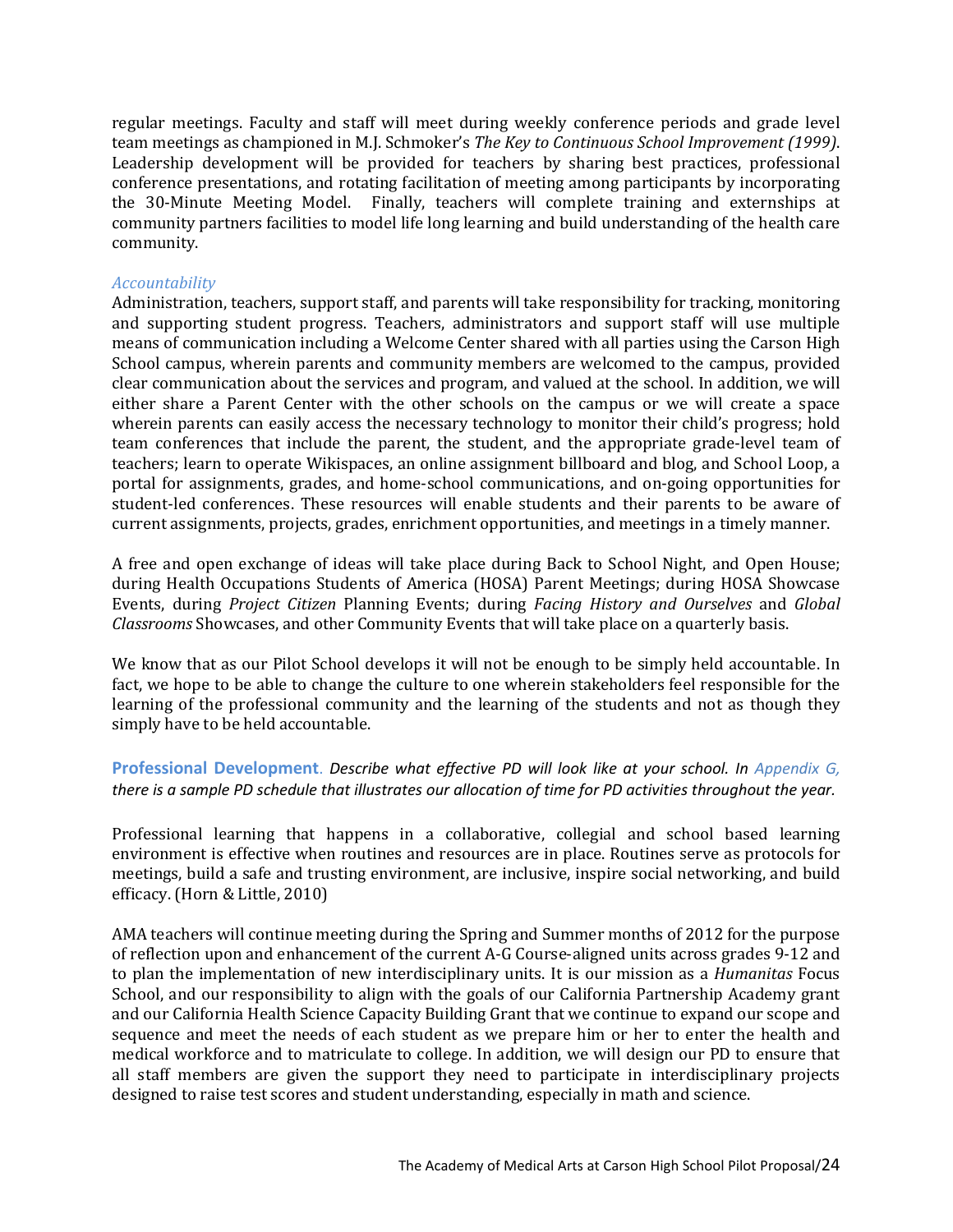We will use PD to ensure that each student is engaged in his/her daily period one class. As designed, period one will bring each student in daily contact with the same teacher each morning. PD opportunities will be designed whereby teachers strategize on ways to personalize the period one AMA class and create a safe and supportive learning community that serves the unique needs of each student and bring students to school on time and prepared for class.

Teachers will use the research-based model, *Understanding by Design* Wiggins and McTighe (2005) to collaborate about:

- Interdisciplinary units that meet A-G Requirements, and incorporate CTE guidelines
- New and Ongoing Partnerships in the Health/Medical Field<br>• Common instructional resources and sunnort
- Common instructional resources and support
- Common formative assessments for defined learning objectives<br>• Common summative assessments
- Common summative assessments

Discussion about the above-mentioned topics will be ongoing. Teachers will have 20-banked Fridays per year to continue the process of planning and assessment. It is the goal of the AMA to dedicate staff development time to

development time participate in side-by-side learning. We believe that we can best deliver instruction by receiving hands-on training. Teachers will continue to visit The Village Wellness Facility in Long Beach to learn about the Skill Sets of the Mental Health Worker. This will give teachers first-hand knowledge of the profession their students are studying. Professional learning communities provide a structured form of professional learning for teachers. When teachers buy into and share the vision, they start moving from compliance to commitment and thus become integral to the professional learning experience (Horn & Little 2010). To grow as a professional learning community, teachers

Need for autonomy in Professional Development The Academy of Medical Arts Professional Development will be centered on the fundamental teaching/learning styles we are adopting. Among our PD topics will be: --Work-based learning outcomes and assessment; --Sharing formative and summative academic data, including our unique weekly assessments that combine Academic Core Standards and Career Technical Education Strands and Skills; --Teacher opportunities for life long learning and externships in the health science or medical technology fields.

will be encouraged to participate in the plethora of workshops, seminars, and opportunities available through our partners: Los Angeles Education Partnership/*Humanitas*, *Facing History and Ourselves*, Los Angeles County Museum of Art's Evenings for Educators, Museum of Contemporary Art's Art Start, The Science Center's Teacher In Service, and Health and Wellness classes offered through the University of California, Los Angeles Extension catalog.

Teachers will use banked Fridays and common planning time for curricular and cross-curricular meetings. Meeting time will be used to design lessons to create common formative and summative assessments. Intervention within the classroom will be determined two-fold. During the opening days of the school year, students' skill sets will be assessed. Those students who fall below the 70<sup>th</sup> percentile will receive supplemental activities that will provide opportunities for academic recovery. The second mode of assessment will take place when students take tests, participate in collaborative group projects, and their progress is closely monitored. Teacher teams will determine common formative assessments and the frequency and time for their administration. Teachers will examine student work, collect and analyze assessment data, and share the results. While formative assessments address instructional practices on a daily basis, common summative assessments will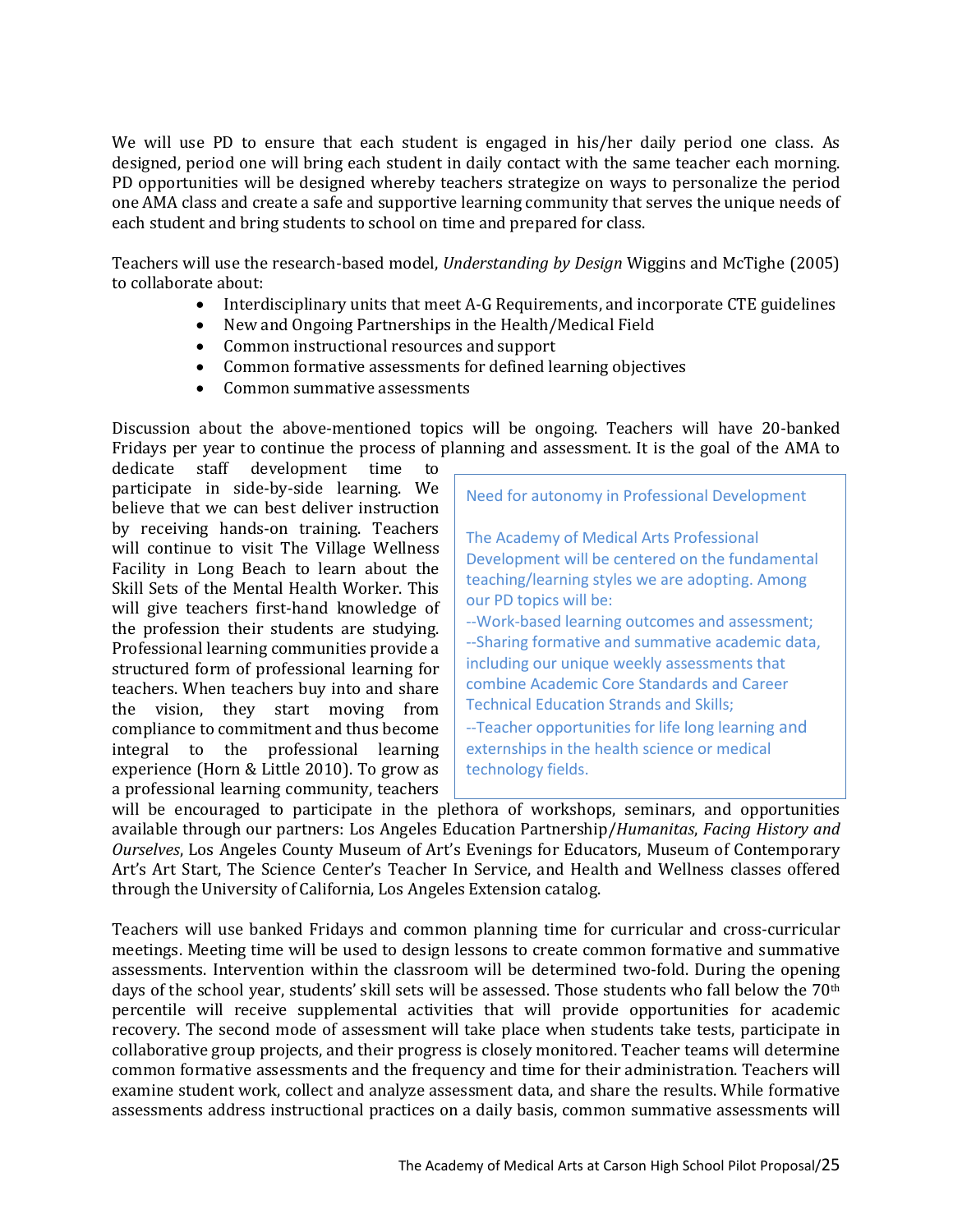provide data for the next academic year, and will influence the skills teachers decide need further instruction.

Teachers will use reflective practices as they share their success and struggles with their mentors and colleagues. Naturally, professional development will allow teachers to develop the mindset to support key areas of increasing math proficiency, become more engaged and focused scholars through hands-on practice, and be in school on time. Since AMA will initially employ 16 teachers, each teacher will be responsible for adjunct roles beyond the classroom. One teacher will be charged with keeping current about new information from educational research organizations such as The Center for Teaching and Learning, The Annenberg Foundation, The Marzano Institute and UCLA Extension. Teachers can utilize this information when determining where they will fulfill their annual Differentiated Instruction hours. After garnering new information, teachers will share their learning with their peers.

Lead Teachers and the administration will meet bi monthly to discuss new and innovative ways to share and enhance best practices. This team will review student data, assess student progress and determine next steps for intervention, enrichment, and professional development. This steep learning curve will sometimes be met by having identified LAUSD experts leading the meetings. For example, matters of Special Education Compliance, The Chandra Smith Consent Decree, Blood Born Pathogens, and other mandatory workshops would be included in this category of expert delivery.

Teachers will work together to learn and to enrich one another's experiences and expertise when possible. Applying the continuum of where students are on the academic spectrum and where they need to be, teachers can work together to learn and enrich one another's experiences and expertise keeping in mind the following principles from *How People Learn* (National Research Council, 2000):

- Expertise is on a continuum that runs to novice to expert, and one is more or less fluent in one's expertise
- Expertise is field-dependent. Expertise in one field doesn't translate directly into another field
- Expert knowledge is organized to support understanding, not just recall
- Expert knowledge forms conditional relationships that experts recognize
- An expert's fluency allows the easy retrieval of relevant knowledge
- There is a difference between adaptive experts, whose metacognitive skills allow the transfer of knowledge from one setting to another and routine experts, whose expertise allows them to function well in standard settings

Through this expert training, we will be ready to address our areas of critical need and raise student success levels across the board. Professional development will include office support staff. Office support staff members are considered to be important members of the school community and as such are valued as monitors of student progress.

**Teacher Orientation.** *Discuss how orientation will prepare teachers to deliver the proposed curriculum, utilize the instructional strategies, and differentiate instruction.*

Professional development will be provided to new teachers to ensure that all teachers are immersed in the mission, vision, and goals of AMA. Each new teacher will be assigned a master teacher in the same content area. The master teacher will be a source of support as well as a resource for the new teacher. AMA will maintain an up-to-date notebook of interdisciplinary lesson plans that have been developed in each grade level. It is the role of the master teacher to provide guidance to the new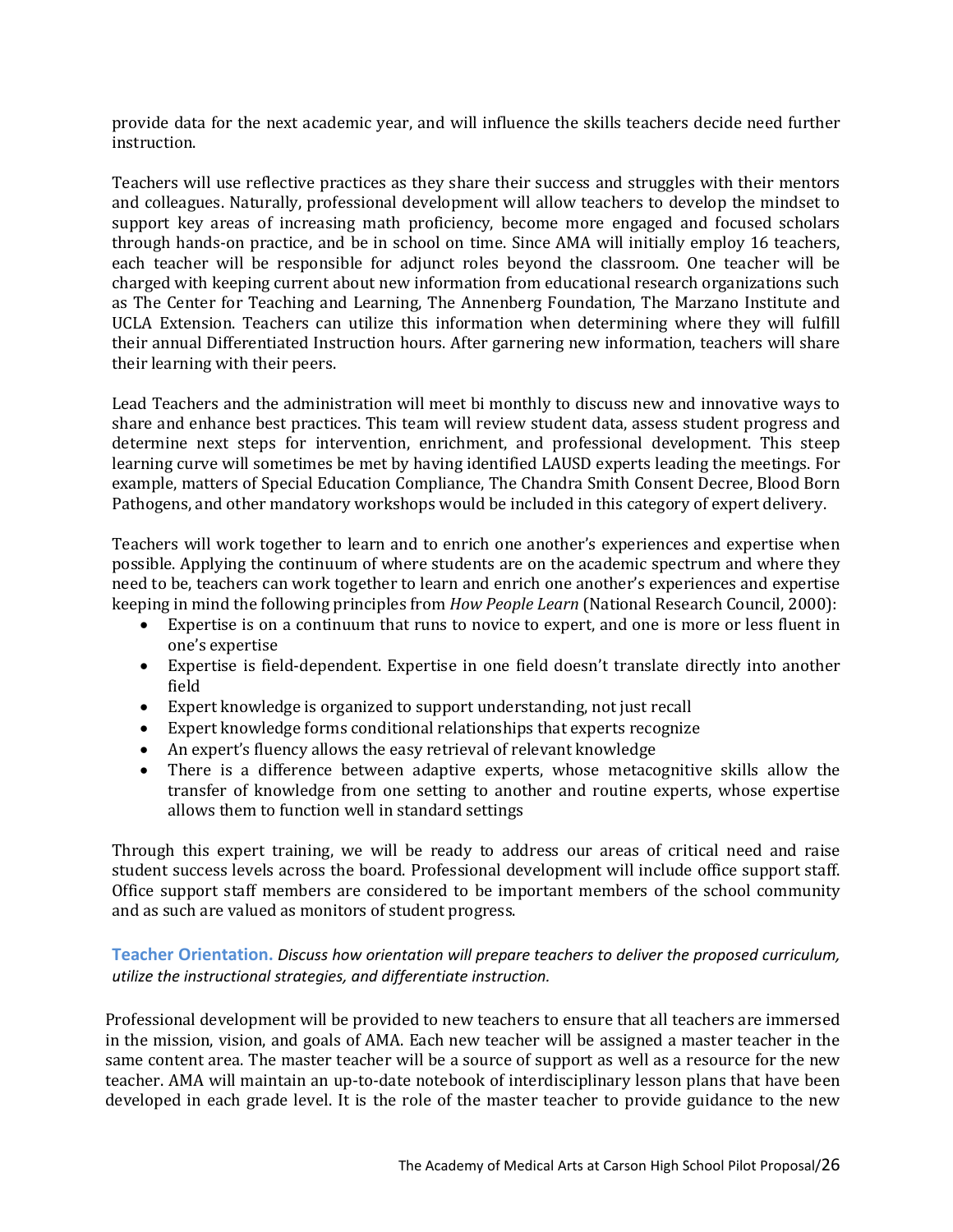teacher so that he or she will become well versed in the scope and sequence of courses available to students and how these lessons build upon one another from one grade level to the next.

In keeping with total transparency and the "open door" approach to teaching in which other teachers and staff are welcome at all times in the classroom and where visitors and guests from other schools may observe, new teachers will have at least one observation day per month to observe their peers' instructional and classroom management practices. New teachers will have opportunities during their conference periods to attend with veteran peers' classes and to participate in a professional debriefing after the class. All teachers will be trained and updated in current strategies in interdisciplinary and project based instructional models. It is our goal for grade level teams receiving new teachers to attend a *Humanitas* Interdisciplinary Lesson Planning workshop as soon as possible so that the new teacher has the time and the undivided attention of his or her peers to develop and contribute to at least one interdisciplinary unit.

All teachers at AMA will be respected and regarded as valued team members in a school where shared responsibility and governance is the mode. Teachers will develop norms for collaboration and lesson sharing; differentiated instruction; analyze prior year data; plan PD for the upcoming year, and revisit and develop common instructional methods. Grade Level Teams will identify and discuss the various points at which the content intersects and connects, develop an overarching theme and formulate a question that will guide students in their pursuit of knowledge. These interdisciplinary projects will be used as summative assessments.

LASDI mentors will help us design a procedure for training and evaluating new teachers. We will evaluate the needs of the staff following hiring and implementation of the school plan. Teachers will be recruited who support the interdisciplinary approach and work-based learning.

# **PD Program Evaluation.** *Describe how the PD program will be evaluated to assess its success and effectiveness on an ongoing basis.*

"When we do come together in schools, we do so filled with the fear of being judged because we are in the business of fixing, saving, advising, and setting each other straight. So we find ourselves in these false forms of community in which the things we need to do to generate knowledge together simply aren't done…Instead, we posture or play roles or withdraw into silence in order to stay safe." Jacob Needleman (2007).

Gone are the days when faculty will be passive, tuned out, or reluctant to participate in professional development. AMA teachers will not posture or play roles or retreat into silence but be physically and mentally present, tolerant of each other's ideas, and equal participants in the professional development opportunities presented for the betterment of teacher, and consequently, students, through engagement and teamwork. Effective professional development will result in an increase in student achievement. AMA will employ several methods of evaluation and monitoring professional development. These methods will include teacher evaluations, student evaluations of teacher effectiveness, parent and community feedback, as well as reflecting on and evaluating student data and teacher satisfaction.

Historically, *Humanitas* teachers are very satisfied and plan to remain in the teaching profession. For example, Los Angeles Education Partnership found that in 2010-11, 37% of *Humanitas* teachers had been teaching in a *Humanitas* academy 3-5 years and 33% had been teaching in *Humanitas* 6 to 10 years. In addition, 62% said they were satisfied or highly satisfied with the level of collaboration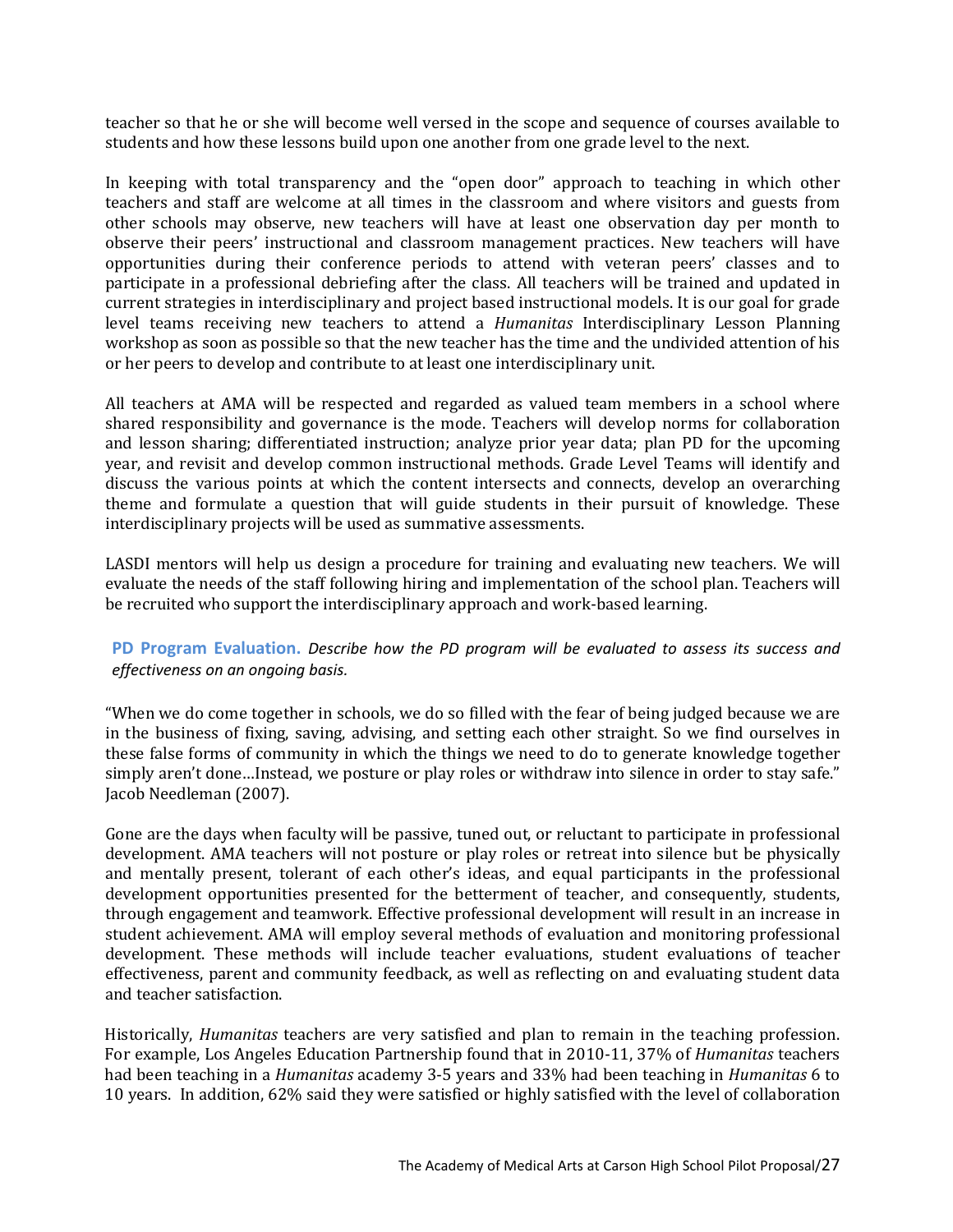among the teachers in the program and 75% were satisfied or high satisfied with their experiences teaching in *Humanitas*. Unfortunately, only 27% were happy with the scheduling of students in pure academy classes. This is another reason we are looking for autonomy, so we can be sure the students are programmed correctly and receiving the highest possible level of interdisciplinary instruction. This level of pure programming seems near impossible in a large comprehensive school. Finally, 86% of teachers said they were satisfied or highly satisfied with their relationship with colleagues and *Humanitas*. This is important because teachers who are happy with their program, their colleagues, and their school site are better able to meet the needs of their students and maintain a healthy outlook.

In their study of 167 teachers, Sylvia & Hutchinson (1985) concluded: "Teacher motivation is based in the freedom to try new ideas, achievement of appropriate responsibility levels, and intrinsic work elements. …Based upon our findings, schemes such as merit pay were predicted to be counterproductive." The study points out that true job satisfaction comes from gratification of higher-order needs, such as social relations, esteem, and actualization rather than lower-order needs. "Teachers with strong positive attitudes about teaching had students whose self-esteem was high. Students seem to recognize the effectiveness of teachers who are satisfied with their teaching performance." Rothman (1981)

LASDI offers professional development evaluation services to help schools set up the process of measuring their P.D. objectives and outcomes against the mission, vision, goals, and values of the school and a way to ensure that teachers feel motivated and actualized so they in turn motivate the students.

# **Assessments and School-wide Data**

# **Student Assessment Plan.** *Describe the school-wide assessment plan for the school. Describe any formative and summative measures you will use to determine student progress and success.*

At AMA, our interdisciplinary approach is to teach no course in isolation. This interdisciplinary method of teaching, culled from the direction of *Humanitas* and *Linked Learning*, helps our students see and experience a real-world view--one that encourages the development of a well-rounded individual. Our approach with assessments will be no different. Standardized assessments and the school-based assessing of student learning will play an integral role in the educational process. We believe that developing assessments based on the California State Academic and Career Technical Standards, the data that assessment provides, and the instructional methods used to convey new knowledge and information go hand in hand. Assessments of all types will help teachers and students see the before and after level of understanding of each standard a student possesses. AMA will use student assessment evaluations and data to improve our school culture, organization, management, curriculum and instruction to advance student learning on an ongoing basis. After all, our focus is on creating academic and career focused scholars and we need hard data to measure our outcomes and progress.

Douglas Reeves, in an article called "A Framework for Assessing 21st Century Skills," argues that we need to give up standardized testing and immerse students in relevant, more connected instruction. He calls for a constellation of learning...explore, create,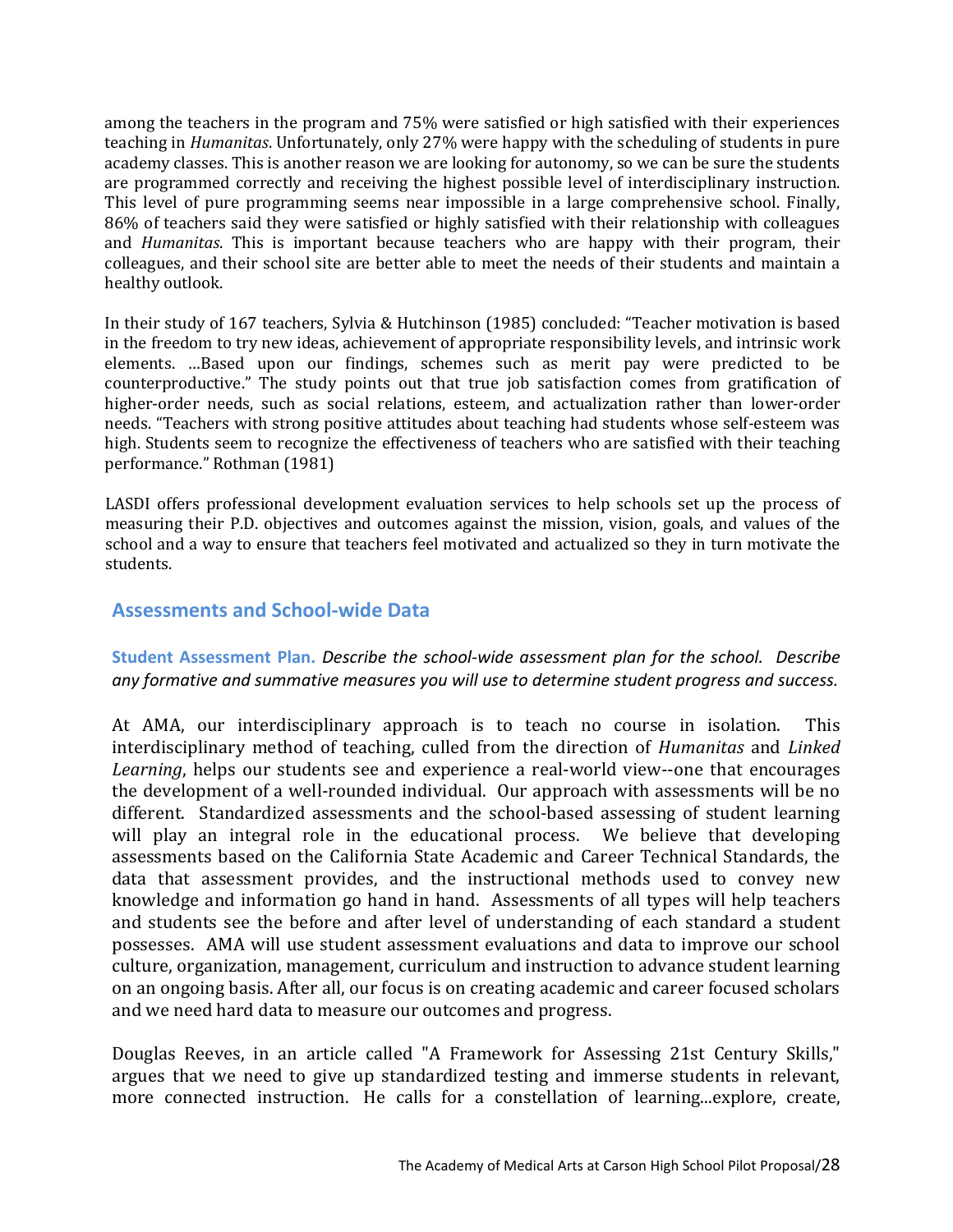understand, share, learn in which teachers and students probe essential questions in more than one discipline or subject. He says students become more engaged and learn more. Reeves points out that this places more value on learning and allows students to acquire knowledge, practice skills, and apply skills. Standardized testing will only measure what students know without finding out about their critical thinking, problem solving, teamwork, creativity and learning style...so assessments are stagnant and many kids will always be mediocre. "Education leaders cannot talk about the need for collaboration, problem solving, critical thinking, and creativity and at the same time leave teachers and school administrators fenced in by obsolete assessment mechanisms, policies, and assumptions." He also talks about deliberate practice like Colvin (2008) and Hoffman (2006). These assertions on data collection being built on new and innovative instruction practices are similar to what Schmoker wrote in Results now: How we can achieve unprecedented improvements in teaching and learning (2006) Association for Supervision and Curriculum Development.

Wiggins and McTighe (2007) discuss designing assessments first...authentic performances that embody the mission and program goals...reflective of the key challenges in the subject area(s). They call for genuine, real-world accomplishments and authentic contexts. So students apply their knowledge and skills to bring rigor and relevance to the classroom. And in 2010 Jay McTighe and Elliot Seif wrote about changing from aligning 21st Century skills with assessments ... open-ended and performance-based...designed to reveal whether students can demonstrate an understanding of big ideas, formulate responses to essential questions, reflect on and analyze important issues, solve genuine problems, conduct research and inquiry, work collaboratively, and use technology to be ready for a complex and rapidly changing world with unpredictable challenges.

Teachers will share their expertise regularly and will work together to design challenging, relevant, real world, engaging lessons, projects, and units that build student proficiency in the skills they need to become independent thinkers, life-long learners and individuals who contribute in the community and in the workplace.

Assessment is an opportunity for teachers to provide valuable feedback to students, parents, the community, and each other about the progress each student and the school as a whole has made. Each grade level team will develop a minimum of one common interdisciplinary assessment per quarter for their class. These assessments will be creative projects, including debates, newspapers, Salons, press conferences, exhibitions, or art works that are collaborative in nature, or they will be essays. Either way, assessments will always include student reflections and evaluations so that student learning is documented and students have a voice in this important learning piece. In addition, all projects will be open to parents, advisory board members, and members of the community to observe and to evaluate.

In an interview in *New Policies for 21st Century Demands,* Linda Darling-Hammond asserts, "When you have this alignment of standards, instruction, and assessments, teachers continually learn about what their students know. The teachers understand the standards deeply because they themselves are part of the assessment process around the standards.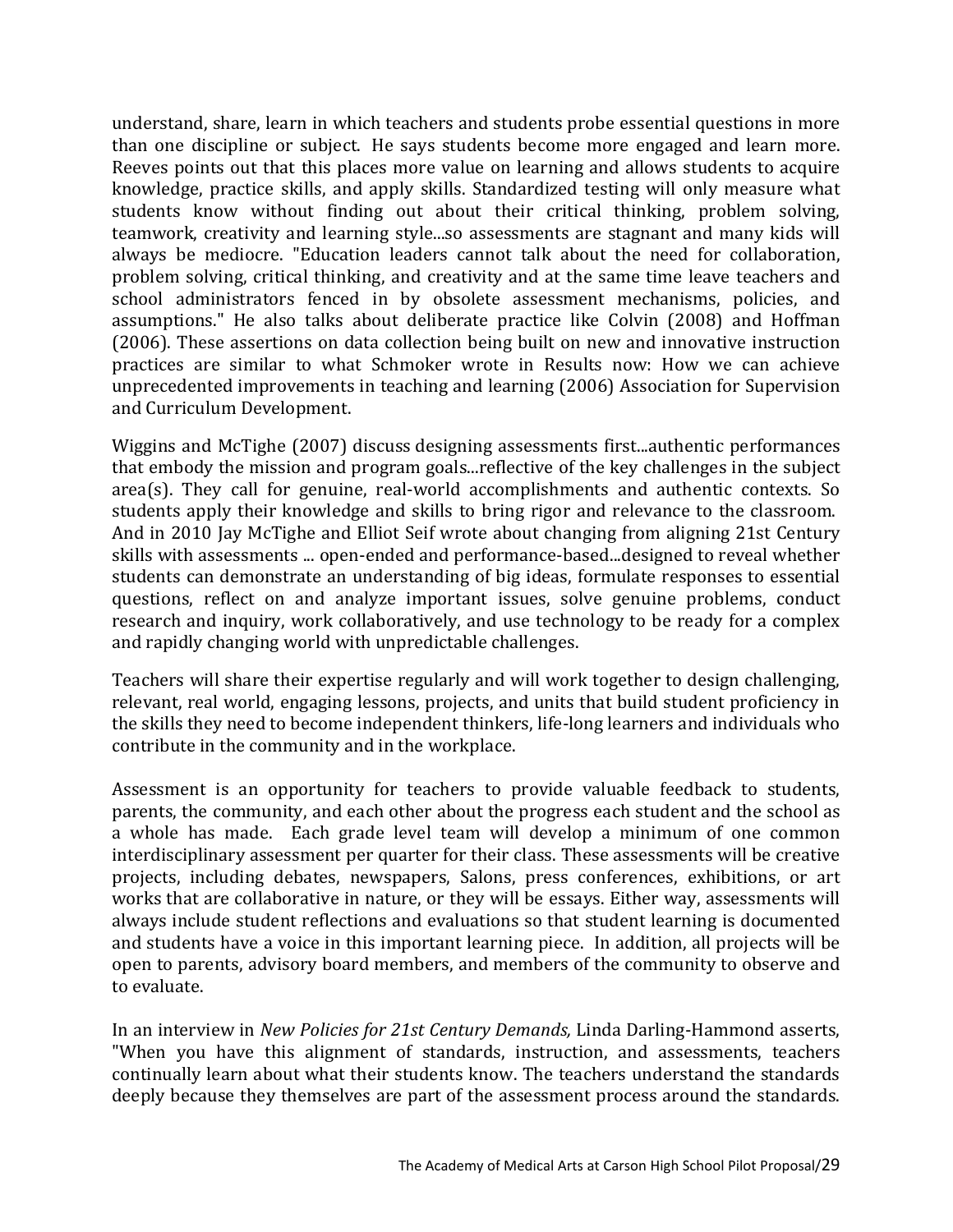They learn how to refine curriculum so that they become increasingly more effective in teaching the standards. As a consequence, the school-based assessments result in greater curriculum equity for students. This method is the learning engine that drives all students to higher achievement," and "Testing is not just what can be done in a couple of hours in April on machine-scored instrument; it is also finding what students understand and can do cognitively as called for by rigorous standards...allowing students to work on a selected task while scaffolding instruction and giving feedback that expands the student's understanding and skill. Teachers may combine peer assessment so that the students learn how to look at their work, learn strategies for framing and solving problems, and then understand how to revise their work so they are getting closer and closer to approximations to expert practice."

AMA will use its assessment autonomy to develop interdisciplinary units that culminate in formative or summative assessments at each grade level. Teachers will coordinate their instructional units according to a particular medical or health theme and then provide a common assessment that incorporates the different disciplines interwoven into the fabric of the assessment. Each day-to- day assignment, group activity, or project will help serve as stepping stones for the students towards reaching readiness for the larger assessment. Teachers will examine student work weekly to determine readiness for the assessment and will provide individualized scaffolds of intervention when appropriate. In addition, the stepping stone assignments will also be based on student choice…painting a watercolor, creating an advertisement, writing a found poem, or writing a short essay could be potential choices in a language arts class to demonstrate mastery of the standards involving students understanding imagery, setting and historical perspective or author's tone.

Thus, the assessment plan at AMA will serve to prepare our students to use intrinsic motivation to be ready to learn and to apply their learning in all situations. Students will acquire the knowledge for learning at the next level and for handling real world problems and situations. By promoting effective communication and collaboration, creative problem solving and being able to apply knowledge from one content to the next, our students will prepare themselves for university academics. For the first three years of AMA's existence we will rely heavily on standardized assessments such as LAUSD Periodic Assessments, the CAHSEE, and the California Standards Test. However, because at AMA no class is taught in isolation, benchmarks and authentic assessments will be decided upon and developed by each grade level team to incorporate interdisciplinary teachings and to eventually weigh as much as outside measures in evaluating student achievement and school outcomes. By constructing these culminating assessments for each unit, the goals become clear to the students. They understand where the finish line exists and it is the teacher's job to help get them there.

As shown in the following table our teachers value different modes of instruction and learning styles and employ the following research-based pedagogies in the classroom which are then assessed using a variety of methods, including quizzes, lab reports, notebooks, journals, Socratic seminars, performances, debates, tests, projects, reports, blog posts, think-pair-share exchanges, foldables, and so on.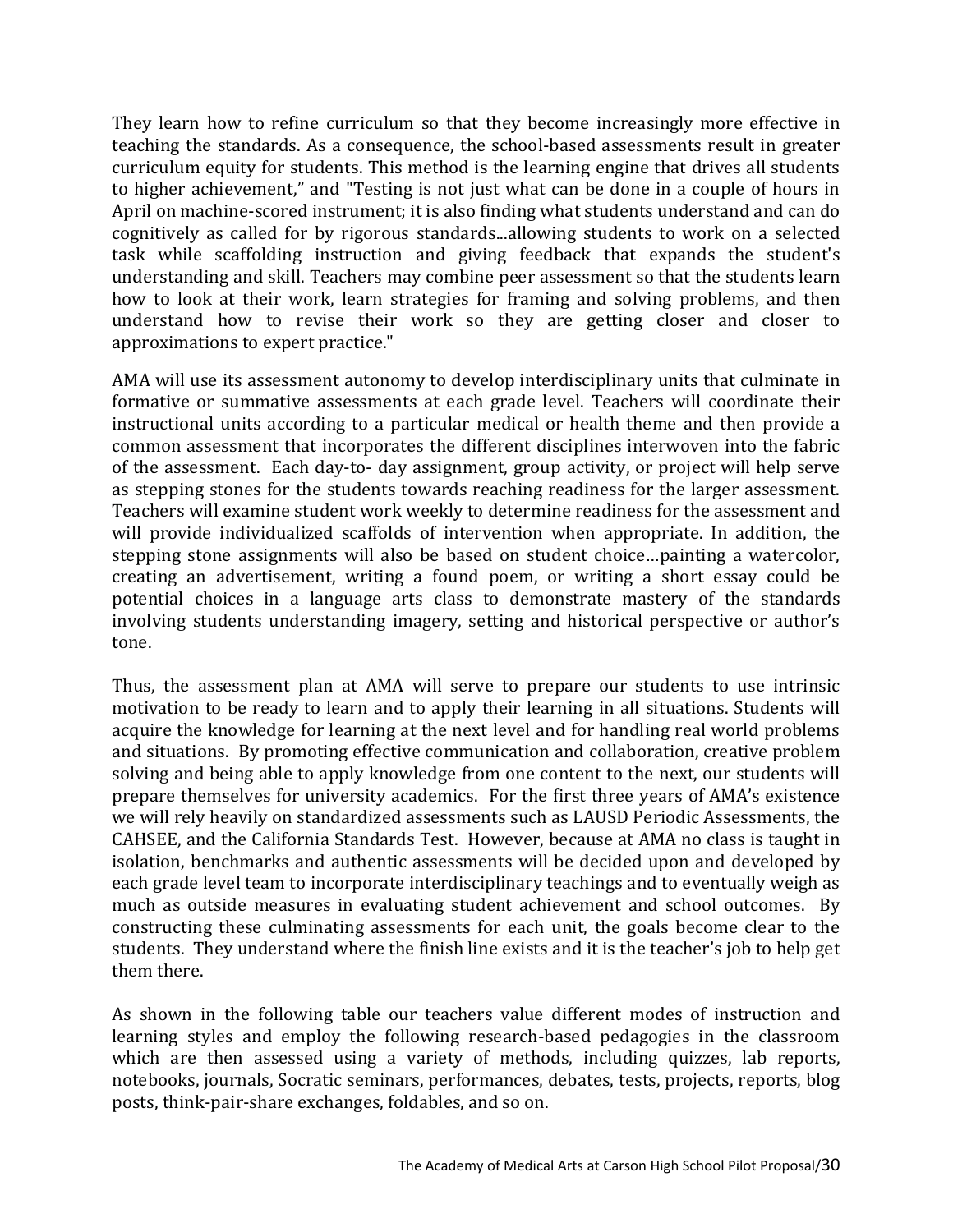| <b>Curricular</b>                            | <b>Effectiveness with Population</b>                                                                                                                                                                                                                                                                                                                                                                                                                                                            | Reference                                                                         |
|----------------------------------------------|-------------------------------------------------------------------------------------------------------------------------------------------------------------------------------------------------------------------------------------------------------------------------------------------------------------------------------------------------------------------------------------------------------------------------------------------------------------------------------------------------|-----------------------------------------------------------------------------------|
| Component<br>Interdisciplinary<br>Curriculum | Creates constant opportunities for cognitive resonance, which helps all<br>learners gain confidence as they build academic background knowledge.<br>We will continue to reflect on and fine-tune our interdisciplinary units and<br>participate in state and national pilot programs such as the "Cultural<br>Differences in Health Care" studies piloted through The National<br>Consortium for Health Science Education in 2011-12                                                            | (Aschbacher,<br>1992)                                                             |
| Multiple<br>Pathways<br>Curriculum           | When students see the relevance of their learning in a real-world context,<br>motivation increases. College and career-focused learning is especially<br>effective with at-risk male students.<br>We will expand our work-based learning opportunities and career and<br>college visits to a broad swath of health and allied health institutions.                                                                                                                                              | (Kemple,<br>2008)                                                                 |
| Problem-based<br>Curriculum                  | Curriculum that is designed to engage students in higher order thinking<br>skills is engaging for both ELL and gifted students.<br>Work-based learning is essential to our program and allows students the<br>chance to apply academic skills to real world situations as well as think<br>critically in simulations and projects at school.                                                                                                                                                    | (Waxman<br>- &<br>Tellez, 2002,<br>Hertzog,<br>2005)                              |
| <b>Differentiated</b><br>Curriculum          | Multiple texts and supplementary print resources, a variety of audiovisual<br>sources and interest centers are proved to be successful with students with<br>special needs.<br>Our students are being guided into the $21^{st}$ century with a blend of texts and<br>digital/technological learning resources, which help our English Language<br>Learners, struggling students, under-motivated students, and students with<br>special needs, including the deaf and hard of hearing.          | (Carol<br>Ann<br>Tomlinson,<br>2005)                                              |
| <b>Student Advisory</b><br>Curriculum        | the<br>conditions<br>for<br>personalization.<br>Advisories<br>increased<br>create<br>Personalization leads to increased student achievement, particularly with at-<br>risk students.<br>Our students have multiple opportunities to be in advisory classes that are<br>unique and tailored to their needs. In addition, our students have the chance<br>to serve on advisory boards such as the Wellness Center student advisory<br>council and the Carson Mayor's Wellness Student Task Force. | (Darling-<br>Hammond,<br>2006/07)<br>(Lee. et al.,<br>1995)<br>(Newmann,<br>1992) |
| Standards-based<br>Curriculum                | All academic courses are aligned with California content standards in order<br>to provide teachers and students with guidelines for content mastery.<br>Students are required to reach proficiency or mastery level on standardized<br>tests, which are linked directly to the standards; teaching to the standards<br>assures students have a better chance of success.                                                                                                                        | (California<br>Department<br>$\sigma$ f<br>Education,<br>1997)                    |
| Concurrent<br><b>Enrollment</b>              | Early college has been successful with low-income students. Dropout rates<br>are reduced and the graduation rate for underserved youth in such programs<br>is 92%.<br>Our students benefit from the agreement CHAMPS formed with El Camino<br>College, Compton Center to offer classes in Medical Terminology and<br>Psychology.                                                                                                                                                                | (Hoffman<br>&<br>Webb, 2009)                                                      |

We believe when students are engaged in meaningful, relevant work, then content mastery is easier to achieve. As we build our students' skills and academic confidence, they will become more prepared to tackle the increasing rigor of each assessment. These assessments will expect our students to draw from the different disciplines to analyze and evaluate content to construct a suitable answer to the question posed. They will be expected to make real world connections that help them understand both what it is and why they are learning about the specific content.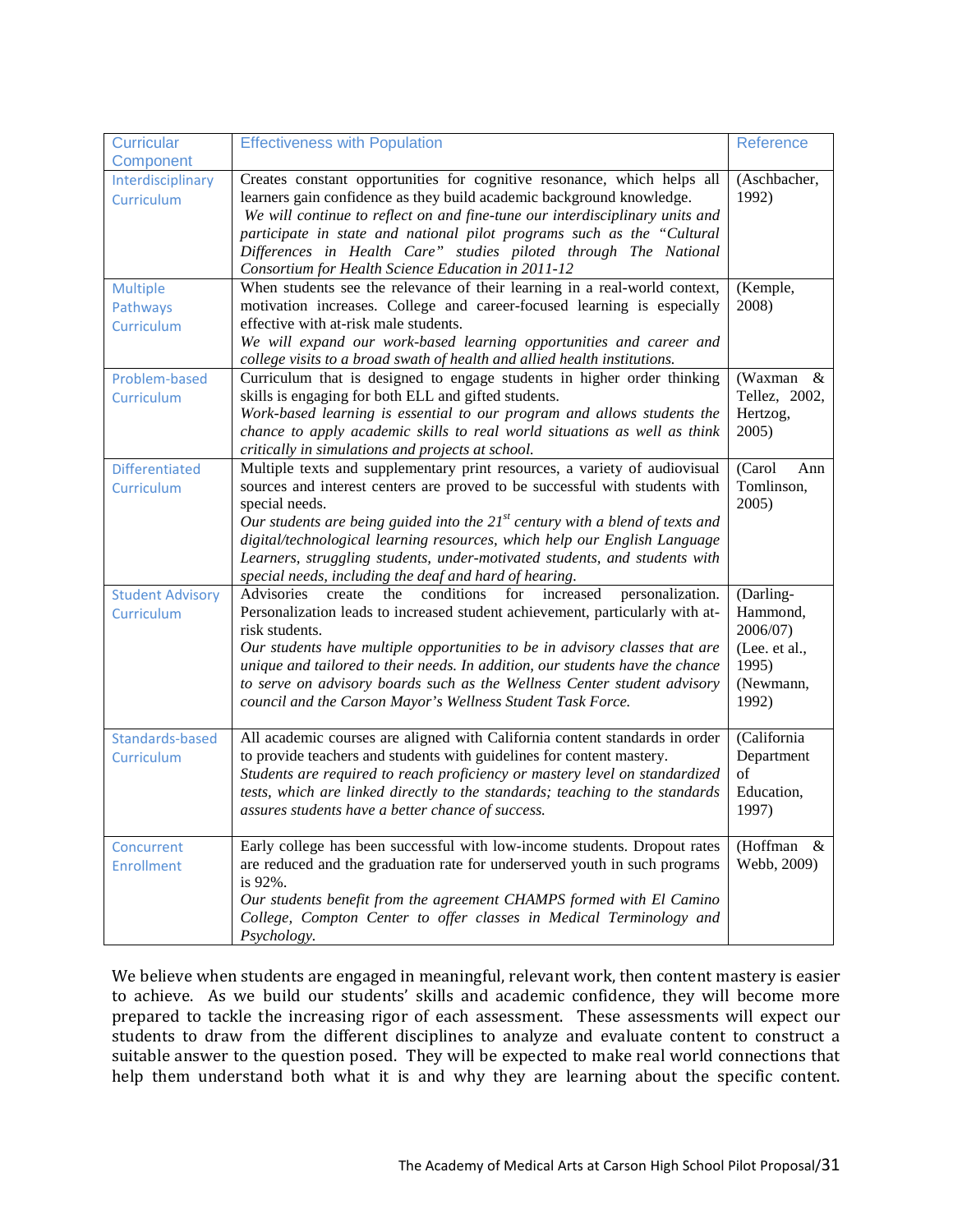Eventually, seniors will work with a teacher to design their own assessment in the form of a project to bring into the community.

Possible assessments to gauge student learning and culminate each unit are as follows:

- a. Interdisciplinary essays
- b. Projects such as research persuasive speech or Public Service Announcements
- c. Performances such as Salon, Press Conferences,
- d. Debates on biomedical, biotechnological, or mental health issues
- e. Presentations such as formal speeches, health career displays, or medical photography exhibitions
- f. Portfolios

According to ConnectEd, a rigorous study using random assignment and experimental design found that eight years after completing high school, males who had enrolled in career academies earned \$2,100 annually more than their peers. In fact, ConnectEd reported that data from California's Partnership Academies that used Linked Learning teaching methods, showed that academy students had higher passing rates of the High School Exit Exam in their sophomore year, higher completion rates for challenging academies that prepare them to apply to the state's universities, and higher high school graduation rates.

# **Graduation Requirements**. *Describe the graduation requirements.*

We will adhere to LAUSD policies regarding A-G courses, minimum classes needed for graduation and attendance. We will work with the director of high school programs and the curriculum and instruction leads at our local district to maintain compliance with LAUSD graduation requirements. Our students will also gain valuable work-based learning experience above and beyond the LAUSD framework for graduation. Beginning in 10<sup>th</sup> grade, all students will be provided with the tools to complete 30 hours or more of volunteering, job shadowing, mentor visits, internships, or virtual practice each year. This engaging real world education will prepare our students to think critically, solve problems, become interdependent and independent, and to apply their academics to hands on experiences.

We will seek some autonomy with senior requirements, as all AMA students will be completing a senior project, a senior community service and career readiness portfolio, and a minimum of 30 hours of work based learning per year. In addition, AMA students will engage in meaningful assessments as they progress through the career technological education ladder of classes in health science and medical technology.

In brief, additions to A-G requirements and the CAHSEE, students will:

- Participate in and reflect upon 30 hours of community service
- Be a Member of HOSA in good standing for a minimum of 2 years
- Complete an  $11<sup>th</sup>$  grade summer internship (30 hrs)
- Present the results of the student-directed Senior project to teachers, peers, parents and the community
- Maintain an academic portfolio highlighting their best projects throughout their 4 years in the program
- Take the SAT or ACT and/or CSU's early assessment program exams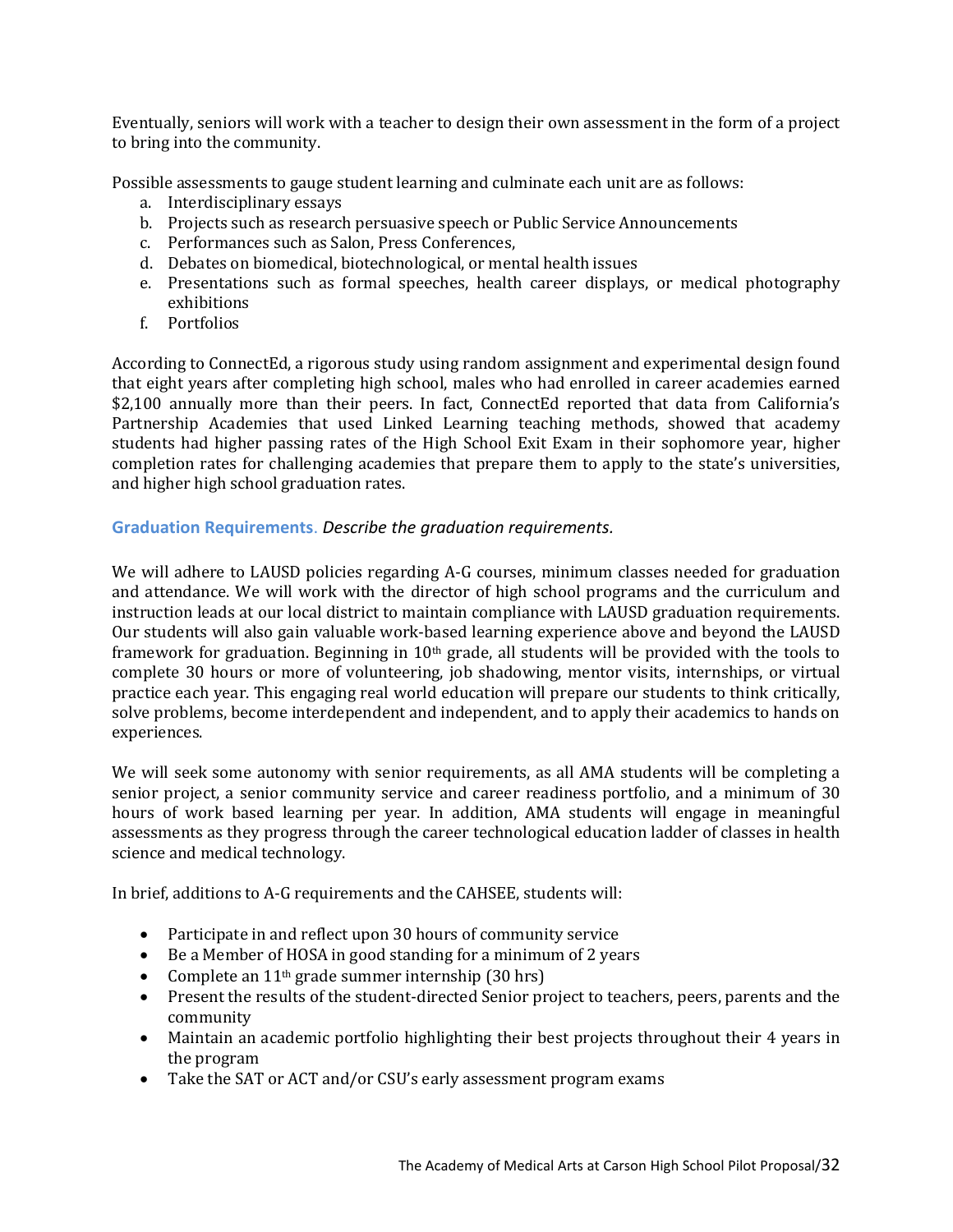**Data Collection and Monitoring**: *Describe the school-wide data collection and monitoring plan, including what data the school will collect to measure student progress.* 

Data from our interdisciplinary assessments along with district periodic assessments (used in years 1-3 of the Pilot School, the CST, CAHSEE, and HOSA subject and skill specific online measurements, which we will break down and analyze on a quarterly basis, will influence how instruction is carried out. Data must be the engine that drives us and it must be analyzed in a timely manner. It can be used to show what types of instruction are producing positive results. This is why we will use PD time to effectively analyze our assessment data and implement new strategies to support the data. How we instruct will guide both the type of assessments given and how well students will perform on those assessments. The assessment scores will be turned into data to start the data driven decision-making process once again.

If the data shows little or no progress towards students reaching their benchmarks, different instructional methods may need to be used. If data shows that learning is occurring and the understanding level is adequate, then we can look at ways instruction can be tweaked to produce results that are even better. It is vital that data is looked at regularly to be able to produce timely decisions about instruction.

Indeed, AMA will be a school where gathering data quantitatively and qualitatively will allow administrators, teachers, staff, and students to have open and honest communication resulting from a sharing of what people think and inspiring people to lead and follow leaders in programs that lead to student success.

An overview of our assessments and data-collecting models grade-by-grade and whole school is included in Appendix H.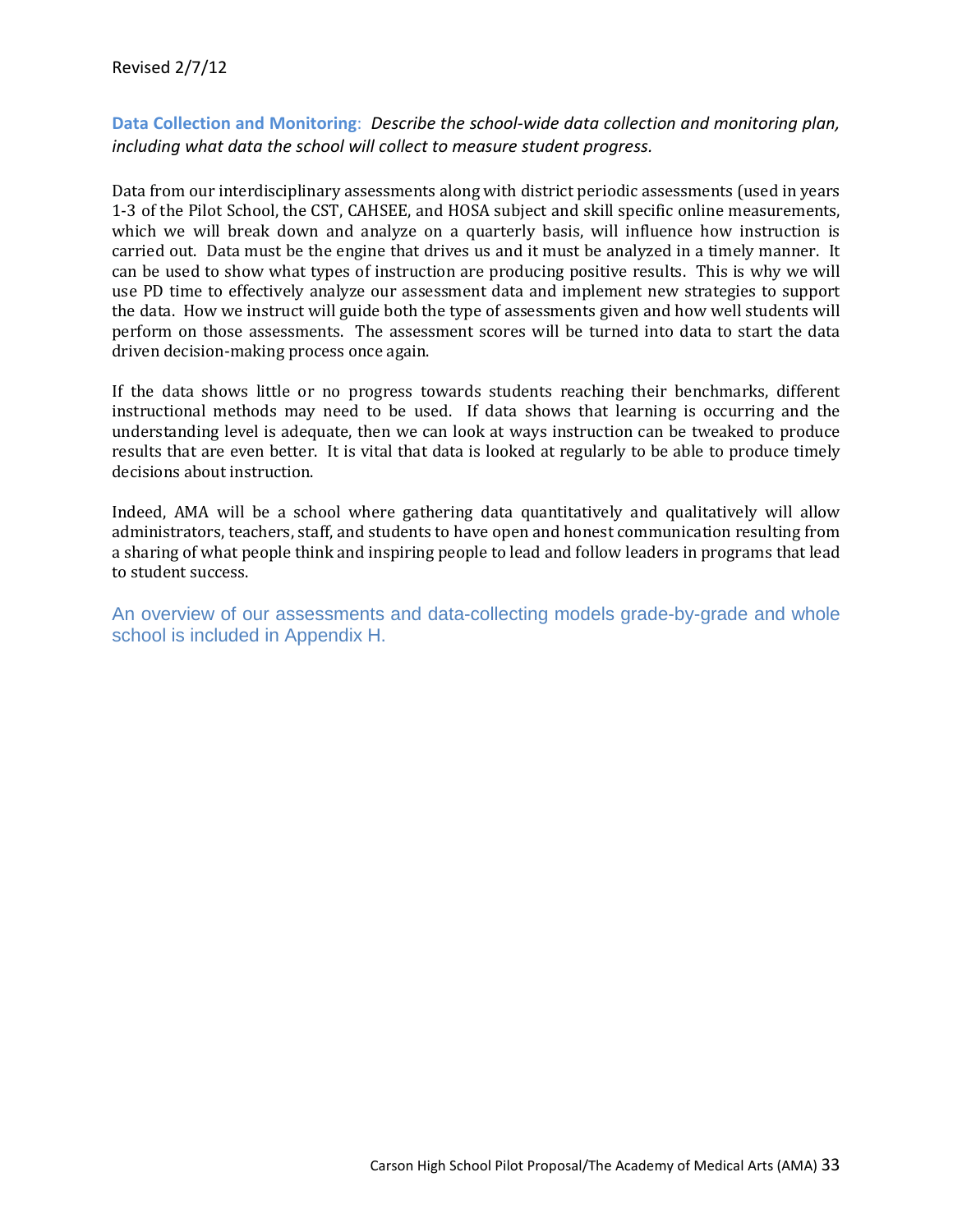# **Category Two: School Culture, Climate, and Infrastructure**

# **School Culture and Climate**

**Description of School Culture.** *Describe the culture and climate envisioned for the school, particularly as it relates to academic achievement, student motivation to succeed, personalization, and safety.* 

The culture of our pilot school is one in which students are shown the importance of receiving an education and the importance of being accountable for their participation. Our mission is to foster academic scholars who will go on to build healthy communities and play an active, ethical role in those communities. With our focus on A-G success at the college preparatory, honors, and AP level for all students, students will be ready to go into real workplace environments and apply their learning and participate in a hands-on learning opportunity. Setting high levels of expectation for all students will intrinsically motivate student self-monitorship of their own and each other's behavior. We will offer many opportunities for students to visit and work in hospitals and other health care workplaces as well as college campuses.

Furthermore, we envision a culture that allows students to interact easily with adults; a culture of respect and equality among students and adults, and between peers and coworkers will prevail. This culture of equity will manifest in student leadership roles in the school and as student voices will be valued in decision-making processes. The benefits of creating a positive learning environment, a culture of inquiry and thought, and a climate of passion and excitement are obvious; a school having such characteristics will be a place where students enjoy coming everyday, an institution for which parents will be grateful and work to support, and a source of pride for the community in general. Once students have pride in the school and believe in their education, test scores and attendance will climb.

A review of the research shows that authors have a lot to say about positive and personalized relationships with students. Thompson (1998) says, "The most powerful weapon available to secondary teachers who want to foster a favorable learning climate is a positive relationship with our students" (p. 6). Canter and Canter (1997) make the statement that we all can recall classes in which we did not try very hard because we didn't like our teachers. This reminds the AMA staff how important it is to have strong, positive relationships with our students. Kohn (1996) goes a step further, saying, "Children are more likely to be respectful when important adults in their lives respect them. They are more likely to care about others if they know they are cared about" (p. 111). Marzano (2003) states that students will resist rules and procedures along with the consequent disciplinary actions if the foundation of a good relationship is lacking. Finally, according to Zehm and Kottler (1993), students will never trust teachers or open themselves up to hear what their instructors have to say unless they sense that they are valued and respected them.

The E-Lead Website asserts, "The greatest benefit for any educator who successfully manages to improve his or her school culture is the inevitable understanding of one's self, one's colleagues, and others, because knowing what people feel and think allows them to be inspired and led." Indeed, AMA will be a school where gathering data quantitatively and qualitatively will allow administrators, teachers, staff, and students to have open and honest communication resulting from a sharing of critical feedback and inspiration allowing people to lead and follow in programs that result in student success. For staff members, teachers, administrators, parents, and community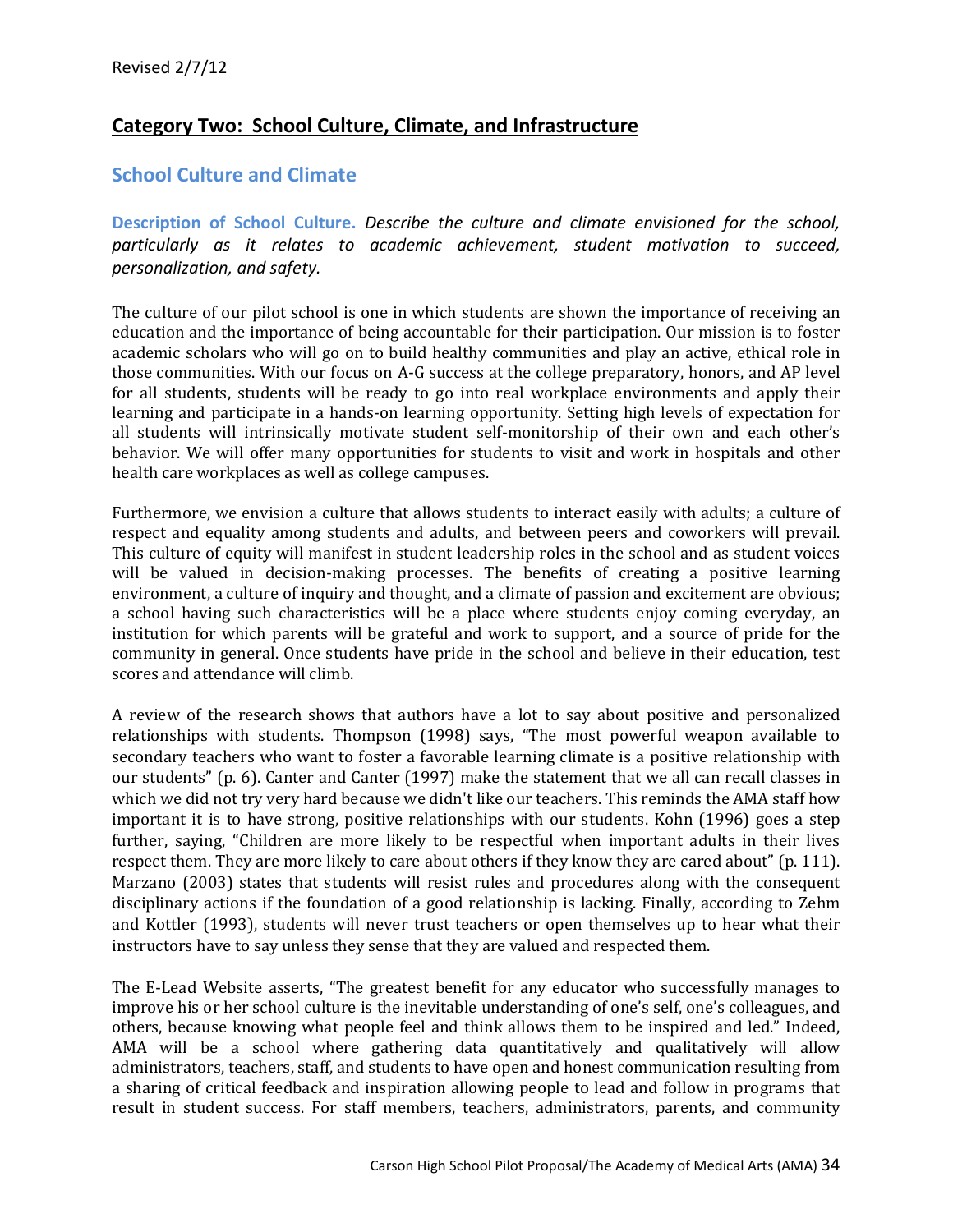partners, teamwork will be a hallmark of the culture. Teamwork will influence the Principal in the creation of regular opportunities for professional development and learning for the staff and adult learning will be valued. Staff members will reflect regularly and share ideas through verbal and written communication and teamwork that is both professional and concise.

The Carson Academy of Medical Arts will be known as a place for intense focus on academics and

the creation of academic and career scholars who are driven to make a difference in the world. We will foster student voices contributing to the design and implementation of programs and services that help other students' achievement in and out of the classroom, the recognition for positive behaviors and increased outcomes, relevant learning for students and adults, democratic governance, and clear policies, effective communication, trust, and respect. At the same time, AMA will brand itself in the community through the use of a school logo, colors, community service, and motto. These items will help ensure there is a shared vision for creating a safe learning environment at AMA and energetic, diverse, and curious students to the community to fill the large need for health care works. It is this shared vision among students, teachers, staff, administrators, and the community at large that will allow a school to succeed academically (Smey-Richman, 1991). A shared vision helps a school highlight what is good, point out what is in need of development, and change what is not working.

Need for Autonomy in School Culture The Academy of Medical Arts at Carson High School will be focused on engaging, authentic work for students. Each teacher will provide a challenging academic course load tied seamlessly to the other grade level classes and to career technical education goals the students set.

There will be a culture that supports student achievement in academics, social and life skills, career goals, HOSA leadership, and community work.

There will be no "EASY" option but students will be supported and challenged and prepared for the  $21<sup>st</sup>$ 

To achieve these goals, Carson AMA will follow the advice of Mike McCarthy, principal of Helen King Middle School in Portland, Maine and 2010 Maine Principal of the Year, who asserts that schools must "have a bias for 'Yes!'" In this way we will not shut down the voices of the students or community and be open minded about ideas or innovations people bring to the table. Central in this school will be student voice, student choice, and student responsibility. To ensure our students' success we will design powerful support systems for them. Our school will extend beyond the physical school-building walls into the community to take advantage of community resources and to develop students who are problem-solvers and community builders well before they leave high school. Indeed, our mission is to provide real life experiences through which our students gain confidence and knowledge about career and academics and gain and apply critical thinking skills. The focus on success in and out of the classroom will help to guide the culture and climate by forming well-rounded individuals, informed citizens who can speak about current events, historical context, and human responses to events as shown in literature and art, and ethical individuals ready for the rigor and relevance of college and career.

Our school will be built around several non-negotiable ideas: critical thinking and problem solving embedded in all lessons; no subject taught in isolation; welcoming attitude and respectful treatment for all stakeholders, and students playing a vital role in governance. While we will value and nurture students as individuals who exhibit different intellectual strengths and profiles, we will also work to develop Howard Gardner's Five Minds for the Future in each student. The five minds are: the Disciplined Mind (achieving mastery in a subject or discipline), the Synthesizing Mind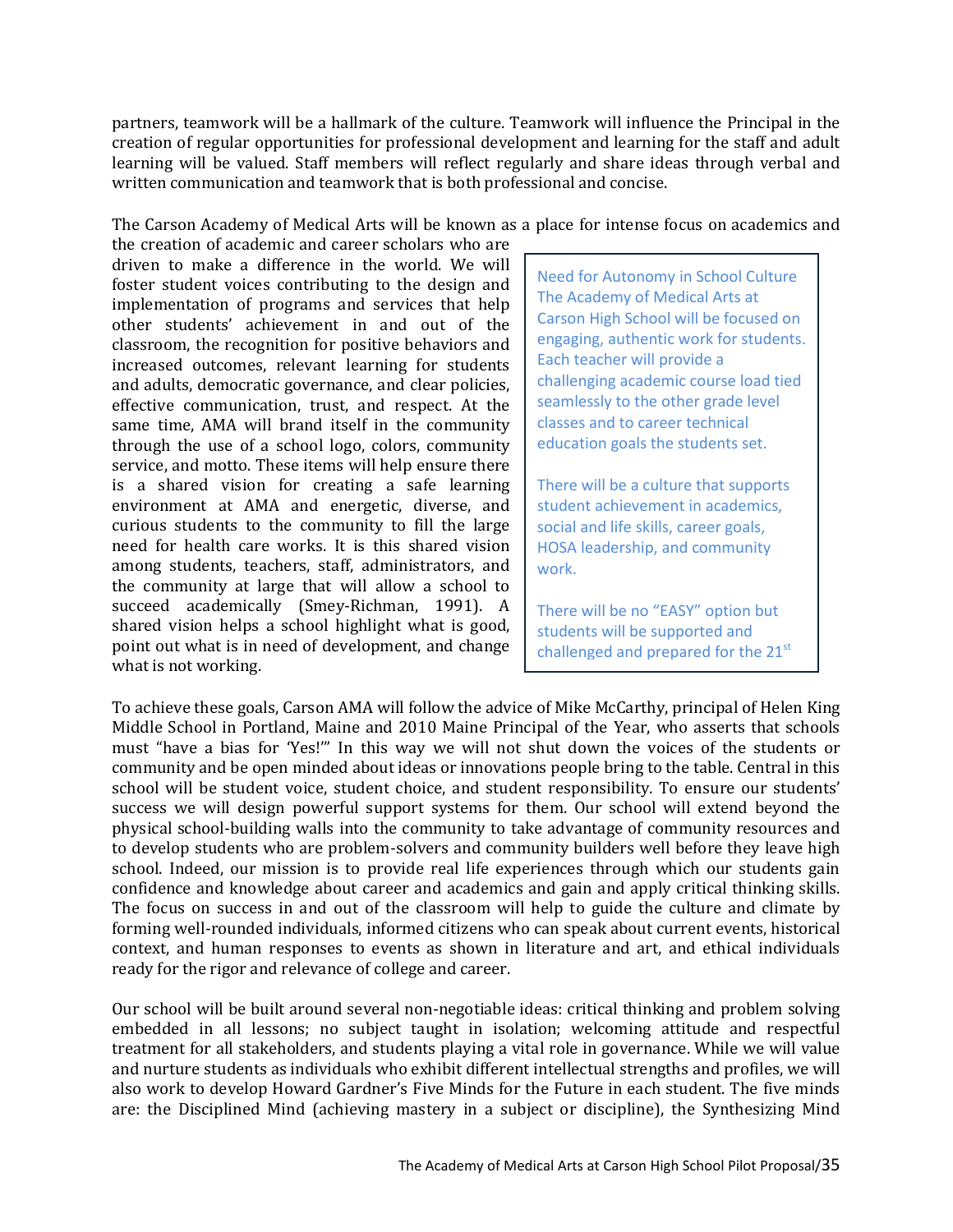(judicious use of organizers, stories, and analogies between areas), the Creating Mind (use of cognitive skills, personality, and temperament), the Respectful Mind (assumption that diversity is positive and individuals respect each other) and the Ethical Mind (we are not only responsible for what we do but for what we do not do). In addition, we will strive to maintain a pilot school in which cooperative learning and conflict resolution, as described by David W. Johnson and Roger T. Johnson, help students understand how to be successful in the 21<sup>st</sup> Century. To build this culture, communication between all stakeholders, including students and parents, must be must be built on trust and transparency. As leader, the Principal will employ his or her situational awareness and keep everyone focused on our mission, vision, and goals.

Our school culture and climate will be built through student adherence to our Habits of Mind and Heart. One Habit will be introduced and put into practice each month in Period 1 classes. Students will be able to apply these habits in their academic, social, and work-based learning experiences. The Habits we will champion in our first year are: evidence, convention, service to the common good, collaboration, ethical behavior, and perspective (see accompanying chart). These will serve to build engaged students who understand the realities of academic rigor as well as the empathy of helping others from all walks of life, and the importance of being part of a well-functioning team. Students will put these Habits of the Mind and Heart into play when they are working in collaborative groups, sitting on advisory committees, planning events for the campus to promote wellness, implementing community events, participating in HOSA, and in all aspects of their workbased learning.

| <b>Habit</b>      | <b>Description</b>                                                                                                                                                                                                                                                                        | <b>Observation</b>                                                                                                                                                                                        | <b>Assessment</b>                                                                                                                                                                                                          |
|-------------------|-------------------------------------------------------------------------------------------------------------------------------------------------------------------------------------------------------------------------------------------------------------------------------------------|-----------------------------------------------------------------------------------------------------------------------------------------------------------------------------------------------------------|----------------------------------------------------------------------------------------------------------------------------------------------------------------------------------------------------------------------------|
| <b>Evidence</b>   | Students will use textual<br>detail and show original<br>arguments                                                                                                                                                                                                                        | Students will be seen<br>backing up what they<br>argue, supporting what<br>they write.                                                                                                                    | Students will be given rubrics<br>to self-grade, peer edit and<br>respond to teacher input                                                                                                                                 |
| <b>Convention</b> | <b>Students</b><br>understand<br>formal English Language<br>usage and apply it across<br>all subjects                                                                                                                                                                                     | Students will write daily<br>and use classroom and<br>Internet resources to<br>learn and apply proper<br>standard<br>English<br>conventions.                                                              | Students<br>will<br>write<br>interdisciplinary<br>essays<br>demonstrating vocabulary for<br>each discipline and proper<br>English grammar,<br>spelling,<br>and paper format.                                               |
| <b>Service</b>    | Students will complete<br>30 hours per year of<br>meaningful community<br>service to fulfill school<br>and HOSA membership<br>guidelines; students will<br>complete academic and<br>Career Tech<br>projects<br>that will fulfill HOSA<br>event requirements and<br>serving the community. | Students will<br>actively<br>work on campus and in<br>the community. Sign in<br>sheets will be kept as<br>well<br>student<br>as<br>reflections and group<br>projects showing hours<br>on project rubrics. | Written<br>reflection<br>and<br>notebook<br>with<br>pictures.<br>Students will present their<br>work for review and discuss<br>the personal and community<br>benefits of their service.                                    |
| Collaboration     | <b>Students</b><br>will<br>work<br>together to complete<br>projects<br>group<br>and<br>outside<br>of school<br>on<br>trips.                                                                                                                                                               | Students will be on task<br>posing problems and<br>finding solutions to real<br>world issues. Students<br>will collaborate but not<br>steal information and<br>their<br>arrive<br>at<br>own               | Students<br>will<br>design,<br>implement,<br>and<br>assess<br>projects that promote health<br>and wellness at the school, in<br>the community, in the region,<br>and on a global level if<br>possible. Students will enter |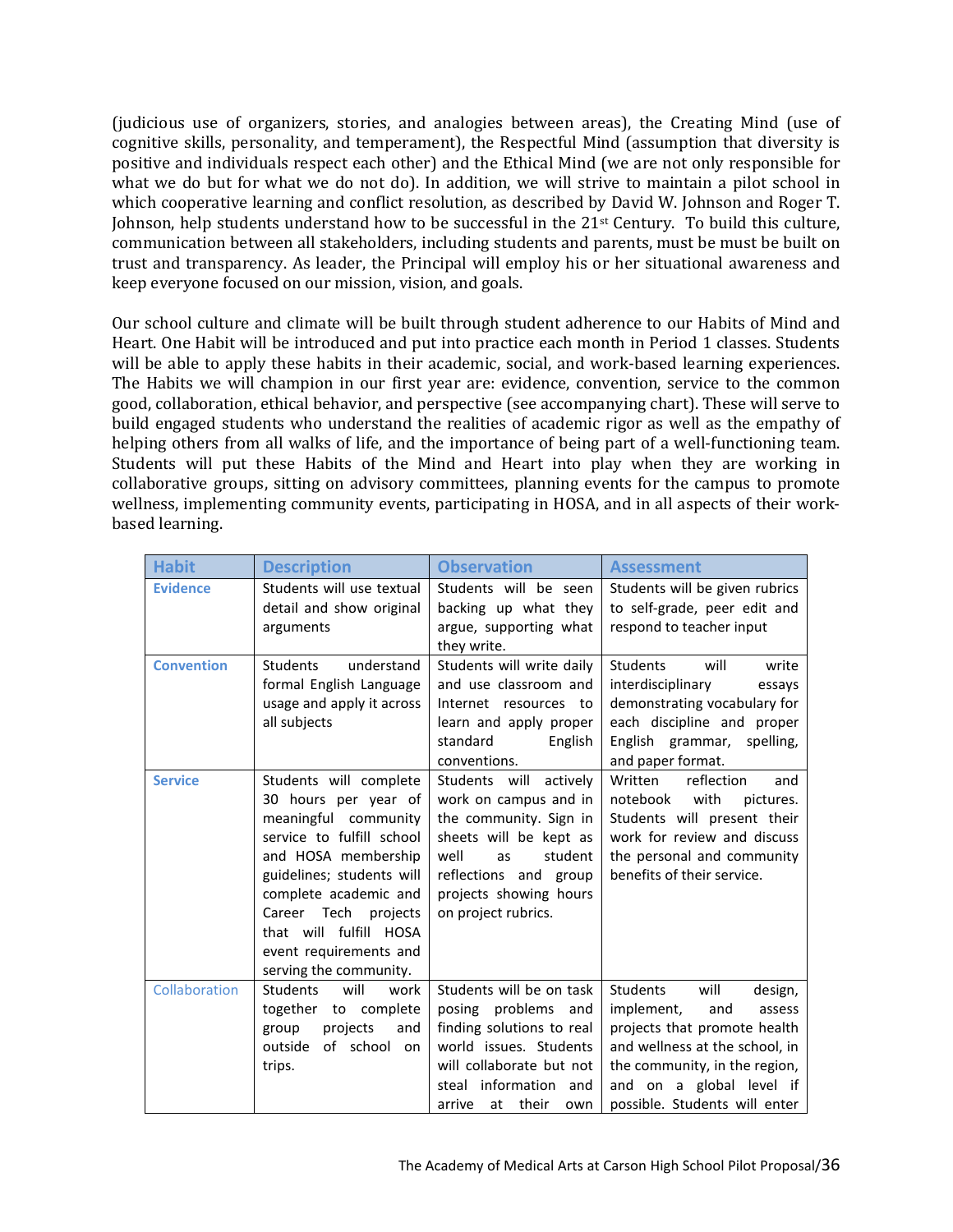|                                   |                                                                                                                                                                                                               | understanding<br>unique<br>of<br>topics<br>under<br>discussion.                                                                                                                         | teamwork events for HOSA<br>and for the Carson Wellness<br>Network. All activities will be<br>assessed according to rubrics<br>from HOSA or that student<br>input has helped create.                                                                                                                              |
|-----------------------------------|---------------------------------------------------------------------------------------------------------------------------------------------------------------------------------------------------------------|-----------------------------------------------------------------------------------------------------------------------------------------------------------------------------------------|-------------------------------------------------------------------------------------------------------------------------------------------------------------------------------------------------------------------------------------------------------------------------------------------------------------------|
| <b>Ethical</b><br><b>Behavior</b> | Students will be held to<br>highest<br>the<br>ethical<br>standards for academic<br>work, being on time,<br>looking professional and<br>taking responsibility for<br>their actions.                            | Students will turn in<br>original work and will<br>arrive<br>dressed<br>professionally and<br>on<br>time for all outings.                                                               | Plagiarism<br>will<br>be<br>No<br>detected in written work,<br>patient rights will be adhered<br>to, and school rules will be<br>adhered to as we create<br>student<br>ethical,<br>safe,<br>centered work and school<br>culture.                                                                                  |
| <b>Perspective</b>                | Going beyond a personal<br>point of view                                                                                                                                                                      | <b>Students</b><br>will<br>be<br>encouraged to walk a<br>mile in another's shoes<br>through<br>literature,<br>history, medical work,<br>involvement<br>and<br>in<br>community projects. | Reflections and notebooks<br>will ask students to consider<br>multiple points of view in<br>discussing a situation.                                                                                                                                                                                               |
| <b>Perseverance</b>               | Life at Carson Academy<br>of Medical Arts will be<br>full<br>of<br>enrichment,<br>challenge,<br>and critical<br>thinking. Students will<br>learn that answers are<br>not always immediate or<br>easy to find. | <b>Students</b><br>will<br>be<br>engaged<br>in<br>interdisciplinary<br>projects that require<br>trial and error and a<br>stick-with-it attitude.                                        | <b>The</b><br>size<br>and<br>scope<br>of<br>projects will be a testament<br>to<br>students<br>persevering<br>through<br>challenging<br>curriculum and work based<br>Students<br>problems.<br>will<br>complete both independent<br>and collaborative work and<br>ask for help when needed<br>instead of giving up. |
| <b>Empathy</b>                    | Learning to be a caring,<br>compassionate member<br>of society is a real skill<br>that healthcare workers<br>will need in order to be<br>successful.                                                          | work<br>Student<br>based<br>learning journals.                                                                                                                                          | Written<br>reflections,<br>evaluations,<br>supervisor<br>personal growth and goals.<br>will<br>also<br><b>Students</b><br>satisfactorily complete role-<br>playing simulations where<br>compassion and empathy for<br>another is demonstrated.                                                                    |

Students will be leaders on campus, helping to ensure a safe and culturally accepting home for everyone. Students will be encouraged to contribute to the yearbook, the newsletter, the website, the governance board, and the coalition committee which meets with the other schools on the campus. Students will form clubs that are a testimony to their diverse needs, interests, and social and intellectual pursuits. Examples of clubs that would relate to our CTE focus include a Red Cross Club with ties to the local Red Cross Chapter, an Animal Rights Club with ties to the local shelter and veterinarians, an Autism Speaks club, an American Cancer or JDRF club for fundraising, support, awareness and links to the community. Examples of clubs that highlight the diverse talents and interests of well-rounded students are a Performing Arts Club, including music, art, and dance, a Human Rights Club, and a HOSA chapter.

Students will be encouraged to work with the Carson Comprehensive School to participate in Key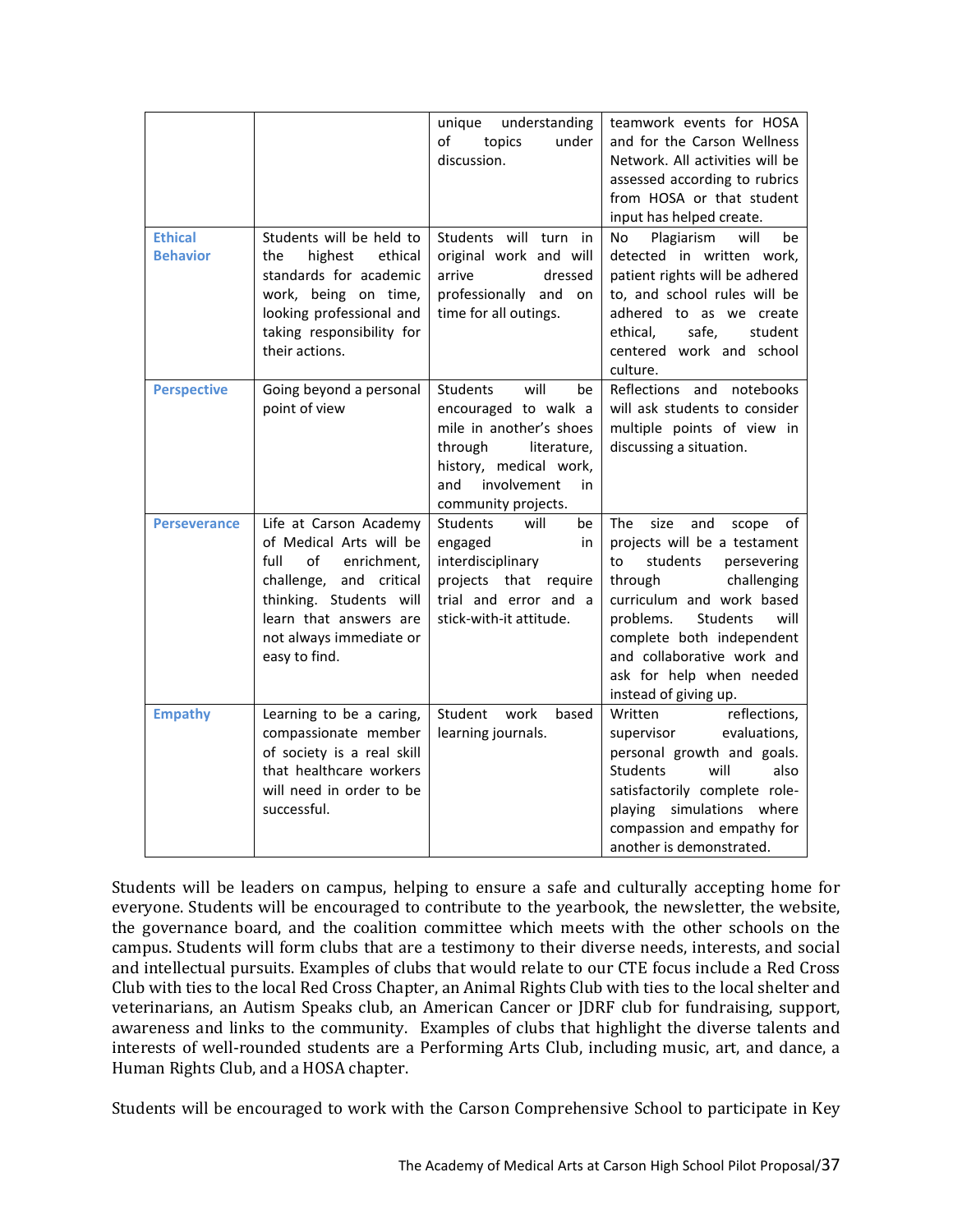Club or Interact. If those clubs are not available, students will be encouraged to form them for AMA if there is interest. Due to the concentrated effort to provide challenging but engaging, hands-on, fun curricular opportunities, a spirit of yes, and clubs and groups based on student interest, our school will maximize attendance and learning and negate negative behavior, a quest for the easy road, and goals that are mediocre. For organizations that recognize merit, such as National Honor Society and California Scholarship Federation, we will maintain alliances with Carson High School. In addition, we will welcome students from CHS or AEE who are interested in our student organizations.

# **Student Support and Success.** *Describe exactly what student success will mean at your school. What will you do to ensure students are successful?*

"As a teacher and then as principal, I learned over and over again that the relationship among adults in the schoolhouse had more impact on the quality and character of the school—and on the accomplishment of youngsters—than any other factor." Roland S. Barth, *Learning by Doing* (2001).

Each and every person on the AMA campus will be responsible for the academic, social, and physical safety and health of every other person on the campus. Adults will serve first and foremost as examples and mentors in creating the tone, climate, and importance of shared vision to all staff, students, and guests. In fact, staff members will learn alongside students in health occupation workplace settings and participate in teacher externships at Harbor UCLA Medical Center, the South Bay Family Clinics, and Veteran Affairs Health Care System in Long Beach. Student voices will be encouraged and nourished at the Academy of Medical Arts to ensure that students develop the communication and leadership skills they will need in the future in college and in their careers.

Our students will develop habits for learning, socializing, and working that will be embedded for life. These include critical thinking and questioning, problem solving skills, and involvement in school and civil governance. Moreover, students will have role models who are in school every day and on time to school, meetings, field trips, and appointments. In addition, students will continue to interact with our sister school, The Obama School, in Darfur, to find problems in our community that affect the health and well-being of the global community; engage in project citizen to study problems in the community and pose constitutional public policy to address those issues, and to emerge as leaders in the Health Occupations Students of America on the state and local level. Our students will interact with teachers in relevant, authentic project-based learning that involves discussion, writing, and hands-on practice. When teachers, mentors, and students work at the hospital, nursing center, or at other work sites or events, there will be an obvious framework for behavior, participating, and learning. This method of engagement will help to close the achievement gap as we outlined in our summary.

Teachers will guide students and listen to students rather than talk at students and teachers will work together collaboratively to provide the context for students to garner the skills to apply their knowledge, communicate persuasively and informatively, and synthesize their learning to create a thesis and defend it. Elliot Washor, co-founder of *Big Picture Schools*, and Charles Mojkowski, independent consultant, call for a strengthening in career technical education programs than span from grades 7 to 14 in "Seeding the Edge of Career Technical Education" (Association for Career & Technical Education, 2007). In the article, they assert, "Connecting to students' interests and talents provides a strong motivation for learning, particularly for students who are not well served by traditional academic programs. We have argued elsewhere that authentic rigor emerges over time in a student's learning as a consequence of deeply engaging the student in learning within their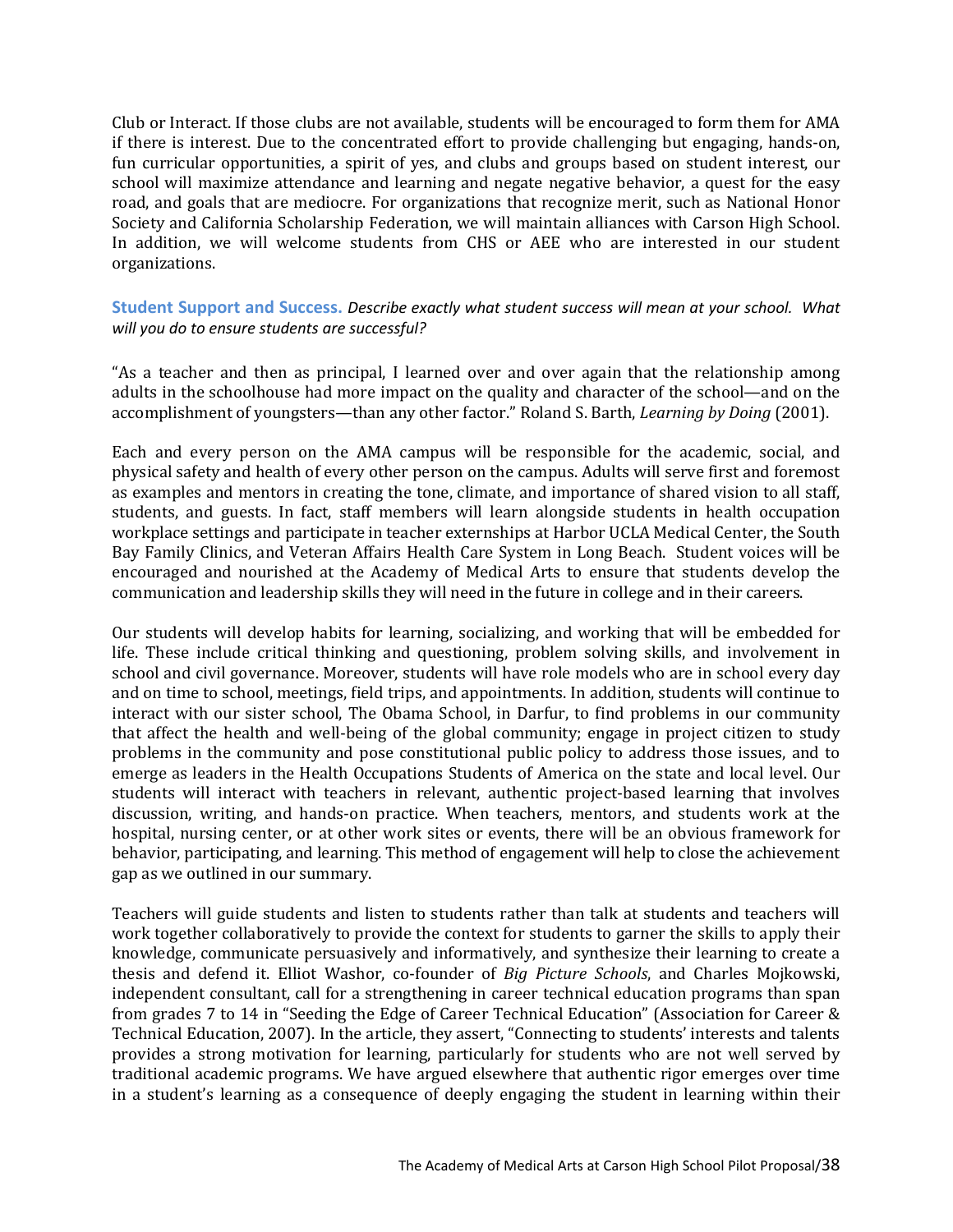interests. From this perspective, rigorous and challenging learning does exist external to the student, but emerges when the student chooses to dedicate himself to the challenge and reward of authentic, engaged and productive learning. This vision of rigor is consistent with books written by Mike Rose and Robert J. Sternberg asserting that the 21st century world demands multiple ways of being smart and creative. Rigor is found less in the quantity of courses, readings and assignments than in specific essential student behaviors."

We firmly believe in these principles, which is why we work with our feeder middle schools and post-secondary partners to promote hands-on experiences to further promote health science and medical technology throughout our community. We offer our students dual enrollment classes in Medical Terminology and Psychology via El Camino Compton College. We provide numerous peermentoring opportunities via the nutrition and fitness tenets of CHAMPS Camp program, the health promotion and medical understanding tenets of Carson's LAUSD Wellness Center, and the Kaiser UCLA healthy community partnership. Diversity is a major strength in the community of Carson and at Carson High School. Students of all backgrounds, academic levels, and socio-economic classifications can find a home in health care, allied health, and medicine. We believe that by offering students unique multi-grade level classes and projects, opportunities in Health Occupation Students of America, exploration of more than one career specialty, and freedom to develop their own individualized senior portfolio and thesis project, we create the climate of student engagement that will lead to success for all stakeholders.

We will extend the tradition of excellence as a *Humanitas* Small Learning Community, California Health Science Capacity Building program, and a California Partnership Academy program. These traditions are grounded in high expectations and collaboration for all students. In fact, for more than 3 years as part of Carson High School *Humanitas*/CHAMPS, we have participated in various programs that allow students to engage in real-world events, to step into the role of problem solver or negotiator, and to see the importance and relevance of making connections between school, the past, the present, and the future. We will continue to work for student engagement, achievement, and math and science excellence by offering opportunities in HOSA as well as participating in the medical and health aspects of the Model United Nations program the Global Classrooms Los Angeles Model UN conference. In the past we had success with students who graduated and continued their academic careers at UCLA or UC Berkeley and became involved in international law or medicine and pursued MUN at the collegiate level.

We will work to add those enriching, educational real life opportunities for our pilot school students. Our students have tackled real community problems and issues as participants in The Center for Civic Education's Project Citizen. In fact, our students' portfolios were chosen to represent Los Angeles at the State Showcase in 2010 and 2011 and their work was awarded "outstanding." These high quality strategies are but two practices that are aligned to our mission and vision and will communicate high expectations and real-world applications of our program. They go hand in hand with our interwoven threads from *Facing History and Ourselves* about ethical decisions, treatment of each other, and learning from the past to improve upon the present.

# **Social and Emotional Needs:** *Describe the programs, resources, and services (internal and external) that the school will provide in order to meet the social and emotional needs of the students you serve.*

Our daily school schedule and school calendar have been created to better serve the needs of individual students. As a pilot school, we will have the opportunity to create personalized learning environments for our students and monitor their goals, scores, and struggles and respond to them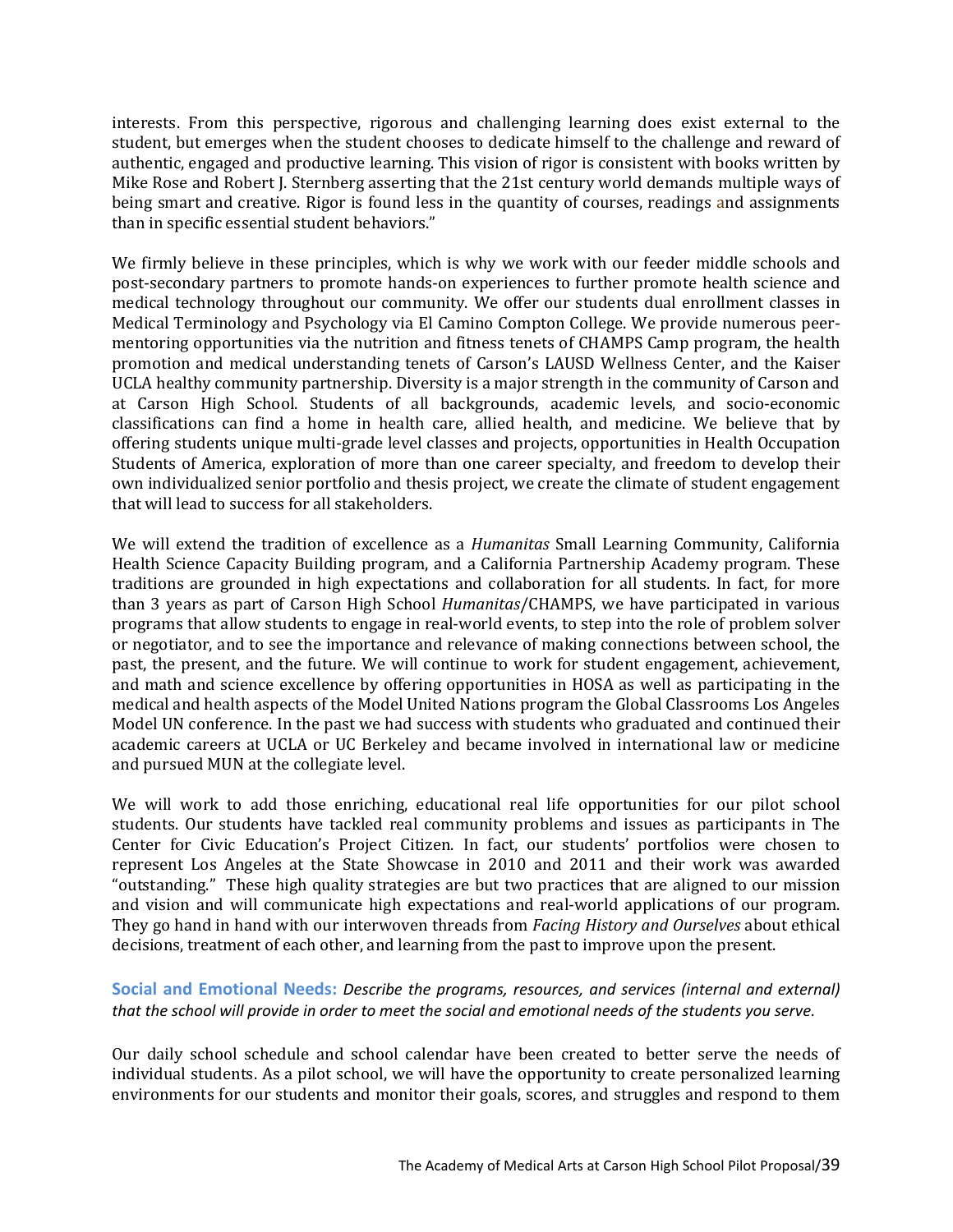with a bevy of intervention and motivational strategies. Furthermore, we will reward student achievement and recognize growth and potential.

The Academy of Medical Arts Period One class is designed to assist our staff with the identification and support of each student's social and emotional needs. Our staff will be responsible for identifying the social and emotional needs of students through utilizing the relationship we have developed with the South Bay Family Medical Clinic, the Healthy Start program, and LAUSD Wellness Network. In addition, adults on campus will be able to form close connections to students to meet their individual needs by starting each day through the Period One academic program that both serves as intervention and enrichment as well as offering life skills and wellness lessons. AMA students having either academic, behavioral or emotional issues will be referred to the AMA Student Success Teams.

The AMA SST will provide a positive, problem solving process to identify strategies and programs that may resolve or alleviate students having academic, attendance or behavioral difficulties. Working as a team, parents, teachers, and our administrator can refer a student to the SST where an action plan will be devised and recorded. All participants, including the AMA student, agree on the plan and receive a copy. A follow-up SST will be scheduled to determine the success of the action plan. In addition, our students in 11th and 12th grade will undergo extensive peer health advocacy training and will serve as advisors to the Carson Wellness Center and as ambassadors to the school and community about seeking health, time management, behavioral, social, and academic support without judgment whenever necessary.

Some studies show that almost 1/3 of California's new ninth-graders will drop out before high school graduation. Our unique blend of work based learning, challenging but attainable curriculum, and flexible schedules will serve to alleviate disinterest in school. In addition, our students will benefit from interdisciplinary instruction, career coaching, work-based learning, integration of health and medical pathway with technology, and a voice in student government. Dr Richard DuFour and Dr. Rebecca DuFour tells us in "Professional Learning Communities at Work" (2006) that "Time spent up front building shared knowledge results in faster, more effective, and most importantly, more committed action later in the improvement process." School culture must involve a shared vision with students, parents, and community groups, so everyone is committed to the learning process, interventions, and success of the students throughout their time at AMA.

Our students will have the advantage of intervention, differentiation, credit recovery, and leadership training via the daily Period 1 class. This class will embed the principles of advisory: developing a relationship with other students and a campus adult, being held accountable for attendance and time management, and establishing and sustaining a clear focus on academic success in all disciplines. Students will be in an A-G class—Humanities A/B in 9th grade, Digital Imaging or Art in 10<sup>th</sup> grade, Humanities C/D or AP Human Geography in 11<sup>th</sup> grade, and Leadership or Journalism in 12th grade—but will be offered in that class a 10-week personalized instruction in that class based on assessments and performance. This will allow students to be challenged or tutored from 9th grade on as they learn the importance of education and the strategies for educational success.

The National Association of School Psychologists (NASP) supports the use of multi-tiered problem solving strategies to address the behavioral, social, emotional, and academic needs of all students. Problem-solving models provide needed supports to all students in inclusive environments when problems are first identified. When supports are provided in the general education environment, students have continued exposure to science-based core instruction.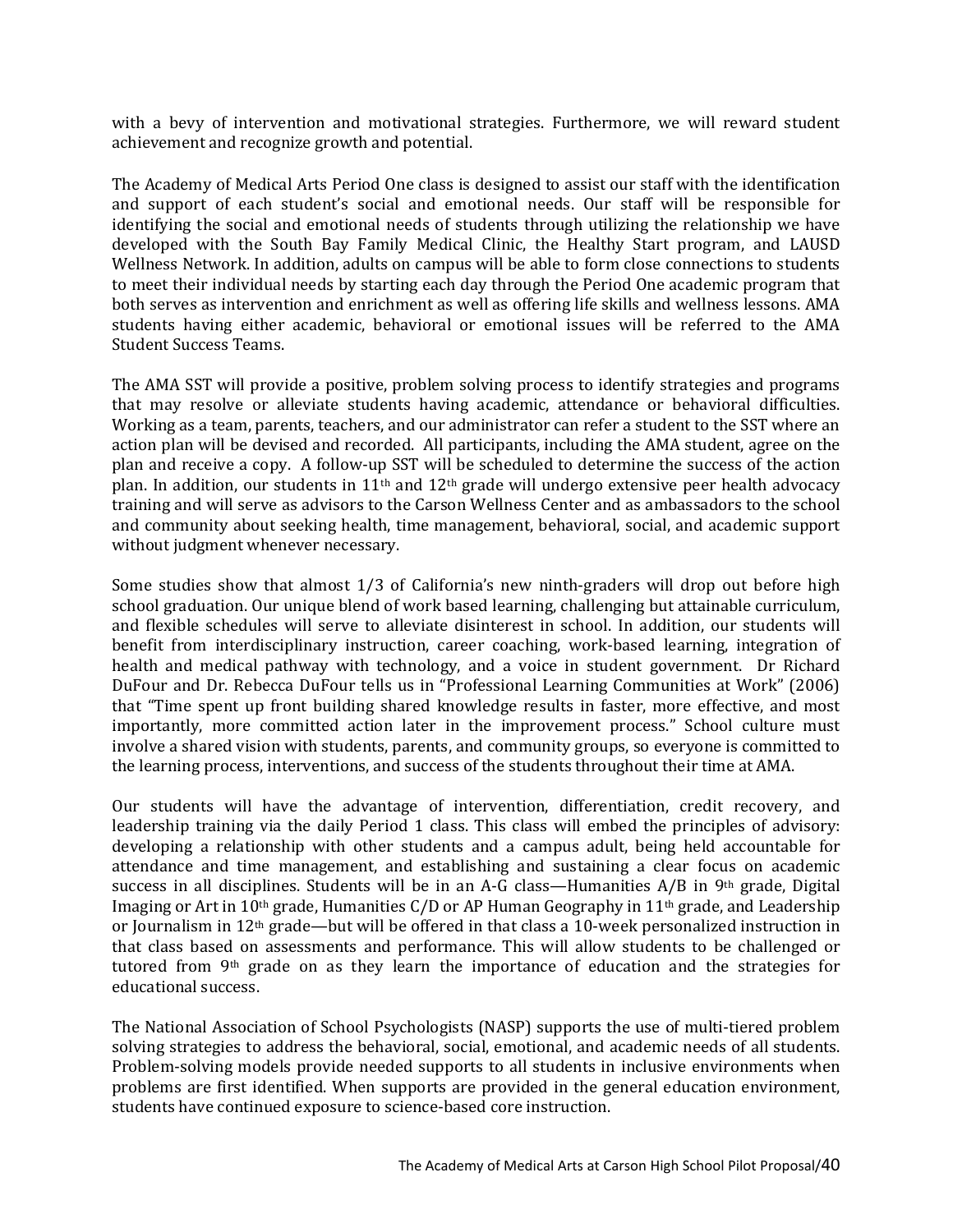Students will keep a portfolio that allows students, parents and teachers to easily recognize changes in student attendance, grades, or discipline. Through our student-led conferences, our students will be responsible for presenting portfolios and goals to parents, guardians, or adults in their lives. This will allow teams of interested parties to readily identify and monitor student success or student individual needs.

Students will complete 9-12 curriculum in the Academy of Medical Arts that is progressive on both vertical and horizontal planes and encompasses A-G requirements. The 9th grade students, and all new students, will be introduced to our school's culture during a summer orientation, which will take place annually in early August prior to registration.

The students will be introduced to the school culture and *Humanitas* interdisciplinary methods in 9th grade and will be placed in an Advisory Focus Class that will be suited to whatever acceleration, intervention, or special program best fits their needs. We will strive to place each student in personalized programs developed collaboratively between teachers, counselor, student and parents. Our mission and vision charge us to offer thematic learning opportunities for all students to utilize multiple lenses to examine health science and medical practices around the world; to make ethical decisions that benefit humankind overall; to explore the broad interconnected health, allied health, and medical fields, and to embrace technology and entrepreneurial ideas in the pursuit of the art of medicine and wellness. In this way, we will be able to create an environment that empowers and inspires students to be responsible for their learning and to strive to be part of a school of which they are proud.

**College and Career Readiness.** *Describe the specific programs that the school will provide to expose students to college and career opportunities as well as support them to be successful in whichever pathway they choose.*

Students will complete 9-12 curriculum in the Academy of Medical Arts that is progressive on both vertical and horizontal planes and encompasses A-G requirements. The students will be introduced to the school culture and Humanitas interdisciplinary methods in  $9<sup>th</sup>$  grade and will be placed in an Advisory Focus Class that will be suited to whatever acceleration, intervention, or special program best fits their needs. We will strive to place each student in personalized programs developed collaboratively between teachers, counselor, student and parents.

AMA will be a pilot school with a professional learning community of students working with professionals in the health science, public health, allied health, biotechnology, bioengineering, and wellness industries that impart valuable lessons and serve as models for students. These alliances will allow students to consider broadly and widely the wide swath of options available in the health science and medical professions. For example, hospitals, pharmaceutical companies, research institutes, patient transportation units, and government agencies cannot run without communication departments, accounting departments, legal departments, computer departments, and health, wellness, and safety provisions.

Students will be able to gain valuable insights into the career and college opportunities available to them in three specific ways. First, all students will meet twice a year with career, college, and academic counselors to design and customize their four-year plan. Second, students will be learning and researching career opportunities in Exploration of Health careers, an introductory Career Technical Education class. In this class, the students will be exploring the broad swath of careers in health, allied health, public health, and medicine and figuring out the need, projected vacancies and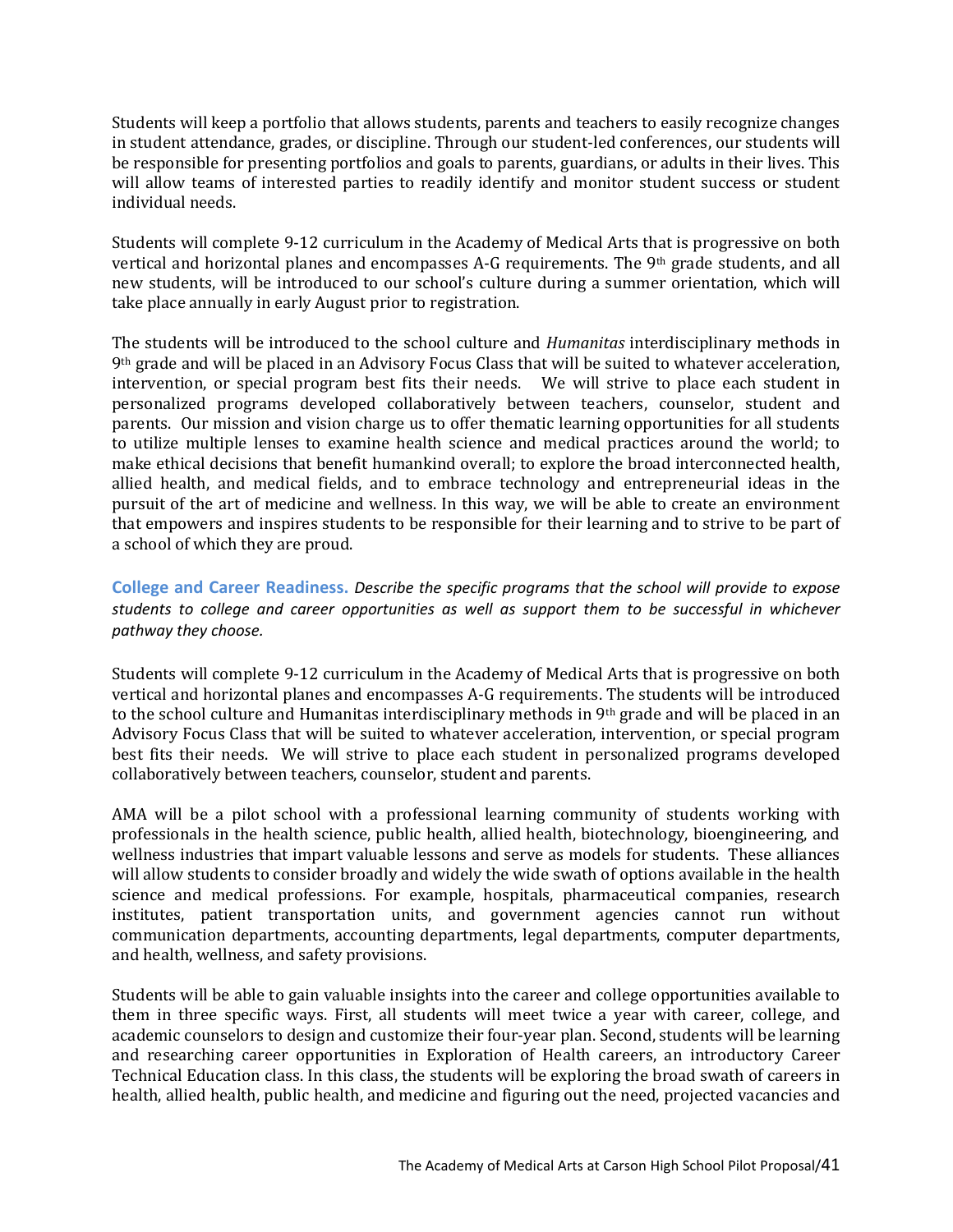salaries, and required education necessary for the career. In addition, through guest speakers, volunteer work, and work-based learning, the students will see first-hand the job profiles and benefits. Third, students will be exposed to career and college opportunities through field trips, campus visits, and through participation in HOSA activities.

# **School Calendar/Schedule:** *Describe the school calendar and daily schedule. Appendix K and L show our school year calendar and daily schedule.*

We propose a schedule that is balanced and as possible, approximately 90 days per semester of instruction at approximately 7 hours per day, exceeding the educational code requirements for instructional minutes. The school year for students will consist of a minimum of 180 days of instruction. The contractual year begins July 1 and ends on June 30. This balanced school calendar is especially important given our work-based learning program. Our school year will begin in August and the first semester will end in December with final grades posted by January 1st. Then, after 3 weeks, we will begin the spring semester and end early in June. Students who work in the hospital in the fall will be given the same amount of exposure in the real world setting as those who work in the spring. At the same time, we do not wish to make school calendar issues a hardship for the community and will work with the rest of the school to schedule back to school days so

Autonomy in School Schedule The Academy of Medical Arts at Carson High School will place students in rigorous linked classes and dynamic hands-on work-based learning experiences. Our School Calendar needs to allow for students to receive the academic support, skills, and time in clinical situations to be well rounded, college ready and career prepared. We also require flexibility to take our students beyond the physical walls of the school for meaningful social, emotional, academic and leadership opportunities uniquely important to students interested in health care, allied health, public health, and medicine.

that families are not starting and ending the year on tremendously different schedules.

#### Workday:

The School day will begin at 8:00 AM and end at 3:05 PM; the workday is for teachers will be from 7:30 AM to 3:30 PM.

Staff and teachers will embrace learning and will commit to a total of 2 hours per week of professional learning and collaboration. Every Friday will be a late start day for students to allow the entire staff to gather for a 30-minute meeting, followed by either professional development as a whole school, departments, or grade levels.

#### The School Year:

The school year for students will consist of a minimum of 180 days of instruction. The contractual year begins July 1 and ends on June 30. Fall semester will begin in August and end in December prior to Winter Break. Spring Semester will begin in January and end at the beginning of June. Teachers, counselors and coordinators will work additional days according to the following schedule:

- Five days of collaboration, planning, and professional development during the weeks prior to the start of the school year;
- One mid-year full-day staff development event;
- One to three days of reflection and planning at the end of each school year, at the discretion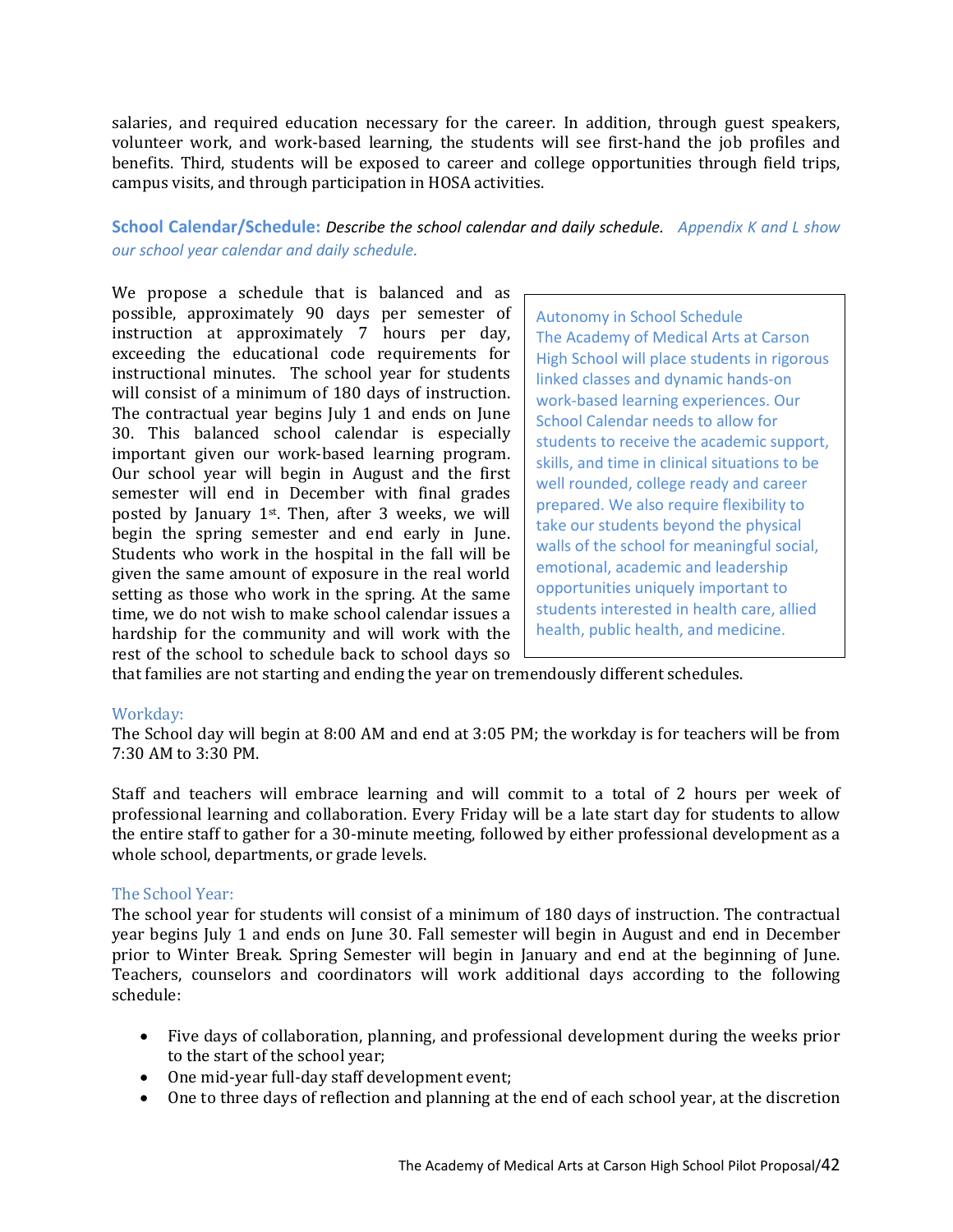of the faculty, and

• Teachers will meet with teaching team members during vacations until curriculum for the year is satisfactorily planned, reviewed and revised.

Our day will begin with Period One each and every day. This Period One every day will minimize student arriving to school tardy and lack of focus that begins each school day and permeates the Carson High campus. AMA students will meet the beginning of each instructional day with the same, caring adult who will monitor and support the student in their endeavors. No student will be invisible. Students will receive a combination of academic knowledge with personalized advisement during Period One. Each teacher will be assigned a grade level for an entire year. Students will be tested using LAUSDCoreK12 online assessments every 10 weeks. Based on the students need for intervention in language or math, enrichment, or time management, life skills, the students will be placed in an appropriate grade level class. In 9<sup>th</sup> grade this class will be called Humanities  $A/B$ , in 10th grade this will be Intro to Computers and Digital Imaging, in 11th grade students will have several options, including AP Human Geography for enrichment, and in 12<sup>th</sup> grade this class will be called Leadership A/B or Journalism A/B.

Students will be able to rotate among teachers and classes in this Period one every 10 weeks depending on the results of the assessments. Sample classes in 9th grade may be poetry (for those in need of language intervention) or measurement (for those in need of math intervention) or sculpture (for students who are at grade level and ready for an art experience) or human geography for advanced students who need a challenge. The rationale is as the year progresses, poetry may become an enrichment focus and measurement may become dosages and calculations. Physics can in this way be offered for enrichment for the students who are on track for the University of California system. This way, students truly are provided a more individualized class advisory that allows them to get to know teachers and peers and exposes them to the Humanities in a way that supports their individualized learning. Each and every Period One class will be project based and related to HOSA activities, thereby reinforcing the health and medical global focus of the academy and building ethical, responsible citizens who care about their learning as much as their grades.

# Overall, at the Academy of Medical Arts is looking for school culture and climate autonomy for the following reasons:

- ◊ We would like to include lab periods or the flexibility to adjust the schedule as needed for projects, field trips, intricate labs or reading as needed with grade level team weekly progress.
- ◊ We wish to embed interdisciplinary, work-based and project-based ideas into the core of the school. We need the flexibility and 100% buy-in from administration, faculty, parents, and the community for the projects and opportunities that are presented so we build a culture of authentic work, hands-on projects, and spirit of perseverance and responsibility for academics;
- $\Diamond$  Intervention and credit recovery will be embedded in a way that is respectful to both student interest and faculty expertise.

# **Policies:** *Describe and/or attach the school's policies as they relate to retention, graduation, and student behavior.*

LAUSD Bulletin 3628, 3819, 201213 and 201415 detail policies for retention, graduation, and student behavior. Key points are detailed Appendix  $Q$  as well as in Appendix E.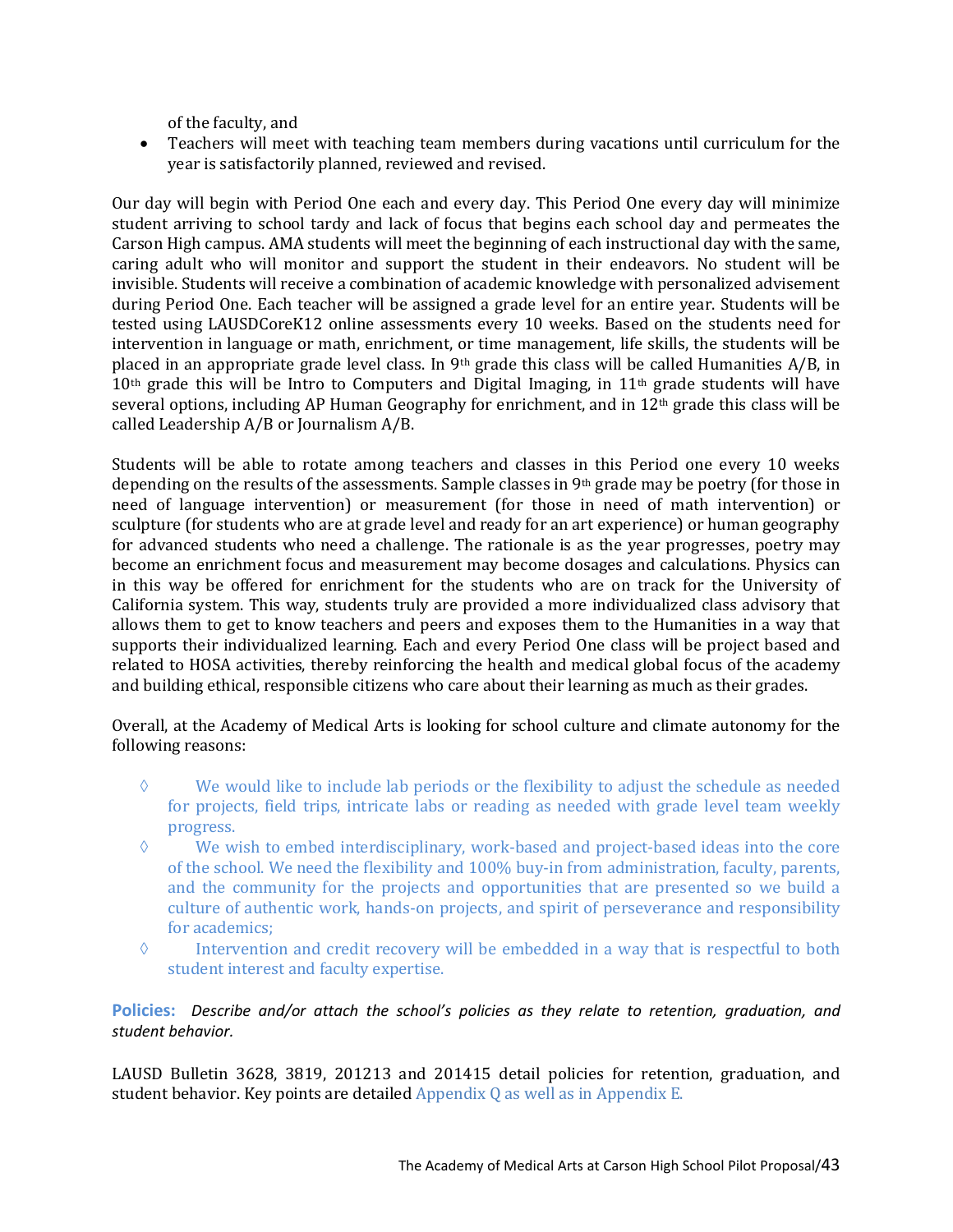## **Parent and Community Engagement**

**Background:** *Describe the community you will serve.*

Carson High School's proposed Academy of Medical Arts is located within the city of Carson approximately sixteen miles south of downtown Los Angeles, in a region of Los Angeles County known as the South Bay. Carson is bordered by the city of Long Beach on the east, the city of Torrance on the west. The South Bay's famous coastline and beaches are about six miles to the west of the city. The community is adjacent to both the Long Beach and the Los Angeles International Airport. Three freeways pass through the community while two additional freeways border the city of Carson. Carson is a mix of residential, industrial and commercial properties.

Although the City of Carson has a long and colorful history, which dates back to the early founding of California, the city suffered decades of neglect as an unincorporated part of Los Angeles County. The complete, rich history of Carson and its detailed statistics can be found on the Internet at the City's website. (http://ci.carson.ca.us) In 1968 voters agreed to officially incorporate their community as an independent city and thereby overcome the penalties that came with minimal political representation and without a real city identity. To its credit, the city of Carson has worked miracles in its short 43-year history since its birth as an independent city. The unsightly refuse dumps, landfills, and auto dismantling plants of past years have been replaced. The new industrial parks in Carson, such as the Watson Industrial Center, are models of cleanliness and attention to appearance. Beautification efforts by the city have resulted in numerous landscaped center medians, lighting projects, street improvements and public parks. The city boasts several major attractions including California State University, Dominguez Hills; the South Bay Pavilion; the 125 acre, 150 million dollar The Home Depot Center, featuring state-of-the art stadiums and sports facilities; the Goodyear Blimp and the 630-acre BP Carson oil refinery.

Currently, Carson High School serves a diverse student population with approximately 46% Hispanic students, 23.4 % Filipino, 19.7% Black, Non-Hispanic, 3.3% White, Non-Hispanic, 4.8% Pacific Islander, 2.1% Asian with .62% American Indian/Alaska Native. Approximately, 294 students enrolled at Carson High receive some form of English Language Development or SDAIE services aimed at developing English fluency and meeting academic proficiency.

Educational levels vary among the population of the City of Carson; 13.9% of the residents have less than a 9th grade education; 19.9% have attended high school but did not graduate; 41.7% have graduated from high school and 24.5% have attended or have graduated from college.

Carson families are primarily "working class" and represent low- to moderate-income levels based on the most recent census data available. The median income in the City of Carson is \$52,284 with an average per capita income of \$17,107. Approximately 24.8% of the population receives Social Security income, 8% receive Supplemental Security Income (SSI), and 5.5% receive public assistance. 19.8% of residents receive some form of retirement income. Finally, 9.3% of families with children under the age of 18 and 11.8% of families with children under 5 live in poverty.

Based on parent-teacher conferences and interactions, many Carson parents express a deep interest in their children's education. They want to ensure that their children receive the best instruction possible leading to future educational and employment opportunities as well as a more prosperous life for their children. In addition, the parents and the community seek a physically and emotionally safe high school.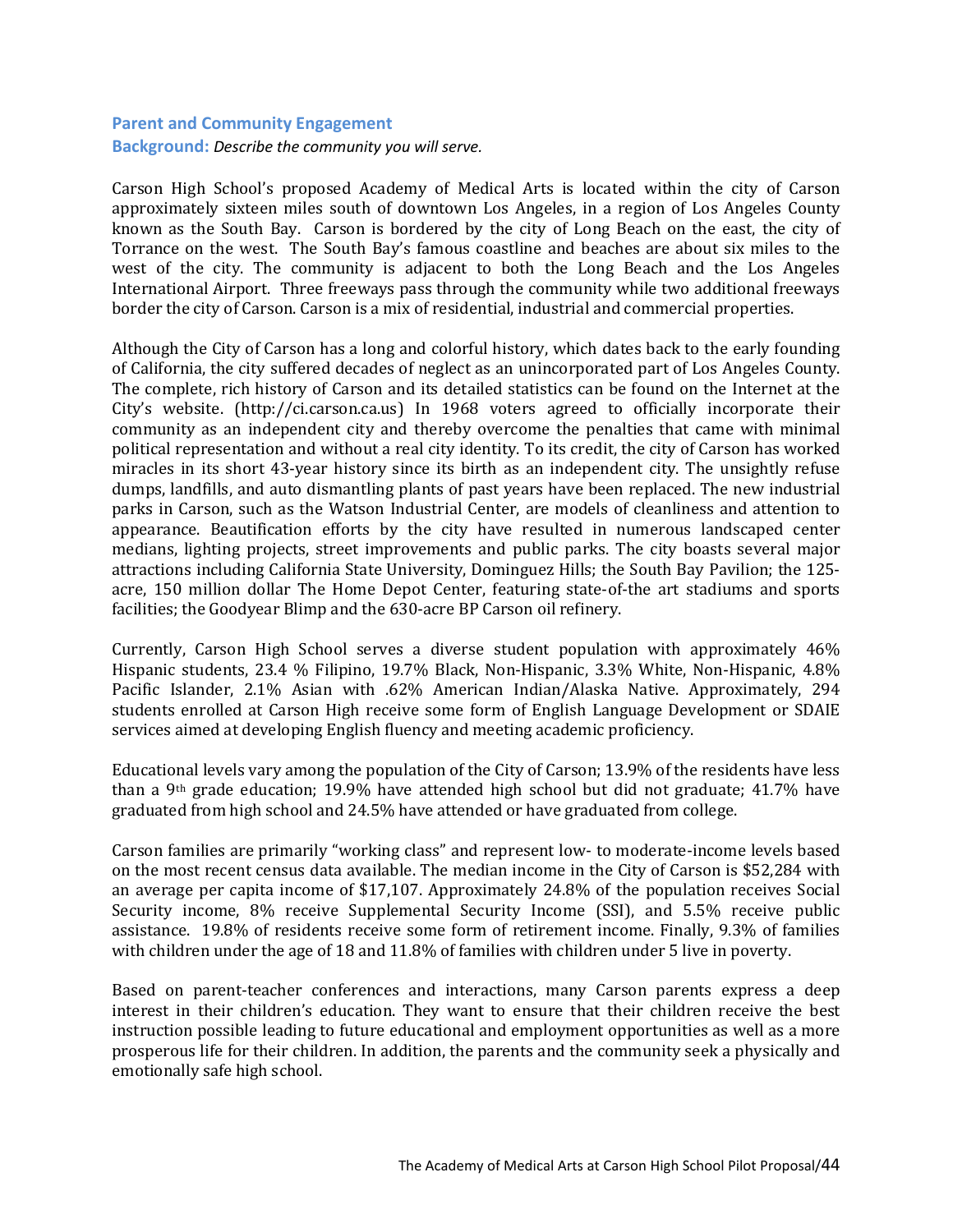Parents and community face growing challenges with limited resources such as rising poverty and unemployment especially during the current recession where Los Angeles County unemployment is currently at 13.3%. Other critical needs include inadequate nutrition and increasing obesity, a rising mobility rate, sub-standards medical care, increased single family parenting, increased number of grandparents serving as caregivers of children, increased drop-out rate and the growing presence of local gangs in the community.

Since 2006, Carson High has been a Program Improvement School. It is clear to many staff and parents that Carson High students desperately need a new, unique instructional program that provides a personal approach to instruction where students are purposefully engaged in challenging interdisciplinary learning with teachers with whom they have a meaningful and caring relationship. It is the belief of the cadre of teachers preparing this proposal that the academic goals, the career aspirations and the needed safety measures desired by parents, students and staff can be best ensured in an interdisciplinary program like the one AMA proposes to offer. Too many of our Carson comprehensive high school students are alienated from school and view their coursework as disconnected and unrelated to the real world.

Currently, the staff of Carson Health and Medical Partnerships has 20 years of success and recognition in the *Humanitas* Program, a cadre of dedicated teachers prepared to build an exciting program that improves student performance, reduces the achievement gap and drop-out rate and offers an opportunity for a more personalized learning environment in which students interact more often and more substantively with their teachers. Along with our strong academic emphasis that we have successfully fine-tuned in *Humanitas,* AMA seeks to create a positive school climate where safety, strong student engagement in academics and exciting work-based learning and internships, fewer disciplinary infractions and less truancy become the norm. AMA seeks to better prepare students for post-secondary educational opportunities and careers in health and medical related careers as well as other career choices a student might seek. AMA teachers want to create an educational environment that brings the community together through internships, guest speakers, and volunteer opportunities to help our students thrive.

The Carson community shares strong bonds since many of the families have lived within the city for many years and have deep connections to the local community and to Carson High School itself. There is access to excellent City of Carson community services such as the city's Youth Services Division and active Youth Sports Programs. The community has access to 120 acres of parkland divided into 12 parks, 2 mini-parks and sports/recreational facilities, a state-of-the art sports complex and the Carson Community Center. The community has access to 47 church organizations. California State University at Dominguez Hills, Harbor College, and El Camino College provide offcampus educational opportunities for Carson High School students. Harbor-UCLA Medical Center, Sunnyside Convalescent Facility, Cedars-Sinai Hospital and other neighboring community hospitals provide community services and partnership opportunities for the students. The local community and members of the greater Los Angeles community are inhabited with people and organizations who are not just interested in education but are willing to offer their time, their experience and their resources for the benefit of Carson High students.

Members of the community have been historically under-represented in the health and medical fields. Through careful interdisciplinary instruction, recognized certification programs, and strategic internships, AMA intends to reduce that disparity. Other needs are addressed by AMA's different curricular strands, which correspond to post secondary school majors and will also be addressed by AMA's intended certification programs, which articulate from AMA through the community college certification programs, such as Certified Nurses Assistant.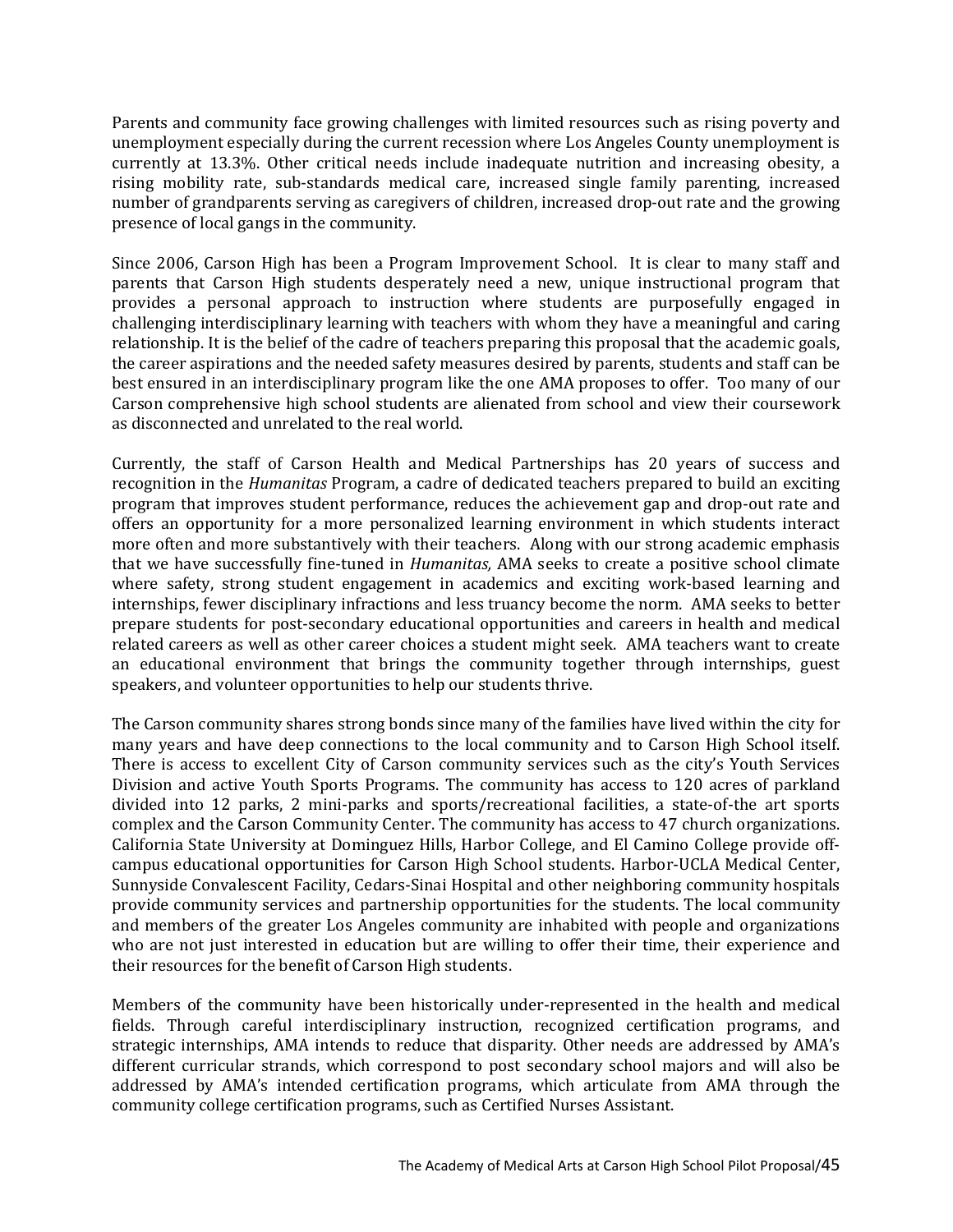AMA's program will align with the community's strengths as well. Many teachers at Carson High School recognize the tremendous leadership potential of our students. AMA's Leadership strand will help students develop their potential for leadership in the health and medical sectors of Los Angeles and beyond. The therapeutic services and biotechnology strands will help students draw upon their strengths, and develop critical thinking and 21<sup>st</sup> century skills that will help them become successful scientists, health care providers, advocates or leaders in whatever fields they wish to pursue. Perhaps most importantly, our community is one who wants to support its children but where historically there have been obstacles to fully realize this support. Full community support and engagement will be the cornerstone of AMA's program.

## Strategies: *Describe your team's history and experience serving this or a similar community.*

The design team of the Academy of Medical Arts has a proven track record of success with developing engaging student curriculum, creating student programs and forming community partnerships. During the past five years, the 9<sup>th</sup>, 10<sup>th</sup>, and 11<sup>th</sup> grade teacher teams of CHAMPS have been recognized virtually every year by the Los Angeles Education Partnership for interdisciplinary curriculum units, by the Mayor Jim Dear and the City of Carson Council for planning, implementing, and participating in Community Service activities, such as Red Ribbon Week and other student health and wellness awareness events, by Dr. Richard Vladovic for success for our area in California State and National Health Occupation Students of America competitive events and leadership conferences, by The Center for Democracy's Project Citizen Los Angeles Regional and California State Showcase, Global Classrooms' Los Angeles Model United Nations Conference for committee performance and position papers, by HOSA for student success in researched Persuasive Speaking, Creative Problem Solving, Prepared Speaking, Biomedical Debate, Medical Photography, Extemporaneous Writing, and Career Health Displays.

In addition, we have successfully written grants for the Department of Education for a California Partnership Academy, a Health Science Capacity Building program, and from UCLA as a subrecipient for a U.S. Reach Legacy project. Furthermore, we were chosen by the National Consortium for Health Science Education to pilot a curriculum about cultural differences in Health care in the United States, and the advisor of Carson HOSA was awarded the California Health Occupations Students of America Advisor of the Year at the 2011 National Conference.

| <b>Name and Position</b>          | <b>Years Taught / Location</b>                 | <b>Credentials / Certifications /</b> |
|-----------------------------------|------------------------------------------------|---------------------------------------|
|                                   |                                                | <b>Expertise</b>                      |
| Rebecca Frank                     | Currently teaching my 17 <sup>th</sup> year at | Clear Credential, Secondary English   |
| <b>BA Print Journalism</b>        | Carson High School.                            | <b>CLAD</b>                           |
| University of Southern California |                                                | AP English Literature                 |
|                                   |                                                | <b>Humanitas</b>                      |
|                                   |                                                | Grade Level Coordinator, 16 years     |
|                                   |                                                | <b>Facing History and Ourselves</b>   |
|                                   |                                                | -Holocaust                            |
|                                   |                                                | -Race and Membership                  |
| Yvonne Forbes                     | Currently teaching my $7th$ year at            | Clear Credential Life Science         |
| <b>BSc (Hons) Genetics</b>        | Carson High School. 18 years                   | <b>AB1961 SDAIE Authorization</b>     |
| University of Glagow 1982         | teaching in the school district.               |                                       |
|                                   |                                                |                                       |
| Gordon Emi                        | Currently teaching my 14 <sup>th</sup> year at | Clear Credential, Secondary,          |
| <b>BS Psychobiology</b>           | Carson High School                             | <b>Biological Sciences</b>            |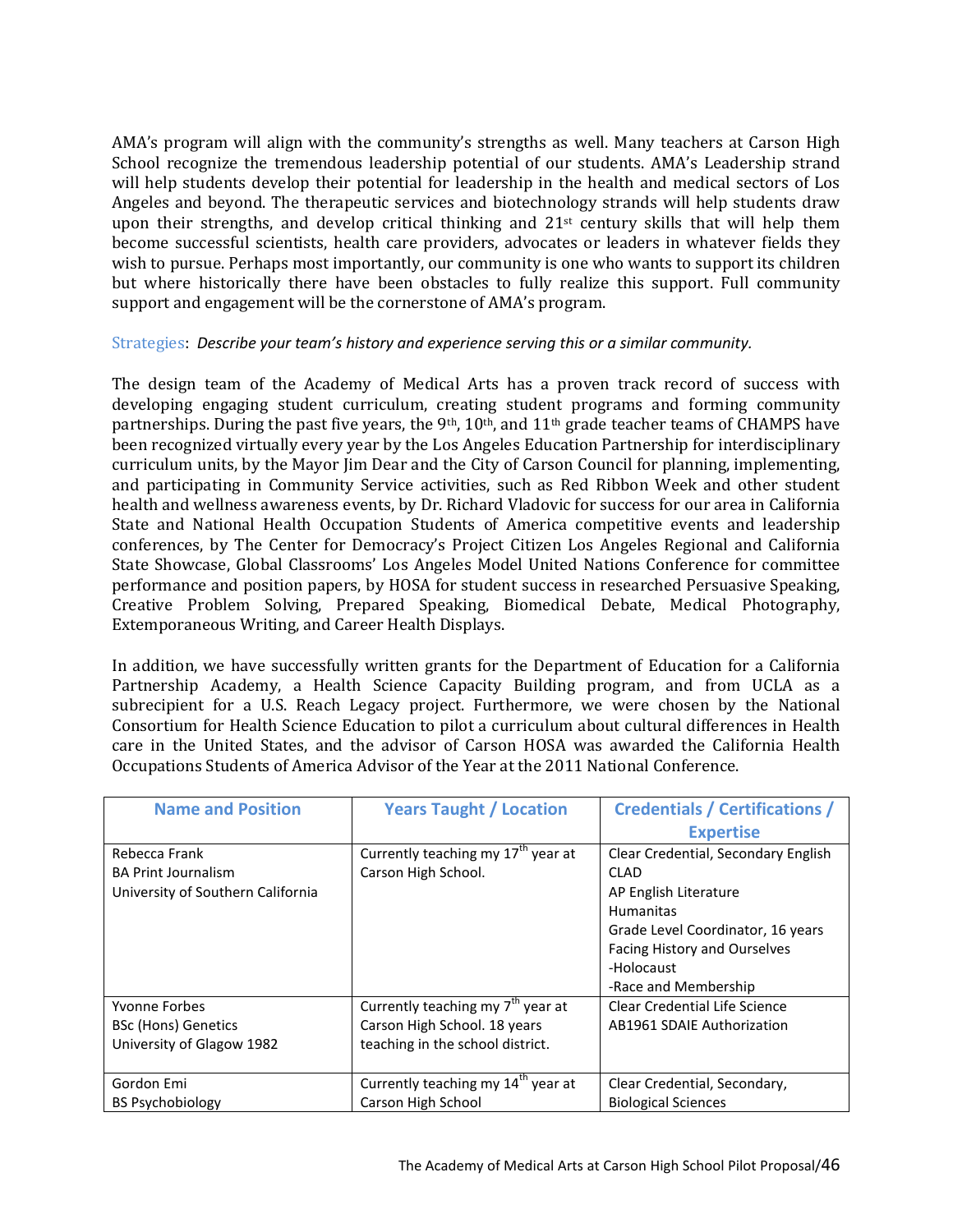| <b>UCLA</b>                       |                                                  | Supplemental in Chemistry<br>Honors/College<br>Preparatory/Sheltered Chemistry<br><b>CLAD</b><br>Varsity Golf Coach<br>Varsity G. Tennis Coach |
|-----------------------------------|--------------------------------------------------|------------------------------------------------------------------------------------------------------------------------------------------------|
| Merri Weir                        | 10 <sup>th</sup> Year of teaching at Carson High | AP US History                                                                                                                                  |
| <b>BA Political Science</b>       | School                                           | Human Rights Club Sponsor                                                                                                                      |
| DePaul University                 | Clear Credential, Secondary Social               | Teacher Leader - Facing History &                                                                                                              |
|                                   | Science, CLAD                                    | <b>Ourselves</b>                                                                                                                               |
|                                   |                                                  | Teacher Leader - USC Shoah                                                                                                                     |
|                                   |                                                  | Foundation                                                                                                                                     |
|                                   |                                                  | Member - Teaching American                                                                                                                     |
|                                   |                                                  | <b>History Grant Cohort B</b>                                                                                                                  |
|                                   |                                                  | Training: Project Based Learning,                                                                                                              |
|                                   |                                                  | Facing History and Ourselves                                                                                                                   |
| Terri Ann Sullivan                | 10 <sup>th</sup> year of teaching at Carson High | Clear Credential, Secondary English,                                                                                                           |
| <b>BA Communication Arts</b>      | School                                           | <b>CLAD</b>                                                                                                                                    |
| Marist College                    |                                                  | AP English Literature and Language                                                                                                             |
| MA-Education                      |                                                  | Lead Teacher and Grant Coordinator                                                                                                             |
| <b>CSU Dominguez Hills</b>        |                                                  | HOSA Chapter Advisor and 2011                                                                                                                  |
|                                   |                                                  | LAEP interdisciplinary workshop                                                                                                                |
|                                   |                                                  | facilitator                                                                                                                                    |
|                                   |                                                  | Training: Project Based Learning,                                                                                                              |
|                                   |                                                  | Facing History and Ourselves,                                                                                                                  |
|                                   |                                                  | LACMA, MOCA, DTASC                                                                                                                             |
|                                   |                                                  | WASC Committee facilitator and                                                                                                                 |
|                                   |                                                  | writing team member                                                                                                                            |
|                                   |                                                  | Drama Club Sponsor                                                                                                                             |
|                                   |                                                  | Gay Straight Alliance Sponsor                                                                                                                  |
| Saili Tuitasi                     | Twenty two years at Carson High                  | Clear Credential, Secondary                                                                                                                    |
| <b>BA Biological Sciences</b>     | School teaching Biology, Physiology,             | Life Science, CLAD                                                                                                                             |
| Goucher College                   | Health Careers, and Health.                      | AP Biology                                                                                                                                     |
| Master in Public Health           |                                                  | <b>HOSA Chapter Advisor</b>                                                                                                                    |
|                                   |                                                  | Training: Project-Based Learning,                                                                                                              |
|                                   |                                                  | Biotechnology                                                                                                                                  |
| Leah Levy                         | 8 years as a CTE Advisor for the                 | Certificate of Eligibility for the                                                                                                             |
| <b>BA Psychology</b>              | district, 8 years as a Career Advisor            | Administrative Services Credential,                                                                                                            |
| <b>UC Santa Barbara</b>           | for Carson High and 6 years of                   | Professional Clear Level II                                                                                                                    |
|                                   | teaching Special Education for                   | <b>Educational Specialist Instruction</b>                                                                                                      |
| MA Educational Administration     | Markham Middle School.                           | Credential                                                                                                                                     |
| <b>CSU Dominguez Hills</b>        |                                                  | <b>CLAD</b>                                                                                                                                    |
|                                   |                                                  | WASC Committee/facilitator and                                                                                                                 |
|                                   |                                                  | writing team member                                                                                                                            |
| Lisa Engel                        | 21 years at Carson High School                   | Single Subject Clear Credential                                                                                                                |
| <b>BA Mathematics</b>             | 1 semester at Wilmington JHS                     | Mathematics                                                                                                                                    |
| University of Southern California | 6 years at Dana JHS                              | Preliminary Administrative                                                                                                                     |
| <b>MA Education</b>               |                                                  | Credential - Tier 1                                                                                                                            |
| <b>CSU Dominguez Hills</b>        |                                                  | Pupil Personnel Services Credential                                                                                                            |
|                                   |                                                  | Math instruction from Math 7 to                                                                                                                |
|                                   |                                                  | <b>Math Analysis</b>                                                                                                                           |
|                                   |                                                  | Math Department Chairman                                                                                                                       |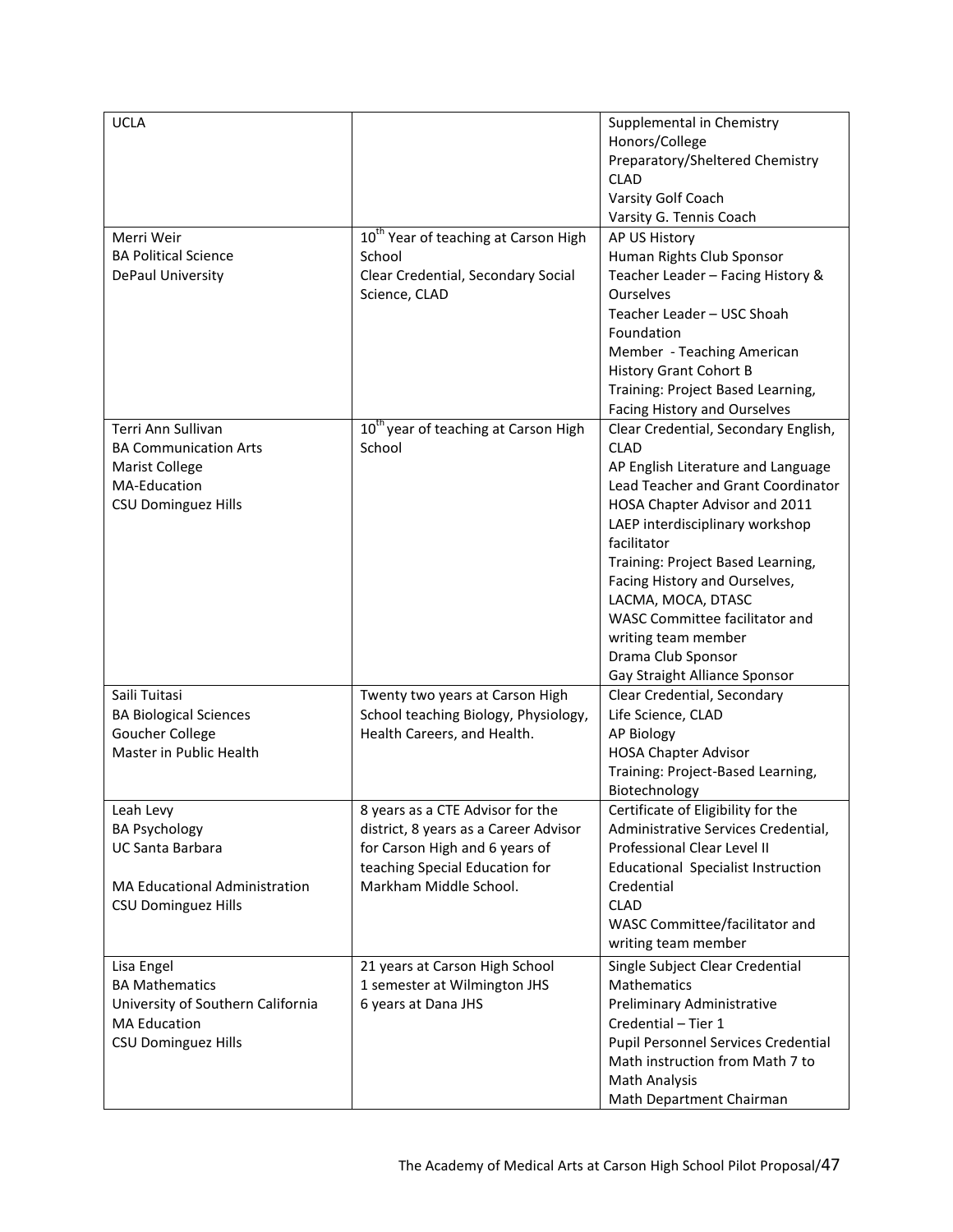|                      |                                                       | <b>School Counselor</b>            |
|----------------------|-------------------------------------------------------|------------------------------------|
| Dennis Batucal       | 13 years at Carson High School                        | Single Subject Clear Credential in |
| <b>BA Psychology</b> | 1 year Alexander Hamilton Middle<br>Mathematics, CLAD |                                    |
|                      | School                                                | Math Analysis, Algebra 1 and 2,    |
|                      | 4 years Warren Lane School                            | Geometry. Advisor to               |
|                      |                                                       | Fililpino Maharlika Club and       |
|                      |                                                       | Volunteer Chapter Youth Coalition  |

The AMA Team believes that our students are an untapped resource that needs to be nurtured and developed by bringing the community together to help our children thrive. Too often schools overlook the potential, positive impact community partners can make on the lives of high school students. The primary and, possibly most important, resources in the community are provided by the parents and caregivers. Those adults know our students best and hold the highest aspirations for their children. The more parents, caretakers, and community members become engaged in the education of AMA students, the more the AMA and its students will become integrated into the community and reap the rewards of this critical engagement.

Research clearly supports AMA's strong belief in parent and community engagement in our program. In 2000, the U.S. Department of Education's Office of Educational Research and Improvement charged the Southwest Educational Development with completing a thorough review of the impact of family and community connections on student achievement. The result was the publication in 2002 of an exhaustive study entitled A New Wave of Evidence authored by project leads Karen L. Mapp and Anne Henderson. Mapp and Henderson synthesized the findings of 51 different studies that investigated the role of parents and community on student' achievement and lives. The conclusion of this study resoundingly demonstrated the following: "The evidence is consistent, positive, and convincing: families have a major influence on their children's achievement in school and through life. The research continues to grow and build an ever-strengthening case that when schools, families, and community groups work together to support learning, children tend to do better in school, stay in school longer, and like school more".

In a 2008 NEA Policy Brief entitled Parent, Family, Community Involvement in Education, more evidence is presented to support the findings: "Parent, family and community involvement in education correlates with higher academic performance and school improvement". The article further states that, "When school, parents, families and community work together to support learning, students tend to earn higher grades, attend school more regularly, stay in school longer and enroll in higher level programs". Researchers cite parent-community involvement as a key to addressing the school dropout crisis and further note that strong school-family-community partnerships foster higher educational aspirations and more motivated students regardless of the student's grade level, the parent's education, family income, or background.

One strategy for engaging parents and caretakers in their child's education is to make that education reflect their beliefs and their aspirations for their children. To that end, parents and caretakers are part of AMA's design team and advisory committee and have played a part in the creation of this proposal. Parents and community members will continue to play a major role in the governance of AMA as members of the Governance Board as well as other advisory committees.

Another strategy is to enable parents and caretakers to directly participate in their children's education by encouraging parents to be on campus as much as possible during and after school. This participation will include open invitations to all classrooms during school, parent and caretaker observations and evaluations of classes, updates on teachers professional development,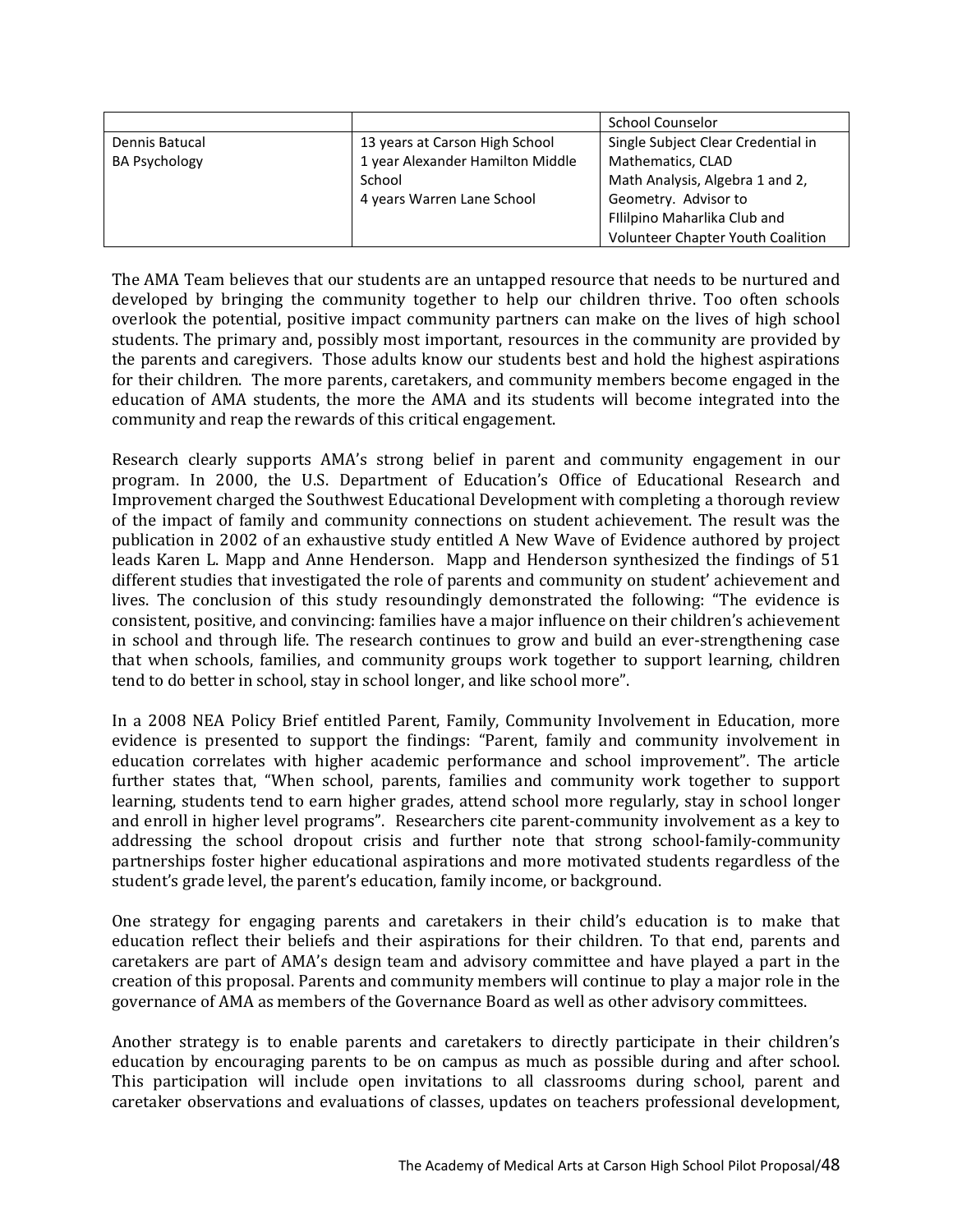school projects requiring student collaboration with parents, caretakers or other community members, special social events aimed at making parents and caretakers feel welcome and comfortable at school, special events where students will teach what they have learned in their classes to their parents and caretakers, student-led conferences, and parent and caretaker support on field trips, HOSA competitions, Project Citizens, Global Classroom's Model United Nations competitions, and participation in museum and medical center programs.

Parent participation would be further encouraged with an increased alumni and community member presence. Alumni and other community members will be invited to participate in classes and to work together with students at certain projects tied to educational standards and of interest to both students and themselves. For instance, our graduates and community members who are in the health and medical field or in colleges and universities can serve as judges when the students are preparing for HOSA competitions, Project Citizens, Model UN or other events where they need feedback from individuals who are experts in those fields. They can also be invited as guest speakers who will come and share their experiences and expertise in conjunction with a relevant unit that the students are studying in their classes and also encouraged to invite the students to visit their workplaces. These relationships could lead to internships.

AMA plans monthly meetings of the Parent Leadership Committee co-chaired by a teacher and a parent, with sub-committees on academics (including intervention, observation and evaluation of teachers and classes, college preparation, and the once-a-semester academic project requiring family participation) and school culture (including enrichment, student activities, family social activities, and fund raising). Students will be required to take a leading role in other regularly scheduled activities with parents and caretakers. These include student-led conferences twice a semester and a once-a-semester student-led class for parents and caregivers, where students will teach parents what they learn in their classes. AMA also intends to participate actively in the Carson High School Alumni Association, and to offer to all our former students alumni open houses, e-mail communication, and a student-alumni event demonstrating joint projects. AMA will also have its students host a school website, updated daily, including a webpage reporting on individual student accomplishments and on events of interest.

# **Key Community Partnerships:** *Discuss the specific ways in which community members will be included in the ongoing success of the school.*

As an autonomous school, the Academy of Medical Arts will have the flexibility to impact our school's health and wellness, Carson community's health and wellness, and promote health and wellness in the greater South Bay regional community and beyond. In fact, we hope to expand upon existing relationships and forge new partnerships. Key partnerships that were formed as part of Carson Health and Medical Partnerships that will be expanded and strengthened to further the mission and vision of our pilot school include:

## The City of Carson and the Mayor Student Task Force for Health and Wellness:

The Mayor, the City Council and various departments, based on prior conversations, emails and meetings have agreed to work with the Academy of Medical Arts students on issues related to Carson becoming a Healthy City. Action will include exploring and marketing healthy dining options, implementing Instant Recess throughout the community, becoming members of and working in conjunction with the Teen Center and creating a campaign to bring in healthier grocery stores. Students will also have job shadowing opportunities with the City's departments that relate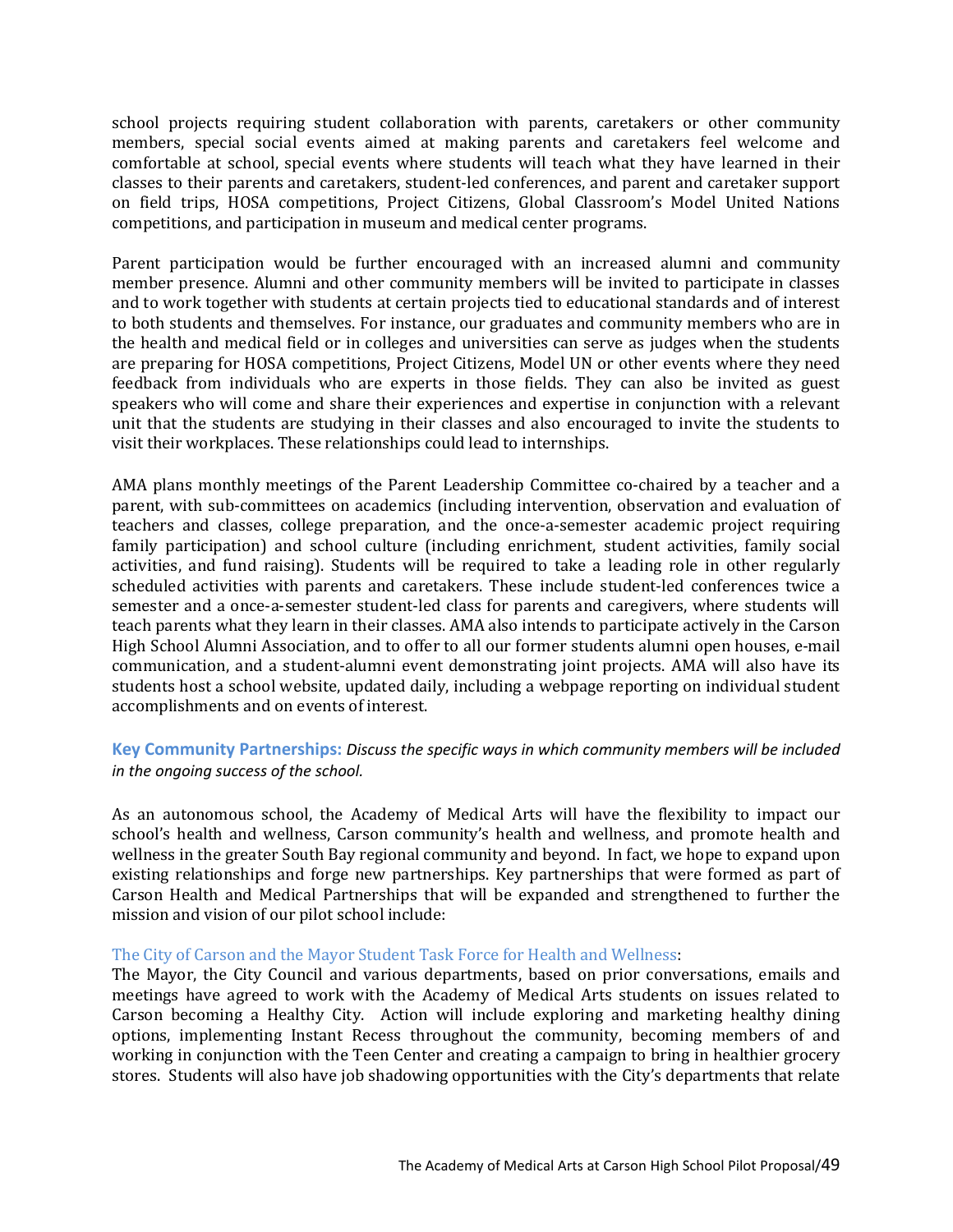to health and medical occupations. Responsible AMA Individual: The grant/project coordinator will continue to be the liaison with both The City of Carson and with Mayor Jim Dear.

#### Harbor UCLA Medical Center:

This partnership has benefited Carson Health and Medical Partnership during its first three years and we anticipate, based on conversations and emails with staff at Harbor UCLA Medical Center, including Elizabeth Magsino, Dr. Raquel Soto, and Bernice Hill Shephard, that our partnership will continue growing. Members of Harbor UCLA's staff serve as CHAMPS Advisory Board members, guest speakers, supervisors of our internship programs for the juniors through the UCLA Harbor Family Medicine Community program, for seniors through LA Biomed, which may continue through their college years, and as curriculum advisors. The AMA 10<sup>th</sup> grade students will volunteer for a minimum of 2 hours every week in all areas of the hospital through their Exploration of Health Careers or Hospital Occupations class. Many of the students continue their volunteer service on weekends and during their school breaks. Responsible AMA individual: 10<sup>th</sup> grade lead teacher.

#### Carson Wellness Center:

Carson High School was very fortunate and was selected as one of the 13 schools participating in the LAUSD Wellness Network. Students and faculty from CHAMPS have been involved with the Center since the development stage and now students have formed the first Student Advisory Board and are responsible for monthly health awareness campaigns run in conjunction with the health care provider, South Bay Family Health Care, the Healthy Start office, and the wellness consortium personnel. We hope the students of AMA will work to bring the message of healthy lifestyle to other schools and the greater Carson community. We anticipate AMA students will be trained as Peer Health Care Advocates and will job shadow at the Center. Responsible AMA individual: Advisory Board Coordinator.

#### Los Angeles Education Partnerships (LAEP):

LAEP and Humanitas will provide AMA staff curriculum and instructional support as well as professional development with regard to AMA's mission and vision of providing a strong interdisciplinary program and ensure the development of Units that meet that goal. This partnership also includes enrichment opportunities such as LA Opera, Model United Nations, Project Citizen, American Academy of Motion Picture and Sciences, the Gerry Center and other art based opportunities as they arise. Responsible AMA individual: Professional Development Coordinator and/or Humanitas Coordinator.

#### South Bay Family Clinics:

South Bay Family Clinics is the provider of all health care at the Carson High School clinic. John Merryman, Vice President, and others have served as Advisory Board members and have helped to advise on curriculum development. The clinic has provided Mentors and has incorporated students into campaigns for a healthy community, including the Carson High School T-Dap campaign. Once AMA has more autonomy and a more flexible schedule, the student advisory committee and South Bay Family Clinics will work on HOSA competitive events and community health care events together. Responsible AMA individual: Advisory Board Coordinator.

#### Facing History and Ourselves:

Provide professional development support for AMA staff members with regard to curriculum and instruction focusing on moral and ethical issues. Facing History will also provide students opportunities to participate in enrichment experiences with students locally, around the United States and even the world tied to moral and ethical issues in history as well as current events. Responsible AMA individual: Facing History Lead Teacher.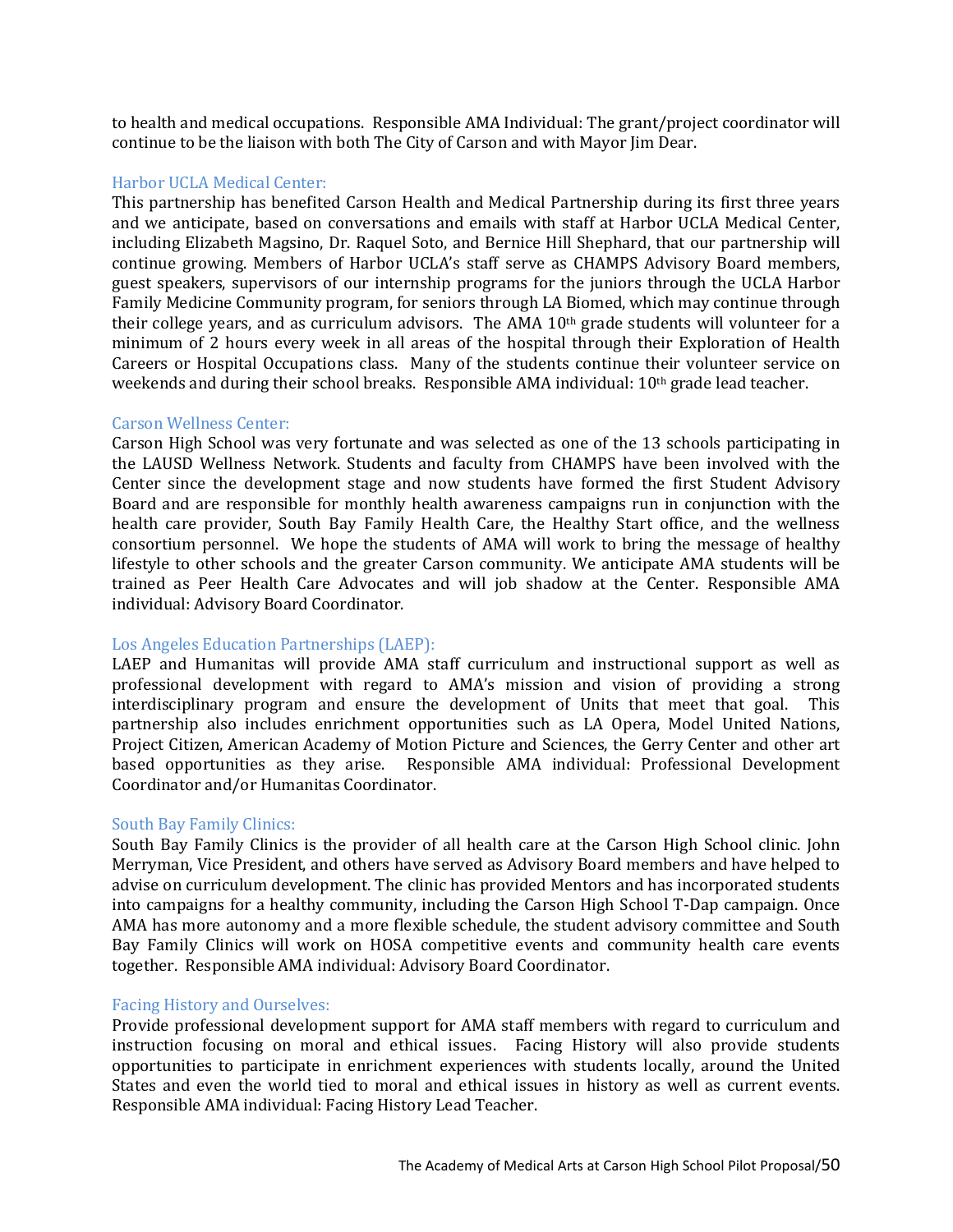## UCLA School of Public Health and Cancer/Disease Prevention:

AMA will work to expand the powerful collaboration between UCLA and the school to offer students opportunities to conduct and interpret research at Carson High School and the community. Students also have the opportunity to write about original research, and advocate for implement change in the school or community based on that research. One new project is the Instant Recess project that involves starting the 10-minute recess breaks into the day to increase awareness of the benefits of exercise. Another project is the LAUSD/UCLA/ CHAMPS Food Tasters Club to provide feedback for eating healthy and helping LAUSD create lunch entrees that are nutritious, delicious and pleasing. Responsible AMA individual: Grant Coordinator.

#### VA Hospital Long Beach:

Eleventh grade students combine volunteer work with job shadowing twice a week for 2-hour sessions at the VA Hospital Long Beach. Students select the departments or medical clinics in which they wish to work and can extend their volunteer time to weekends, evenings, school breaks. Currently being started with CHAMPS students with the goal of refining and expanding under AMA. Responsible AMA individual: 11th grade Lead Teacher.

#### Families in Schools:

AMA will work with Families in Schools to develop a strong relationship with the parents or guardians of the students. This relationship will include assistance with the develop of the Parent Advisory Board and creating more opportunities for parents / guardians to participate in their student's education with such activities as Project Citizen and AMA's bi-annual (January and June) Student Showcases. Responsible AMA individual: Parent Coordinator, AMA Principal, and Parents.

#### Los Angeles Small School Center:

Professional Development opportunities and Linked Learning Training or Unit Development provided through Los Angeles Small School Center. We have received advice and training from Jeanne Fauci, executive director, and Thalma Schultz, linked learning director, and anticipate continuing that relationship. Responsible AMA individual: Professional Development Coordinator.

#### Torrance Memorial Medical Center:

Both the 9<sup>th</sup> and 11<sup>th</sup> grade students visit the hospital twice a year. The 9<sup>th</sup> as part of the health class for a general tour of the hospital and the 11th grade as part of their Medical Terminology class and is expanded to include job shadowing for the day. Torrance Memorial has provided curriculum resources, business advisory members, and speakers. Responsible AMA individual: Health Educator/Medical Terminology teacher.

#### The LA Trust for Children's Health (LA Trust):

This non-profit organization seeks to improve the health of LAUSD students through advocacy and support for school-based health centers and Wellness Networks. The LA Trust is leading the Wellness Network Learning Collaborative to ensure best practices are shared and each Wellness Network School has the resources to succeed for many years. Mary Jane Puffer visits Carson Health and Medical Partnerships to work with student advocates and help build student engagement in the Wellness Center. Through student advocacy and career pathway programs, students have an opportunity to engage in the health care arena by learning firsthand about how health care works and why it is important to access care for themselves, their families and the community. Responsible AMA individual: Lead Teacher

CHAMPS Camp with Caroldale Learning Center and Steven White Middle School: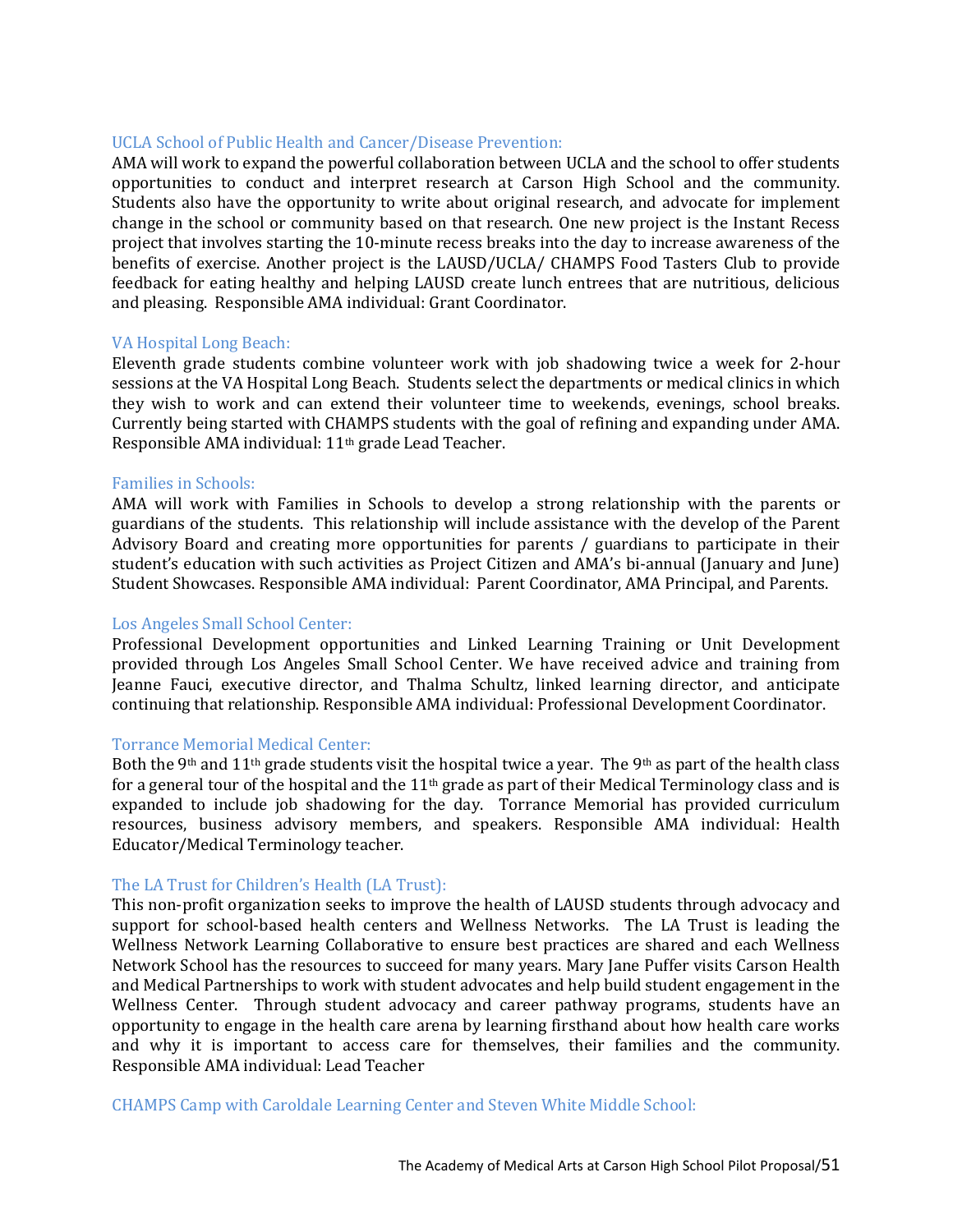Students go through a 5-week fitness and nutrition-training program, which they then take to the local middle schools to promote healthy living. We anticipate realizing a complete 7-12 health science and medical technology pathway for student success in the next three years. Responsible AMA individual: Teacher teams

## LAUSD District Nursing Services:

This partnership involves Advisory Board Membership, mentors, work-based learning opportunities and CPR training for students and CPR instructor training for Staff members. Responsible AMA individual: Professional Development Coordinator

#### Mental Health America Los Angeles:

This organization will help us remain current with state of the art ideas about mental health care procedures, advocacy, and jobs. Members of the organization, especially Gustavo Loera, director of education and research, is an Advisory Board Member, and staff members serve as mentors, provide job shadowing opportunities, and offer curriculum development and support. Field trips for students and professional development training and externships for adults make this a valuable partnership. Responsible AMA individual: Lead teacher

#### Asian American Drug Prevention Agency:

This partnership includes Advisory Board Members, planning and implementation of work in conjunction with the Carson Student Movement & Filipino Student Movement on the campus, 11th and 12th grade mentors, Red Ribbon Week and other educational advocacy campaigns, and summer internships. Responsible AMA individual: Work-based learning coordinator

#### Los Angeles Fire Department:

This partnership includes membership on the Advisory Board, mentors for 11th and 12th grade level students, job shadowing, and student participation in disaster preparedness training for the community. Responsible AMA individual: Lead Teacher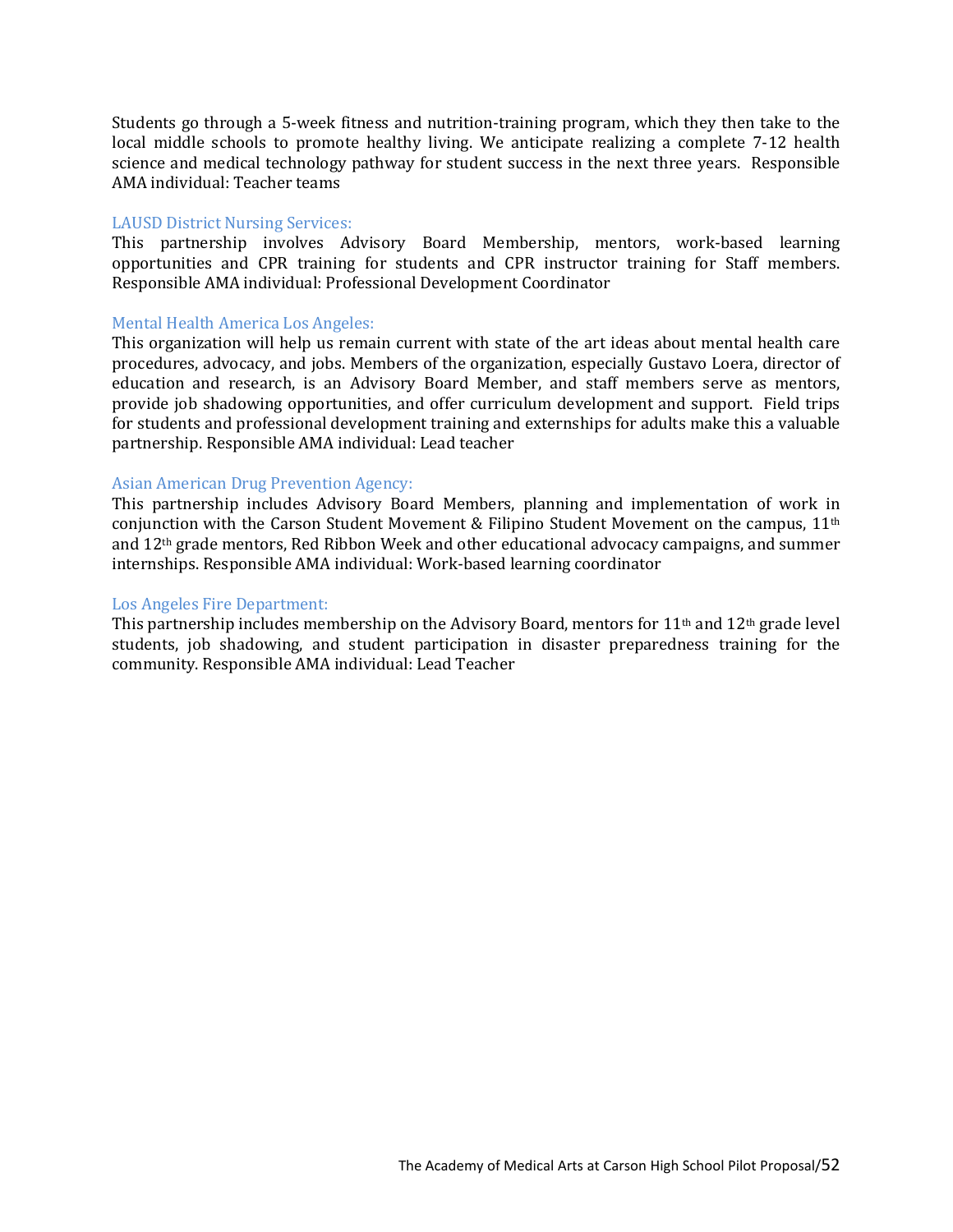# **Category Three: Leadership that Supports High Achievement for Students and Staff**

# **School Governance and Oversight**

**School Type:** *Briefly explain the rationale for applying to operate your school as a Pilot school.* 

The pilot school governance model provides the autonomy we need to fully utilize the interdisciplinary collaborative teaching model that has been successful in our small learning community. Some of our small learning

community. Some of our small learning<br>community's earlier successes in student community's achievement, student engagement, and teacher efficacy have occurred when our small learning community has been given autonomy to make informed decisions about our program and implement strategies we believed would improve student achievement. Our school is based on a model of engaging all students in their education, increasing period-by-period attendance, and raising students to proficiency and advanced mastery on important academic and work-based learning benchmarks. Pilot school autonomy will enable teachers who directly impact the student population to make decisions regarding the use of budgets, the structure of the curriculum, the design of the assessments and daily campus operations.

*We are applying to operate AMA as a Pilot School because this school governance model provides the autonomy we need to fully utilize the interdisciplinary collaborative teaching model that has been successful in our small learning community. Pilot school autonomy will enable teachers who directly impact the student population to make decisions including the use of budgets, the structure of the curriculum, the design of the assessments and daily campus operations. Pilot Schools are small in size in order to facilitate students and adults knowing each other well and are able to create nurturing environments in which staff attends to the learning needs of all students.*

The pilot school model will provide us the unique

structure to meet the needs of all students and allow us the flexibility to create the collaborative curriculum that will ensure the academic achievement of our student population. In addition, the pilot school model provides our students with a framework for development as individuals with unique understandings of what it means to strive for social justice. The pilot school structure will allow us to build strong relationships with students and the community, to personalize academic goals and career plans for all students, and individualize the work-based learning experience for all students. In addition, the pilot school structure allows us to create a safe and social learning environment for all of our AMA students.

In addition, the pilot school structure will allow us to create powerful collaborative partnerships with community members and families so that the dream of social justice and representation for our community in health care can become a reality. This will be the result of parent and community involvement in every aspect of school governance through representation on all of the decisionmaking committees. In a traditional school model parent representatives serve on the School Site Council and some of the advisory committees. To a large extent, this marginalizes the community. Day-to-day decisions are made by administrator and to a lesser degree faculty. The fundamental advantage to the pilot school model is that the parents and community partners are inextricably involved in the leadership mechanisms. Without this aspect, we would be hard-pressed to consider ourselves a true community school.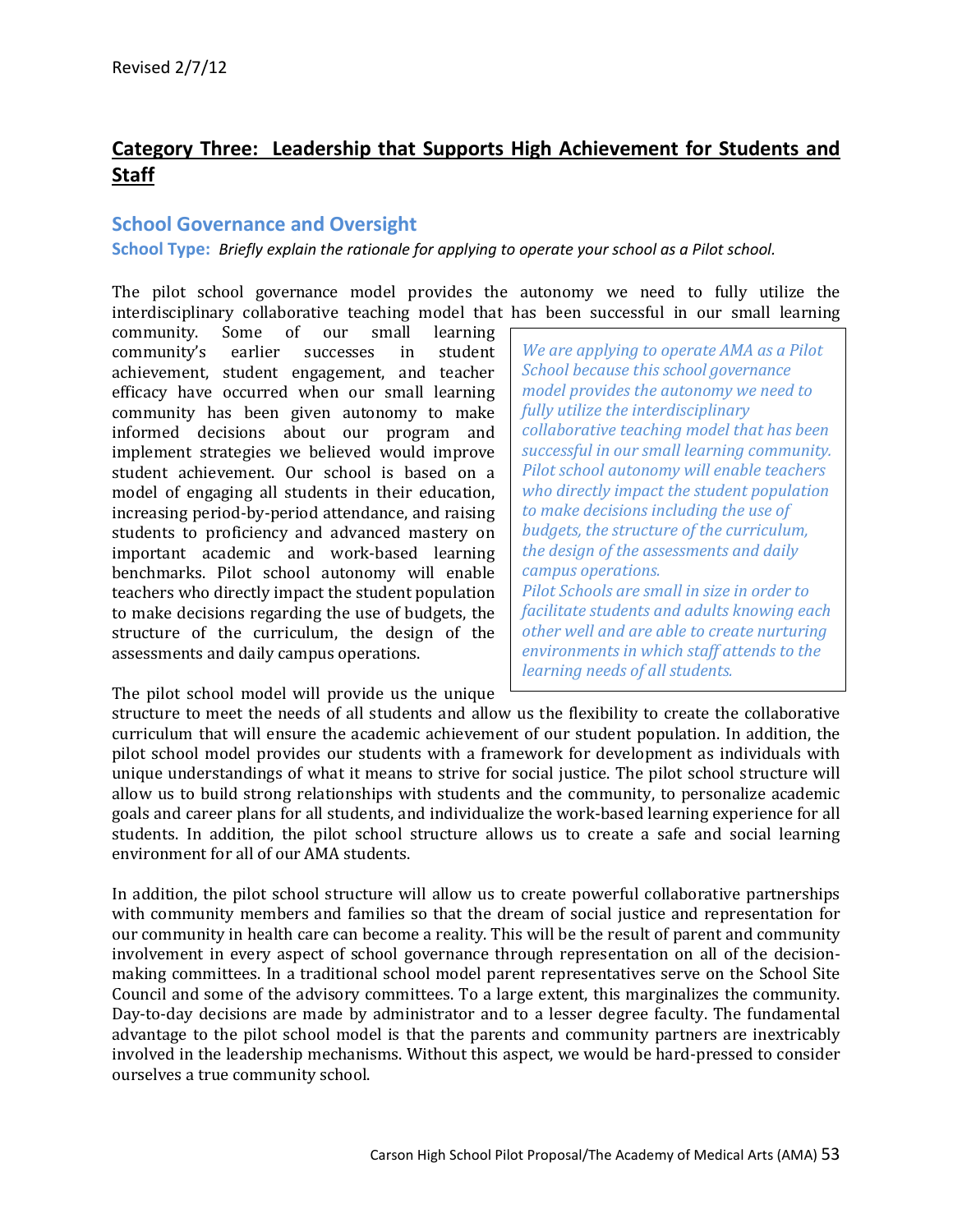# School Level Committees. *Describe the decision-making bodies and general areas of responsibility for each body that will exist in the school.*

| Team                                                                                                                                                                                                                              | Roles & Responsibility                                                                                                                                                                                                                                                                                                                                                                                   | Membership                                                                                    | <b>Meetings</b>                          |
|-----------------------------------------------------------------------------------------------------------------------------------------------------------------------------------------------------------------------------------|----------------------------------------------------------------------------------------------------------------------------------------------------------------------------------------------------------------------------------------------------------------------------------------------------------------------------------------------------------------------------------------------------------|-----------------------------------------------------------------------------------------------|------------------------------------------|
| <b>Governing Council</b><br>Set and maintain mission and vision; principal selection<br>And evaluation; full budget approval; elect to work agreement<br>classified<br>from<br>revisions<br>credentialed staff<br>member, and one |                                                                                                                                                                                                                                                                                                                                                                                                          | Principal, 4 staff members<br>and<br>At least one community*                                  | Once every<br>four to eight<br>Weeks     |
|                                                                                                                                                                                                                                   |                                                                                                                                                                                                                                                                                                                                                                                                          | student representative.                                                                       |                                          |
| Discipline & Safety                                                                                                                                                                                                               | Establish<br>the<br>code<br>of<br>conduct.<br>school<br>safety<br>plan,<br>progressive/restorative discipline                                                                                                                                                                                                                                                                                            | 3 staff members, one                                                                          | Once every                               |
|                                                                                                                                                                                                                                   | Policy                                                                                                                                                                                                                                                                                                                                                                                                   | community* representatives<br>and<br>student<br>one                                           | semester or                              |
|                                                                                                                                                                                                                                   |                                                                                                                                                                                                                                                                                                                                                                                                          | representative                                                                                | as needed                                |
| &<br>Curriculum                                                                                                                                                                                                                   | Create and review curriculum and instructional practice as well as                                                                                                                                                                                                                                                                                                                                       |                                                                                               |                                          |
| Assessment                                                                                                                                                                                                                        | promote creativity and continuous growth;                                                                                                                                                                                                                                                                                                                                                                | 3 staff members, one                                                                          | Once every                               |
|                                                                                                                                                                                                                                   | Spearhead assessment and testing                                                                                                                                                                                                                                                                                                                                                                         | community* representatives<br>and<br>one<br>student                                           | semester or                              |
|                                                                                                                                                                                                                                   |                                                                                                                                                                                                                                                                                                                                                                                                          | representative                                                                                | as needed                                |
| Professional<br>Development                                                                                                                                                                                                       | Identify instructional concerns and needs and assist in focus and<br>training; develop a true community of practice where AMA<br>teachers support each others' learning<br>Ensure strategic alignment of AMA's goals and LAUSD<br>professional development efforts and performance goals<br>Assess whether professional development opportunities improve<br>teacher performance and student achievement | 3 staff members, one<br>community* representatives<br>and<br>student<br>one<br>representative | Once<br>a<br>month<br>Or<br>as<br>needed |
| <b>School Culture</b>                                                                                                                                                                                                             | Survey and identify strengths and weaknesses in school culture<br>seeking to determine what either promotes or discourages higher<br>levels of engagement in student learning. Create and implement<br>activities that foster a sense of community and cooperation<br>among all stakeholders.                                                                                                            | 3 staff members, two<br>community* representatives<br>two<br>student<br>and<br>representative | Once every<br>semester or<br>as needed   |

\* Community representative can be a parent, business partner, community representative, or nonpaid AMA affiliate. Opportunities to voice concerns, ideas, questions and opinions using 30 minute meeting protocol. Each member of the committee will have one vote. Majority decision will prevail, in the case of a tie the matter will be brought to the governance council.

# **Governing Council.** *Describe the composition of the Governing Council and the process for membership selection.*

The AMA Governing Council will be governed by an eight-person membership. The members serve two-year terms and are elected by self-nomination followed by the vote of the parents, teachers and staff. The AMA Governing Council will consist of the AMA Principal, 2 elected AMA teachers, 1 elected classified staff member, 2 elected parents and 1 elected community member and 1 elected student. Prior to the first year of AMA operation and as first matter of business, a detailed charter of AMA articles and by laws will be drafted and approved by the Governing Council. The By Laws will set out the purpose of the Governing Council, the membership, duties and qualifications of members as well as election, tenure, meeting schedule, procedures, scope of duties. Once the by laws are established, the AMA Governing Board will represent all stakeholder groups and provide ongoing input and decision-making authority on how the pilot school can best meet the needs and interests of students and their families based on the vision; ensure that the school operates in a manner consistent with the spirit of the mission, vision, beliefs and district regulations; makes recommendations to the principal on curriculum, instruction, evaluates and monitors AMA's progress and identifies areas for improvement; and recruits and approves new Governing Board members to be voted on by parents, student leaders, and staff.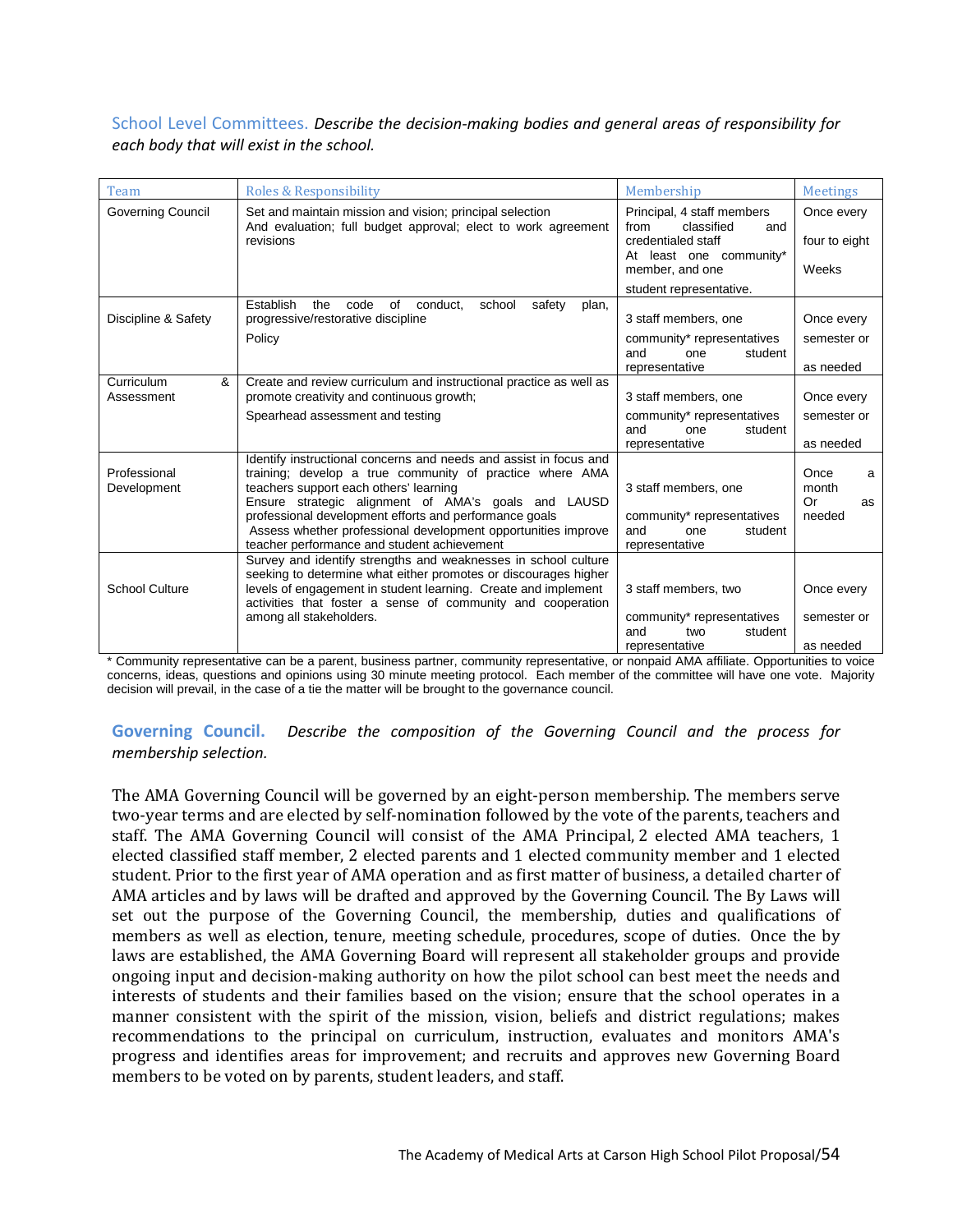# **School Leadership**

**Principal Selection:** *Describe the criteria for selecting a leader for the school, and explain how these characteristics align with your school's unique mission and vision. In Appendix R, is a formal job description for the Academy of Medical Arts Principal.*

In 1977 the US Senate Committee Report on Equal Educational Opportunity identified the Principal as the single most influential person in a school. Decades later and after extensive research Marzano Waters and McNulty has quantifiably confirmed this idea and reiterated that, "an effective principal is thought to be a necessary precondition for an effective school." In identifying 21 most statistically effective leadership responsibilities that are central to a successful school leader, they reinforce the view that an effective leader requires a complex array of skills. Although all 21 responsibilities are important AMA has identified eight that are crucial to the success of our pilot school: Communication, Culture, Flexibility, Focus, Outreach, Relationships, Situational Awareness and Visibility.

| Responsibility | Mission & Vision                                                                                                                                                                                   | School<br>Design<br>Components                                                                                                                       | <b>Instructional Plan</b>                                                                                                                                                                                                |
|----------------|----------------------------------------------------------------------------------------------------------------------------------------------------------------------------------------------------|------------------------------------------------------------------------------------------------------------------------------------------------------|--------------------------------------------------------------------------------------------------------------------------------------------------------------------------------------------------------------------------|
| Communication  | Will foster the<br>of<br>importance<br>all<br>communication<br>between<br>stakeholders from sharing of ideas<br>to conveying the idea                                                              | Will support technology<br>communication<br>based<br>tools (e.g. school loop)<br>where students, parents<br>and staff members can<br>communicate     | Will communicate to all<br>stakeholders<br>the<br>importance of science,<br>technology and math in<br>our curriculum and how<br>students<br>will<br>our<br>achieve success in these<br>areas using Humanitas<br>pedagogy |
| Culture        | Will promote cohesion among<br>staff, parents and students by<br>promoting the idea that AMA is a<br>school that values a respectful,<br>diverse, creative, exciting,<br>and<br>reflective culture | Will<br>support<br>the<br>distributed<br>leadership<br>decision-<br>and<br>shared<br>making<br>model<br>by<br>fostering the culture of<br>ownership. | Will support the team<br>model of curriculum<br>development.                                                                                                                                                             |
| Flexibility    | Will Encourage stakeholders to<br>express diverse opinions in order<br>to creatively problem solve                                                                                                 | Will support the concept<br>of distributed leadership                                                                                                | Will<br>support<br>the<br>differing<br>ideas<br>of<br>nontraditional advisory<br>classes.                                                                                                                                |
| Focus          | Will establish concrete goals and<br>expectations for students and staff<br>reaching<br>academic<br>in<br>and<br>graduation benchmarks                                                             | Will establish clear goals<br>in designing a school<br>that fosters academic<br>interest and excitement<br>for students and staff                    | Will<br>establish<br>clear<br>goals in raising<br>test<br>scores in<br>math<br>and<br>science                                                                                                                            |
| Outreach       | Will<br>be<br>advocate<br>and<br>an<br>a<br>spokesperson for the school to all<br>stakeholders, including the AMA<br><b>Governing Council</b>                                                      | Will play a role in<br>establishing relations for<br>internships,<br>job<br>shadows,<br>and<br>mentorships                                           | Will assist in seeking<br>innovative<br>and<br>our<br>successful instructional<br>practices<br>the<br>in<br>educational community                                                                                        |
| Relationships  | Will be aware of the personal<br>needs of staff and students so that<br>all staff will feel valued<br>and<br>students will<br>be feel that the<br>school is as invested in their                   | Will be aware of the<br>personal needs of the<br>students and staff so<br>that<br>individual<br>needs<br>be<br>and<br>can<br>met                     | Will be aware of the<br>personal needs of the<br>staff and students to<br>help achieve success in<br>establishing a successful                                                                                           |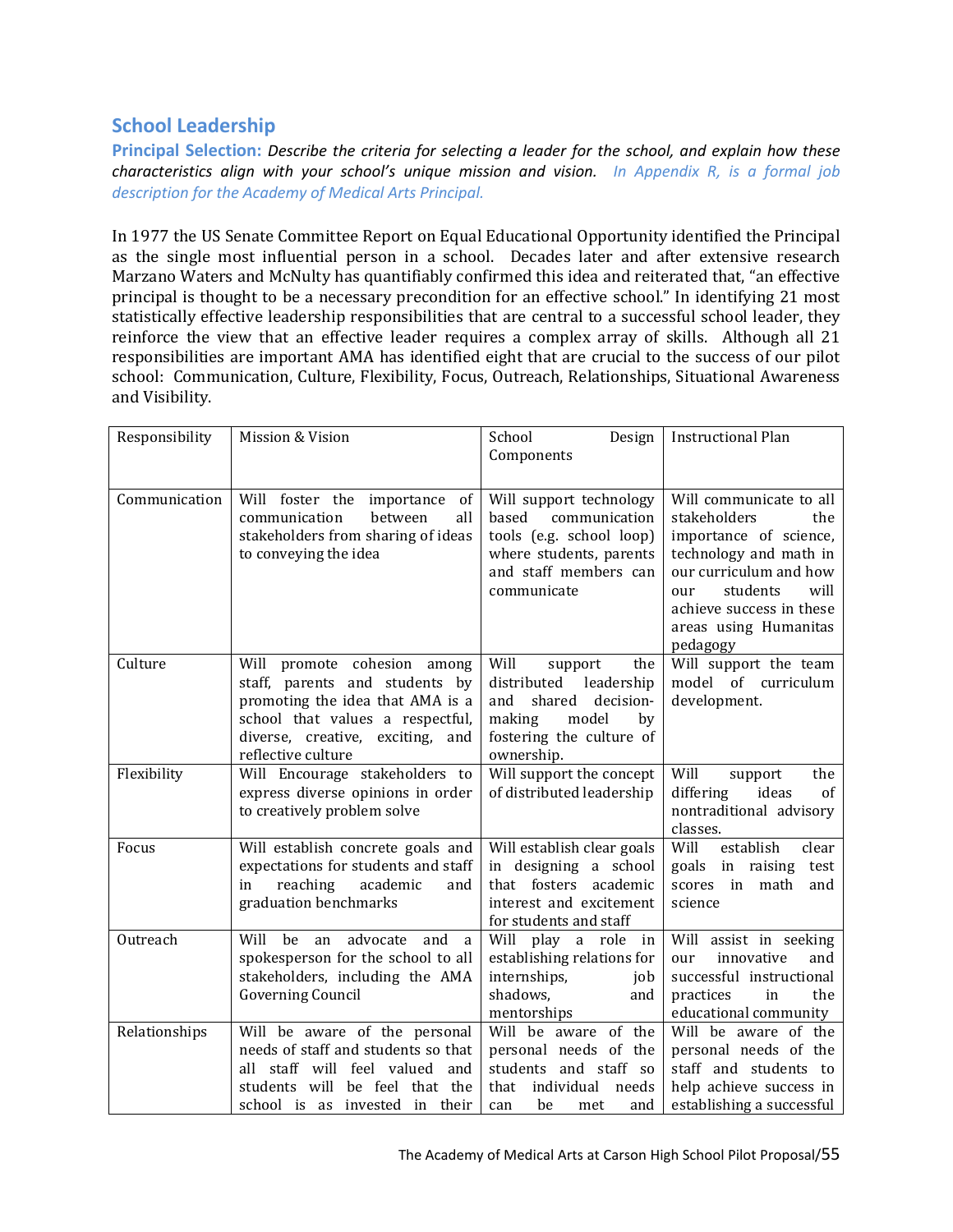|                          | success as the student is                                                                                                                                                    | be<br>adjustments<br>can<br>the<br>made in<br>school<br>design                                                   | instructional program                                                                                                                                                                                                          |
|--------------------------|------------------------------------------------------------------------------------------------------------------------------------------------------------------------------|------------------------------------------------------------------------------------------------------------------|--------------------------------------------------------------------------------------------------------------------------------------------------------------------------------------------------------------------------------|
| Situational<br>Awareness | Will be able to predict difficulties<br>that might arise while trying to<br>stay focused on the vision and<br>mission                                                        | Will be able to predict<br>conflicts that might arise<br>flexibility<br>with<br>in<br>scheduling                 | Will be able to predict<br>situational<br>difficulties<br>having to<br>do<br>with<br>horizontal and vertical<br>teaming                                                                                                        |
| Visibility               | Will<br>frequent<br>make<br>visits<br>to<br>classrooms to enforce that the<br>principal is engaged in furthering<br>the mission and vision of the<br>success of AMA students | Will<br>make<br>frequent<br>at<br>appearances<br>culminating<br>functions<br>HOSA<br>events,<br>internships, etc | Will<br>make<br>frequent<br>visits to classrooms to<br>enforce<br>that<br>the<br>principal is involved in<br>furthering the idea of<br>student-centered<br>activities<br>that<br>are<br>differentiated and<br>are<br>engaging. |

*What rigorous and inclusive process will be used to select the school leader/principal?* 

Working with LAUSD Human Resources Division, the AMA Principal position will be advertised in March 2012. The job description will be provided with appropriate information that allows applicants to gain a detailed understanding of the school's mission, vision and priorities. It is important that potential applicants understand the opportunities offered by the position, as well as the challenges, in order to make a realistic assessment of their own capacity to meet the requirements. The interviewing body will use the in-basket exercise and a question and answer period to evaluate the candidates. In an effort to ensure a fair and equitable interview process, a matrix will be developed in advance of the interview(s) that includes both the proposed AMA principal questions and a place for each interviewer's rating of each interviewee's response. The matrix will serve as documentation in the event of an inquiry regarding the criteria the AMA hiring decision was based on. The interview will concentrate on examining a candidate's ability to meet the 8 focus responsibilities. The principal hiring team will consist of at least one member from each school committee/leadership group and will consist of 1 classified staff member, 3 certificated staff members, 2 students, and 2 parents. The principal chosen must be selected by a majority vote.

*If a school leader/principal has already been identified, what evidence exists to suggest that the individual demonstrates the capacity to be the cultural leader of the school?* Not applicable

**Leadership Team***: Identify any leadership positions beyond the principal position.* 

"No one individual is ever able to develop the right vision, communicate it to large numbers of people, eliminate all obstacles, generate short-term wins, lead and manage dozens of change projects and anchor new approaches deep in an organization's culture. A strong guiding coalition is always needed—one with a high level of trust and shared objectives that appeal to both head and heart. Building such a team is always an essential part of the early stages of any effort to restructure a set of strategies." John Kotter, 1996, Harvard Business School. AMA believes strongly that school leadership involves multiple leaders working collectively, both administrators and teacher leaders. To that end, AMA recognize the importance of the principal role working in consort with teachers who serve on 5 discrete but interdependent AMA school teams handling their clear responsibilities as outlined in their teams. We anticipate that we will be able to attract and maintain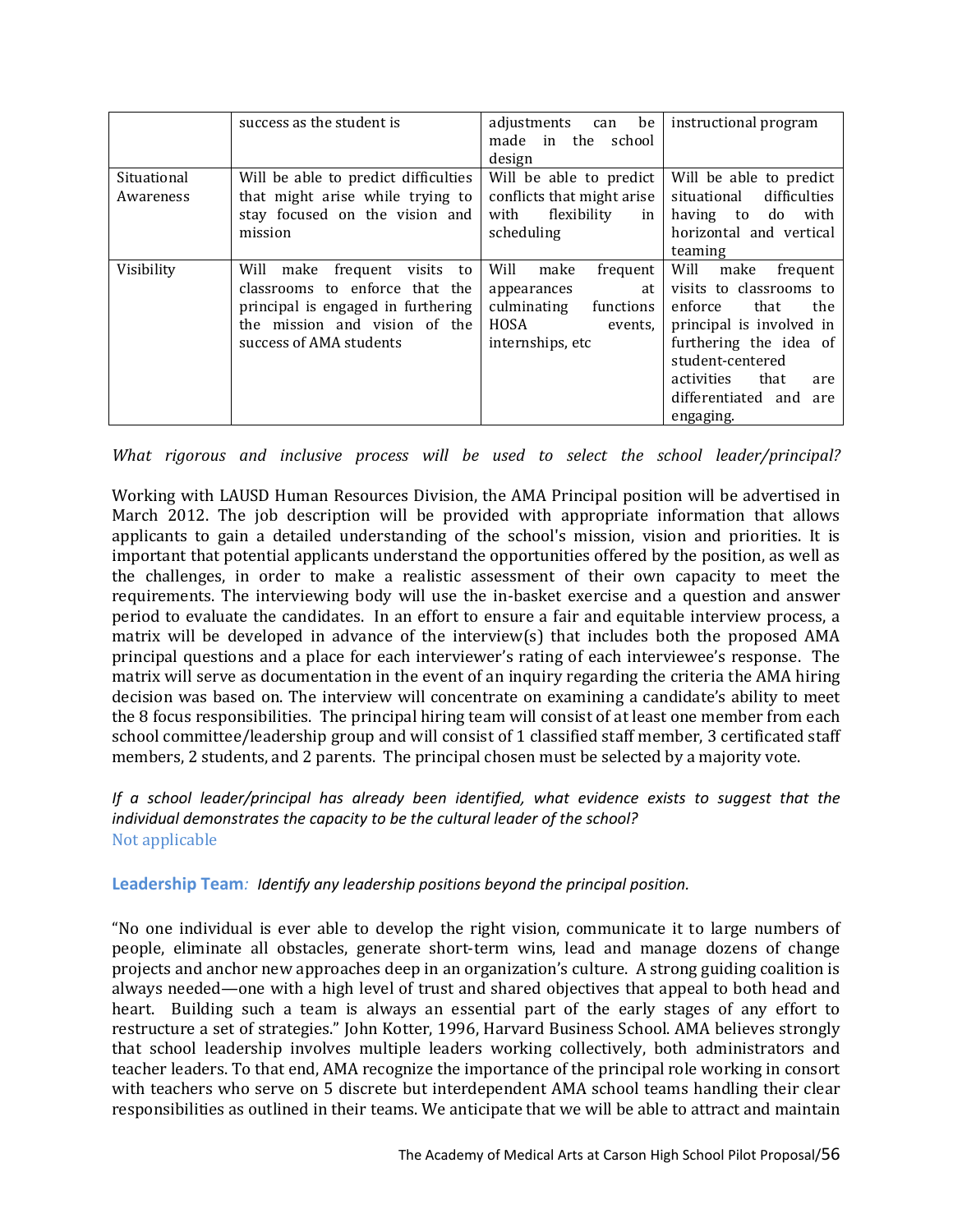the grants that help us grow our program and acquire resources for work based learning and projects. As such, the grant coordinator/lead teacher will continue to offer leadership for our program. The role of leading a school lays on the shoulders of all participants who share the consequences of their decisions and actions.

# Distributed Leadership

The distributed leadership and shared decision-making model used by pilot schools necessitates collegial and frequent dialogue among staff, administrators, students, and families about every aspect of the school. This is an additional responsibility that requires teachers to participate in at least one school committee: Instructional Leadership Team (covers curriculum and assessment), Governing Council (includes budgeting), Professional Development (includes teacher recruitment, evaluation and retention), Discipline and Safety Team, School Culture and Climate, and others to be developed to meet school needs. In addition, teachers will fulfill the duties of "point person" for one of the committees, grade-level team, or content-level team. Staff will be asked to participate in regular and collegial discussions about school policy, curricula, and all school-related topics, with the goal of democratic decision-making and transparent school operations and contribute to the discussion about school issues in a collegial, productive and timely manner. Teachers will be asked to bring concerns, ideas, questions, and proposals to colleagues through transparent channels such as the Instructional Leadership Team, the Governing Council, grade level teams, content-area teams, or whole faculty meetings. Staff will be asked to take responsibility for implementing changes in school operations or proposals, rather than view change as an administrative matter, and understand that the pilot school autonomies provide our school with the opportunity to innovate, but they also put far greater responsibility on teachers to be accountable for the decisions made by the school and the outcomes of the school.

"Pilot Schools have the freedom to create their own governance structure that has increased decision making powers over budget approval, principal selection and evaluation, and programs and policies, while complying with legal requirements—including laws, regulations, and school councils." (LA Pilot School Manual, 2009) We will use technology to engage and collaborate with all stakeholders by communicating ideas, programs, benchmarks, minutes of meeting, and other business on school loop. Each semester, at a school wide committee meeting, all committees will present information on what their committee is working on and field questions or answer concerns. Any committee can be placed on the agenda for another committee if there are cross concerns.

## *What structures and strategies assess progress toward meeting the goals for student and adult learning?*

We will formally evaluate the effectiveness of our program, our teachers, and our school on a yearly basis. We will formally evaluate the program using the National Academy Foundation selfassessment, which covers student recruitment and enrollment, personalized environment, data collection and review, academy leadership, professional development, advisory board membership, support for learning, support for sustainability, program of study, instructional practices, college and career readiness, and work based learning, including internships. We will analyze our data to make sure that we are making progress meeting performance goals for student and adult learning.

## *How does the team plan to hold each other accountable for meeting the school's goals?*

AMA's leadership will use a four-pronged approach: peer review, administrative overview and conference, data review, and student evaluations.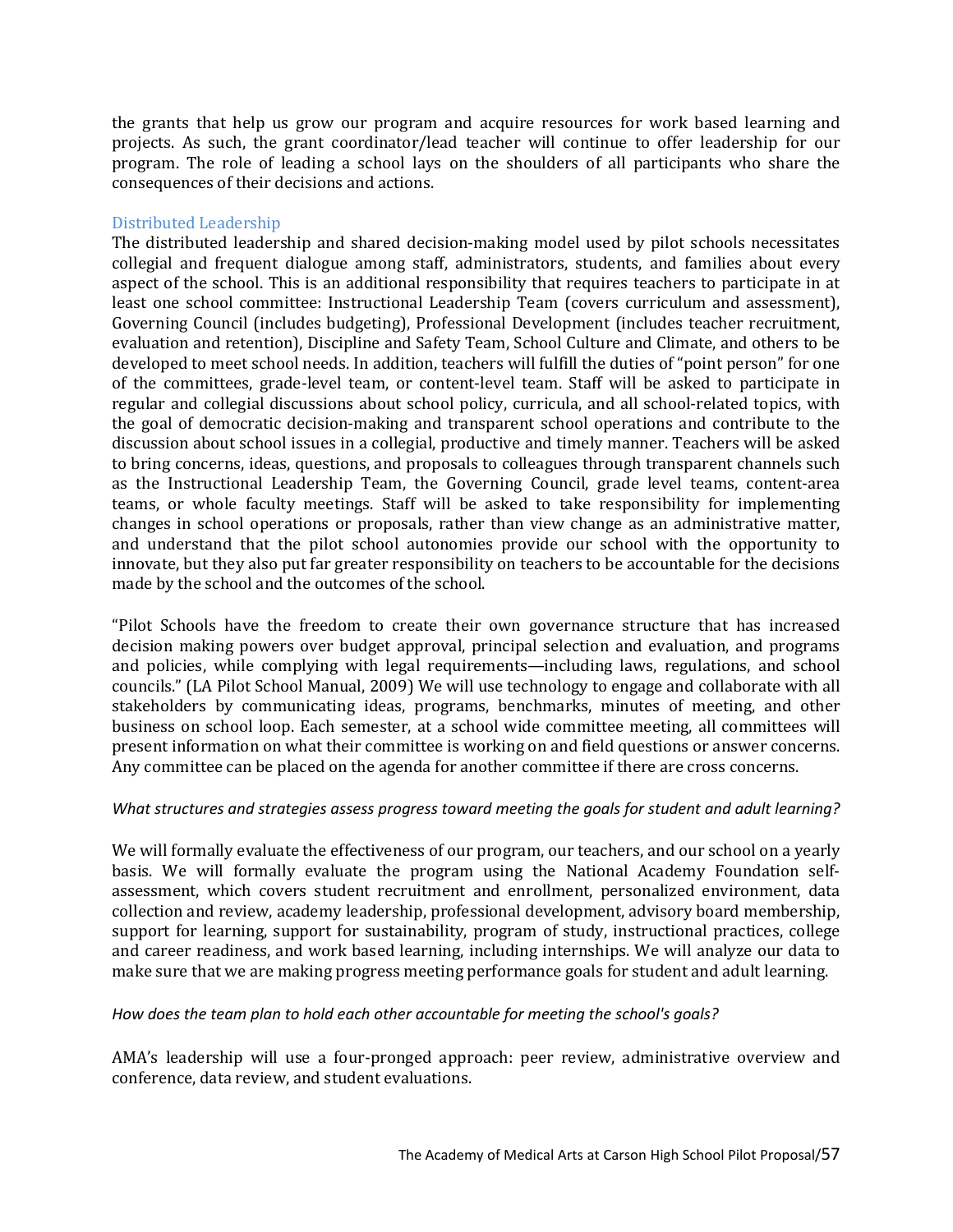In both grade-level teams and subject level teams. AMA teachers will work hold each other accountable by working collaboratively to analyze data, set common instructional goals, and foster student achievement by improving instructional practice. AMA teachers will hold each other accountable by using the following systematic cycle of continuous improvement:

- In subject-area teams, AMA teachers will set targets for student learning during a given quarter.
- AMA teachers will use formative and summative assessments aligned to learning standards to measure progress towards their goals.
- AMA teachers, working together with their subject-area peers, will analyze assessment data and student work to determine effectiveness of their instruction and its impact on their student learning needs. Teachers will share with one another their observations, reflections and ideas for improvement.
- Based on these subject-area meeting discussions, teachers will then adjust instruction to differentiate based on perceived student need and based on suggestions made during subject-area meetings.
- AMA teachers then monitor the impact of their actions to ensure the steps they take always lead to improved instructional practices and increased student achievement.

# **Staff Recruitment and Evaluation**

**Staffing Model.** *Discuss the academic and non-academic staffing needs of the school from start-up through year three.* 

The Academy of Medical Arts will require a dedicated principal, a dedicated counselor, a part-time office technician and approximately one-fifth of the staffing of Carson High School to set up and function effectively during years one through three. The teaching team at the Academy of Medical Arts will be comprised of highly qualified academic educators and career technical education teachers. For years one through three, we envision a school wherein each administrator or counselor also teaches one period a day in his or her credentialed area.

As a pilot, our staff of 15 teachers will be comprised of:

- 3 English teachers who may also offer VAPA or tech art classes
- 3 Science teachers who may also offer CTE classes
- 3 Math teachers who will help implement higher levels of math, including medical math
- 2 Social Studies teachers, who may also offer five social science electives
- 1 Health/PE teacher who may also offer CTE classes
- 1 PE teacher
- 1 world language teacher who may be dual credentialed
- 1 Art/Computer teacher

Final staffing numbers will be met utilizing basic LAUSD staffing ratios with a focus on reducing class sizes. Some ways in which we will lower class sizes are by having each administrator, counselor and coordinator teach one period per day in his or her credentialed area; by using categorical funds; by supplementing our school norm with LAUSD ROP classes and post secondary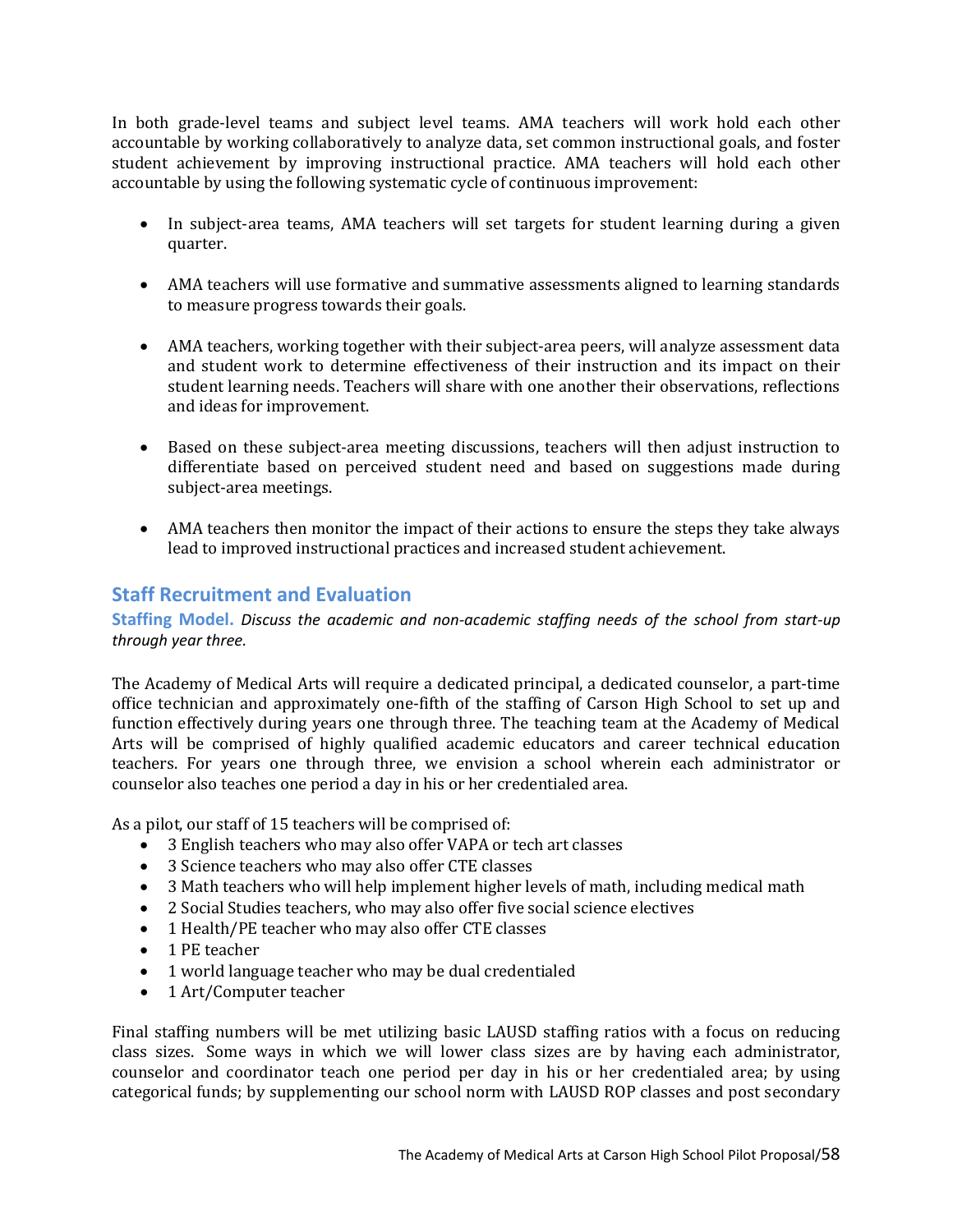classes; and by utilizing funding from state and federal grants such as the California Partnership Academy and the Carl Perkins Federal Grant. AMA will initially be staffed with the numbers of staff normally allocated to high schools in LAUSD. In grades 9 and 10 it is 34:1 for academic core classes and 42.5 for other classes. All classes for grades 11 and 12 are normed at 42.5:1.

In addition, intervention classes such as Advancing Academic Literacy and English Language Skills for English Learners are normed at the lower rates of 20:1 and 25:1 respectively. After these norms are met the intention is to further reduce class size in academic core classes, at all grade levels, to the extent possible with an initial emphasis on the large class sizes in the academic core classes for grades 11 and 12. All students, but especially special education and EL students, will benefit from the 7 period bell schedule where the 1st period of every instructional day will be focused on enrichment, intervention and data collection. This personalized intervention will help support instruction by identifying the needs of each student and using this knowledge as a driving force for continued intervention.

Our staff levels are anticipated to be the following:

Certificated Year 1: 15 teachers, 1 counselor, 1 Principal, 1 CTE/SIS coordinator, Special Education teacher numbers will be determined by the Local District, .20 librarian, and .20 School Nurse. Classified Year 1: .20 SAA, .20 MCD Office Tech, .5 Office Tech, .20 Plant Manager, 1 buildings and grounds worker, .20 Financial Manager, Special Education Assistants; 1 per Special Education classroom

Certificated Year 2: 15 teachers, 1 counselor, 1 Principal, 1 CTE/SIS coordinator, Special Education teacher numbers will be determined by the Local District, .20 librarian, and .20 School Nurse. Classified Year 2: .20 SAA, .20 MCD Office Tech, 1 Office Techs, .20 Plant Manager, 1 buildings and grounds workers, .20 Financial Manager, Special Education Assistants, 1 per Special Education classroom

Certificated Year 3: 15 teachers, 1 counselor, 1 Principal, 1 CTE/SIS coordinator, Special Education teacher numbers will be determined by the Local District, .20 librarian, and .20 School Nurse. Classified Year 3: .20 SAA, .20 MCD Office Tech, 1 Office Techs, .20 Plant Manager, 1 buildings and grounds workers, .20 Financial Manager, 1 Special Education Assistants per classroom.

Los Angeles Unified School District will make the final decision on the special education program at AMA as well as whether the Deaf and Hard of Hearing will be included. All staffing levels will be determined following those decisions. In addition, the number of ELL teachers will be addressed following implementation and registration of the first enrollees in the school. All AMA teachers will all possess a clear California teaching credentials and CLAD certification. An interest in health science and medical technology is needed and cooperative, communicative, collegial personalities will enable the staff to work together to achieve the mission and vision of the school.

Professional development will be implemented and ongoing to ensure all faculty understand and know how the enrollment process, STARS documentation referral system to SST functions and how to implement the accommodations and modifications of the IEP necessary for our special education students to be successful in class. Special education professionals will ensure that all accommodations and modifications are being met for all special education students in the general education classroom. All faculty are credentialed CLAD or equivalent employing SDAIE techniques and strategies as part of their instructional process.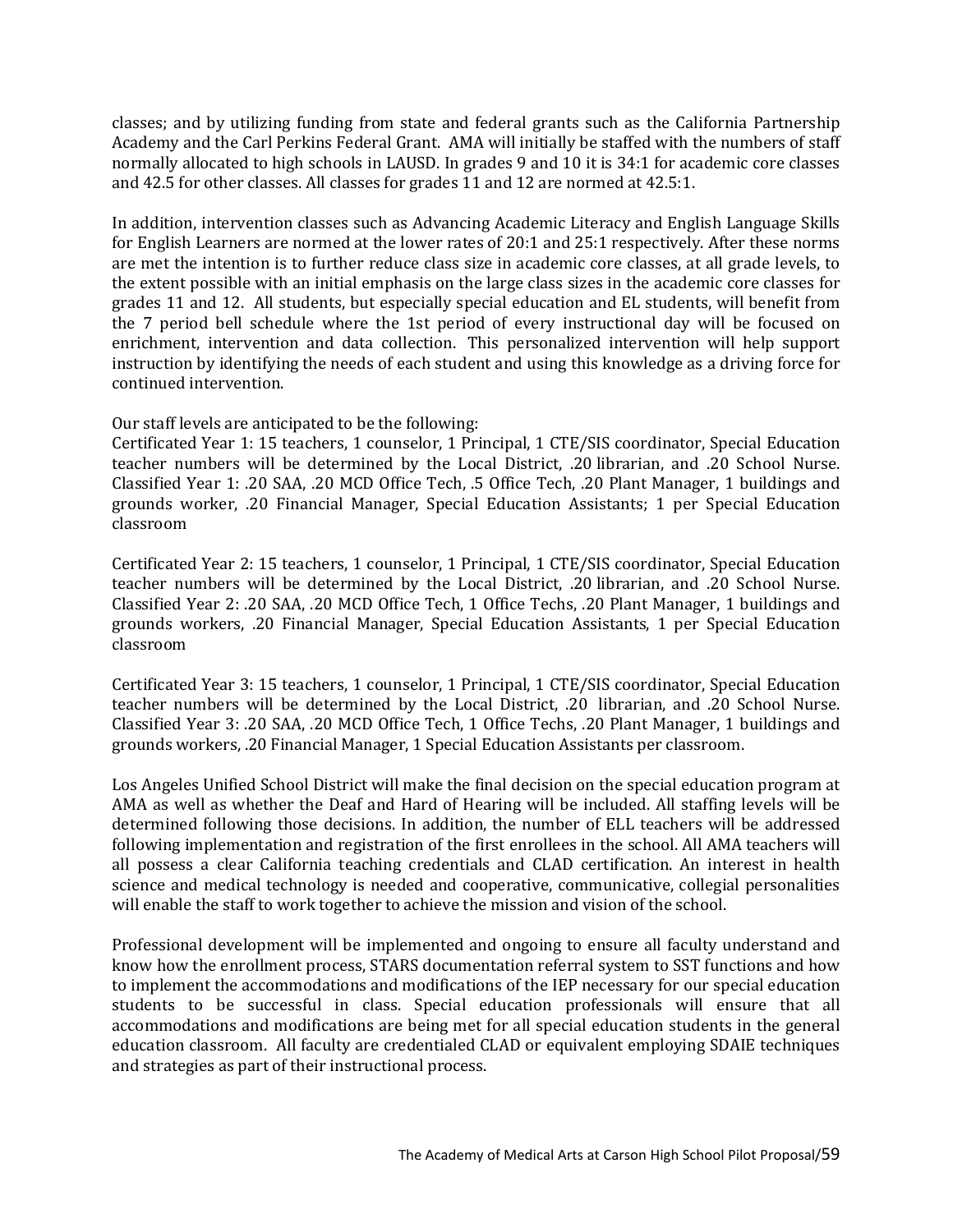**Recruitment and Selection of Teachers.** *Describe the criteria the school will use to select teachers, and explain how the criteria align with your school's unique mission and vision. Our draft Elect-to-Work Agreement that teachers will be required to sign is in Appendix W. In addition, a Commitment to the Plan for each design team member can be found in Attachment 4.* 

The teaching team at AMA will be comprised of highly qualified academic educators and career technical education teachers. It is our hope and intention that the members of the pilot school Design Team, who are already involved in the teaching, implementation, and review of Carson Health and Medical Partnerships, will be recruited first.

Teachers will all possess a clear California teaching credentials and CLAD certification. An interest in health science and medical technology is needed and cooperative, communicative, collegial personalities will enable the staff to work together to achieve the mission and vision of the school. Among the best practices of teachers of AMA will be:

- Providing academic, social, and intellectual experiences that are tied to the health science and medical technology pathway
- Supervising students on campus and on field trips and work-based learning experiences and supporting their work-based learning, job shadowing, interning, and exploration of the full spectrum of health science and medical technology career options
- Creating a classroom environment that is physically, emotionally, and intellectually conducive for student learning and one with clear connections to other disciplines displayed
- Using data, essential questions, cultural events, and academic indicators to drive instruction
- Using assessments that reflect interdisciplinary and project based learning as well as assessments that gauge the needed discipline specific skills that contribute to the thematic unit under construction
- Skillfully implementing instruction that is differentiated to reach all students and incorporating feedback from parent and community stakeholder
- Motivating students to attend school every day and to be on time
- Working across disciplines to drive up scores in all subject areas, especially math.

**Performance Reviews.** *Describe the development, evaluation, and support process for teachers, administrators, and other certificated staff.*

The support and professional development of AMA will be individualized for each employee, whenever possible, and will be based on the specific needs and opportunities for growth or for improving practice identified in each teacher's performance reviews or requests. We will use rubrics and teacher surveys to evaluate each teacher's progress towards meeting objectives and satisfaction with their position at AMA. Examples of teacher performance will include student products, attendance at PD, staff meetings, supervision of students at school and on field trips, and trying out new skills in the classroom. Classroom observation rubrics will be completed for each teacher once a quarter and the administrator and teacher will review the observation within a week on the observation date. Goals for the teacher will be set and input will be teacher will be included on the post observation form.

Each teacher will keep personal performance goals and a copy of each classroom observation and goals for a binder. These plans will include education (attending classes and workshops), peer observation (watching someone else demonstrate a teaching skill) and experience (writing or demonstrating a proficiency or mastery level accomplishment).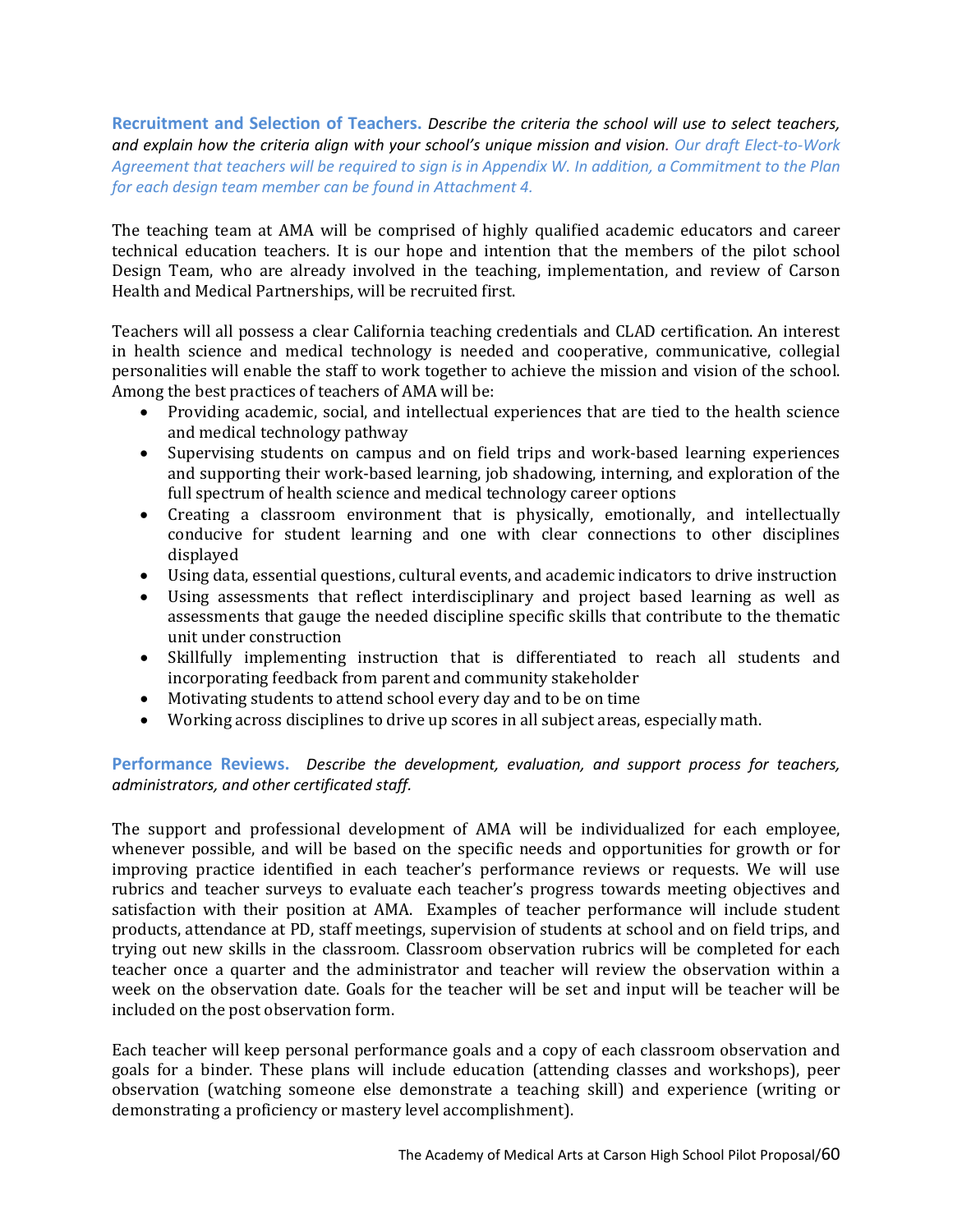Further, we will work with Local District 8 and Central Office to align professional development offerings to common needs spelled out in teacher personal objectives. Richard Elmore asserted that to improve student learning, you change the instructional practices of teachers.

# **Sharing a Campus**

*Explain how you will ensure all operations run smoothly on-site.* 

The Academy of Medical Arts at Carson High School will share the Carson High School Campus with the AMP It Up Academies at Carson High School, an internal Extended School Based Management Model team, and the Academy of Education and Empowerment pilot school team. In order to minimize the impact of three schools on one campus, AMA will not ring bells but will release students according to the bell schedule. Teachers will teach bell to bell and will not release students early from class and in some cases, will keep students or share students for a period with a teacher from their teacher team if a critical moment in a Lab is underway or a project is being completed. We hope to move beyond the Industrial Revolution era of schools and into a more work-based setting by eliminating the reliance on bells.

We envision the creation of the Coordinating Council comprised of administrators, student leaders, and teacher leaders from each school group sharing the campus. This group would meet on a monthly basis and would calendar use of the school's common areas: the Oral Arts Room, the Multi Purpose Room, the Library, the Parent Center, Physical Education areas, and the outdoor stage. This calendar would be managed by the office technician paid for by all three schools to maintain equality of access to the spaces and maintain clean and functioning rooms and equipment. In addition, school functions could include all groups and would be discussed at these meetings. This includes sporting events, formal dances and prom, and school-wide plays. The groups could share ideas on discipline and safety as well as setting a tone of respect for all teachers and staff on campus, visitors to the campus, and students regardless of which school one belongs to.

We would like to be "housed" in the "H" and "S" Buildings on the Carson Campus for several reasons, including easy access to an entry gate wherein our students enter on time in an orderly fashion or are met with an administrator, and because our one-year-old Health and Medical Partnership Learning Lab and most the teachers on our design team are already working in the "H Building" so this would minimize disruption to the campus. Equipment purchased with Perkins Funds for the CTE classes is currently housed in the H building and in the S buildings. We would like to share the computer equipment furnished by Perkins for our physiology and biotechnology classes as well as build a more permanent, functioning mini medical laboratory setting for students in ROP classes and when guest speakers bring their expertise to campus. Finally, we have enjoyed the use of Room F2 for five years. This former choir room is an excellent place for guest speakers and parent meetings and has storage for the Health Occupation Students of America materials that need to be kept secure. AMA will maintain the current Carson color scheme in order to mitigate potential disruptions or disagreements caused by belonging to a "certain group" or "certain school" as identified by colors or color schemes.

*See Appendix M for Good Faith Shared Use Agreement that explain how the three separate schools will operate effectively on the Carson High School campus.*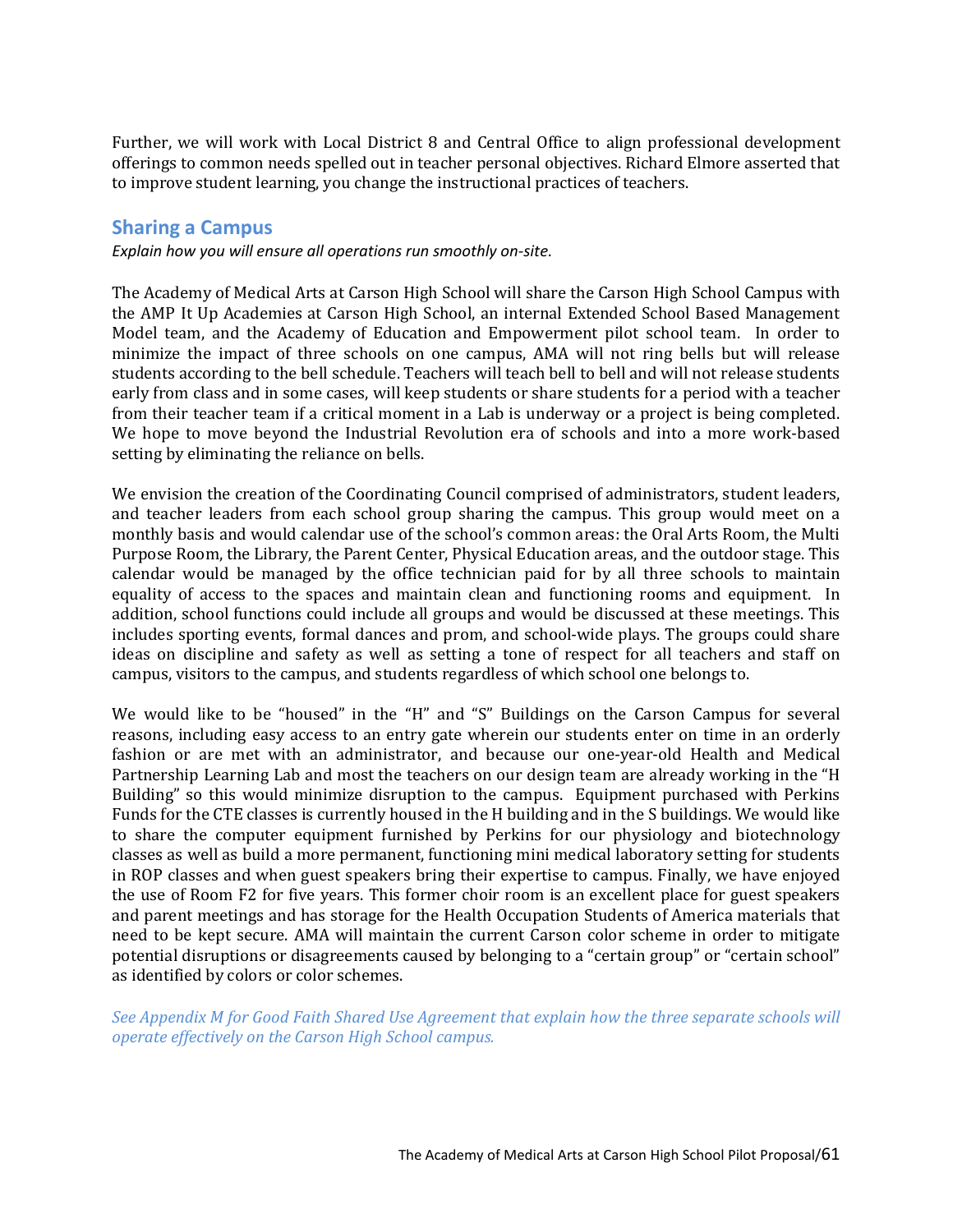# **SECTION C: INTERNAL MANAGEMENT**

*Briefly highlight the areas in which autonomies are necessary for the implementation of your Instructional Plan and proposed budget development process.* 

The Academy of Medical Arts at Carson High School will be a place where student achievement is our number one priority, and student achievement will be attained through our blend of workbased learning and interesting and challenging interdisciplinary classes. We will strive to offer data-based instruction that achieves success for all students in English and Math abilities, prepares students for college and career by creating a safe, quality school, and budgeting for student achievement to meet the needs of our unique yet diverse students. AMA will use budget autonomy for three purposes. First, we will hire only the most highly qualified teachers. Second, we will expand resources to support students with internships/job shadowing, leadership organizations and to respond to remediation needs. Third, we will enhance professional development by bringing in specific training necessary for our health and medical academy teachers. The needs of the students will always come first. Because AMA students need to take transportation to local hospitals and health care facilities, we need flexibility in scheduling from a comprehensive high school due to the commitment to projects and work schedules for our students. We believe that in order to be successful as a pilot school, AMA needs only teachers and administrators who believe in the mission and vision of the school and who will work in accordance with the plan.

# Waivers. *Identify what waivers from LAUSD Collective Bargaining Agreements are needed.*

Waivers Request forms for our school schedule and our elect to work/commitment to the plan for the 2012-2013 school year are included in Appendix N.

## Budget Development. *Outline your school's priorities from start-up through year three.*

We acknowledge that transparency is a key goal of budgeting and scheduling for student initiatives, at both the District and the school levels. Therefore, although we seek certain autonomies, we will expect our principal to engage our school community throughout the budget development process. We anticipate our school leaders to actively involve stakeholders, including parents, teachers, and leadership committees, in an analysis of student data trends and necessary interventions as well as a strategy for maximizing resources. We also agree that alignment of the budget, instructional goals, objectives and outcomes with the allocation of resources and intended student outcomes to the school's Single Plan for Student Achievement will be critical to the success of the process.

| <b>Budget Priority Item</b> | <b>Year One</b>            | <b>Year Two</b>           | <b>Year Three</b>             |
|-----------------------------|----------------------------|---------------------------|-------------------------------|
| Technical<br>Career         | Mini lab                   | Transportation            | <b>Student certifications</b> |
| Education opportunities     |                            |                           |                               |
| <b>Hiring Autonomy</b>      | Interdisciplinary<br>and   | Increased health science  | Full CTE/ROP pathway          |
|                             | pathway commitment         | and medical technology    |                               |
|                             |                            | integration               |                               |
| Assessments                 | pathway<br>Developing      | Interdisciplinary<br>with | CTE pre and post tests        |
|                             | specific assessments<br>to | content knowledge         | Interdisciplinary<br>and      |
|                             | complement<br>mandated     |                           | project based                 |
|                             | assessments                |                           |                               |
| Math and Science Skills     | lab<br>and<br>More         | math<br>Increased         | Pathway<br>levels.<br>honor   |
|                             | manipulative-based         | applications              | such as Medical Math          |
| Community<br>Projects and   | Work within City           | Work with community and   | Form projects to benefit      |
| Involvement                 |                            | business partners         | greater community             |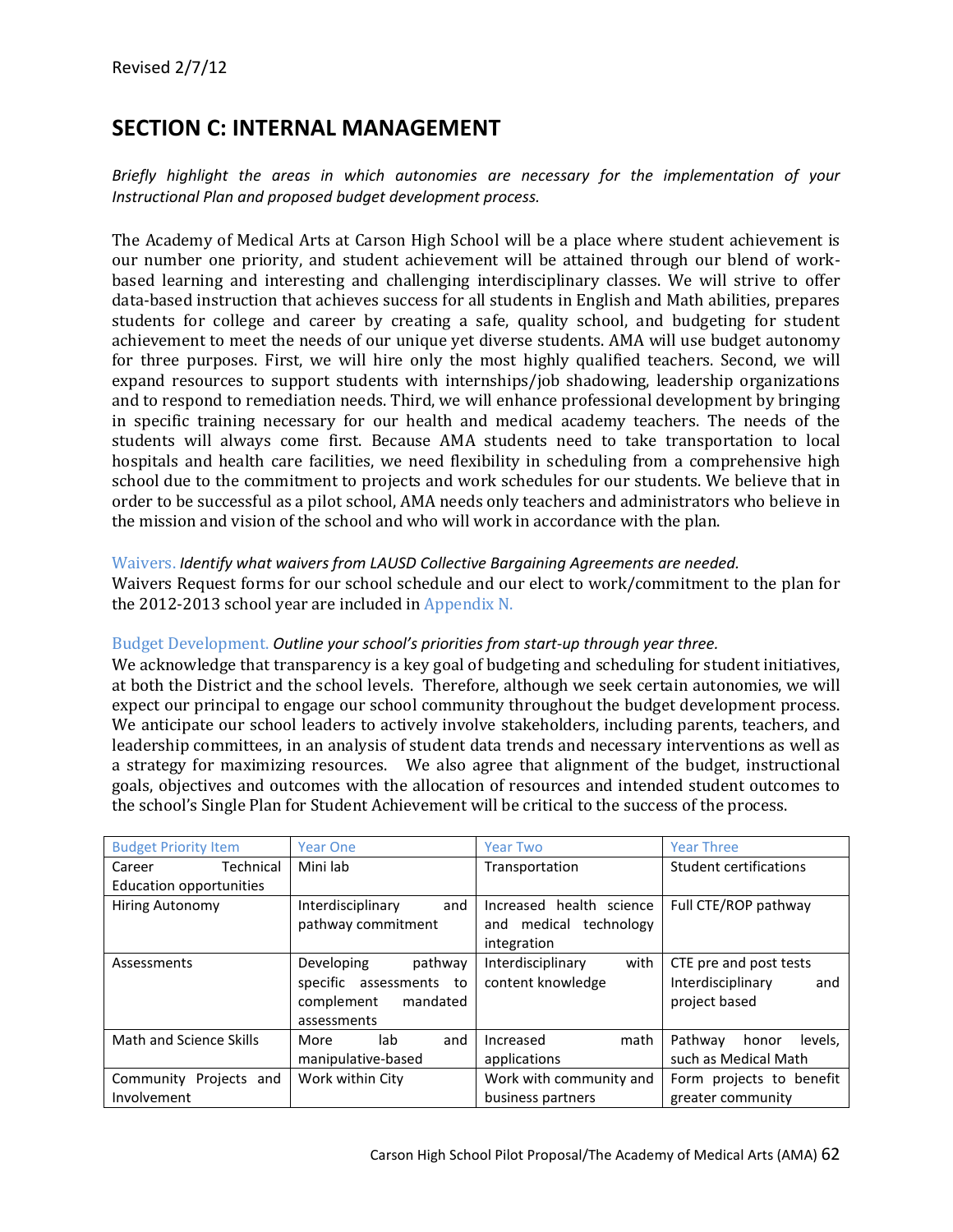| Student<br>Health<br>Peer | Peer training                | Mental health and basic     | Students<br>trained<br>as   |
|---------------------------|------------------------------|-----------------------------|-----------------------------|
| <b>Advocacy Training</b>  | CPR/First Aid                | health<br>screening         | counselors,<br>peer         |
|                           |                              | knowledge                   | advocates, CERT teams       |
| E-books                   | Supplemental in cores        | Supplemental in CTE         | Wall to wall                |
| Medical Simulations and   | Biotechnology                | Biotechnology<br>and        | science classes and<br>All  |
| Experiences               |                              | CTE/ROP classes             | math where applicable       |
| <b>Arts and Sciences</b>  | infuses art<br>Period<br>One | Hands-on<br>sciences<br>and | Integrate arts and sciences |
| and writing skills        |                              | math blended with art       | in all projects             |

## Budget Narrative

Budgetary considerations will be centered on student work-based experience, continued academic achievement, and needs. Our goal is to graduate students prepared for higher education and workforce readiness. The process will begin with looking at our projected numbers of students and what classes they require. In addition, we will be able to assess staffing and scheduling needs, which will lead to hiring decisions. After making those decisions, we will address our school-wide responsibilities, such as paying our portion of essentials that provide for the enrichment, health, and safety of our students. The school library and college center are essential resources for our students' overall academic achievement and we expect to pay a portion of the costs of maintaining a library/computer center and college center. Finally, purchasing will be addressed, including technology, specialized texts, and for field trips to health-medical related destinations. Our program has pathway grants to supplement career readiness as well. Professional Development will require budget expenditures as well, which will be determined during the school implementation process. Feedback will be solicited from all stakeholder groups on a bi-annual basis, to assist with budget priorities.

## Financial Controls

The governing board, which includes the Principal, will have responsibility for decisions regarding the oversight and maintenance of the budget. Financial projections will be based on the most conservative figures available, and spending approval will always be by consensus of the board. Part of the annual process will be for an outside auditor, whether it be through the district or privately contracted, to review expenditures and make recommendations.

| <b>Description</b>                     | Quantity | Cost      | <b>Calculated Total</b> |
|----------------------------------------|----------|-----------|-------------------------|
| Principal                              | 1        | \$159,113 | \$159,113               |
| Counselor                              | 1        | \$86,544  | \$86,544                |
| Career Counselor                       | $.5\,$   | \$86,544  | \$43,272                |
| Teachers                               | 15       | \$88,118  | \$1,321,770             |
| College Counselor                      | .20      | \$86,544  | \$17,308.80             |
| Office Tech                            | $.5\,$   | \$25,983  | \$25,983                |
| <b>Instructional Materials Account</b> |          | \$20,300  | \$20,300                |
| <b>Nurses</b>                          | .20      | \$94,803  | \$18,960.6              |
| Custodians                             | .20      | \$58,033  | \$11,606.6              |
| Plant Manager                          | .20      | \$80,970  | \$16,194                |
| Micro Computer Tech                    | .20      | \$53,000  | \$10,600                |
| <b>Custodial Supplies</b>              | .20      | \$16,515  | \$3,303                 |
| <b>Financial Manager</b>               | .20      | \$92,859  | \$18,571.8              |
| School Administrative Assistant        | .20      | \$67,010  | \$13,402                |
| Librarian                              | .20      | \$88,118  | \$17,623.60             |
| <b>Building Grounds Workers</b>        | .20      | \$55,729  | \$11,145.80             |
| Differentials/Longevity (Sal)          |          | \$30,731  | \$30,731                |
| Pay Scale Level Advance                | 15       | \$2,817   | \$42,255                |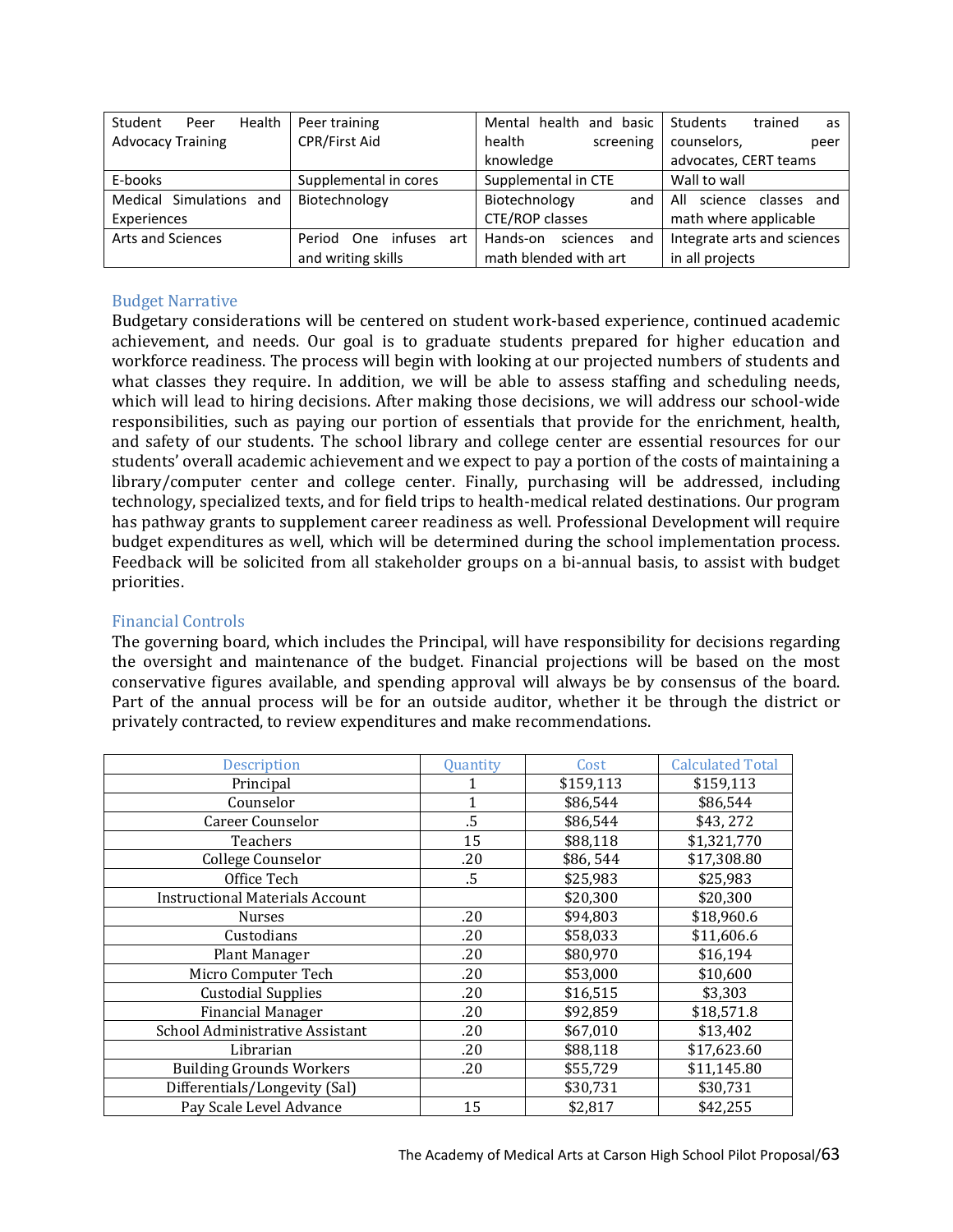| Psychologist                         | .20      | \$99,148 | \$19,829.60    |
|--------------------------------------|----------|----------|----------------|
| Substitute Cert. (Day to Day)        | 120 days | \$39,480 | \$39,480       |
| <b>Teacher Activity Differential</b> |          | \$1,443  | \$2886         |
| Campus Aide                          |          | \$46.367 | \$46,367       |
|                                      |          |          | \$1,988,148.20 |